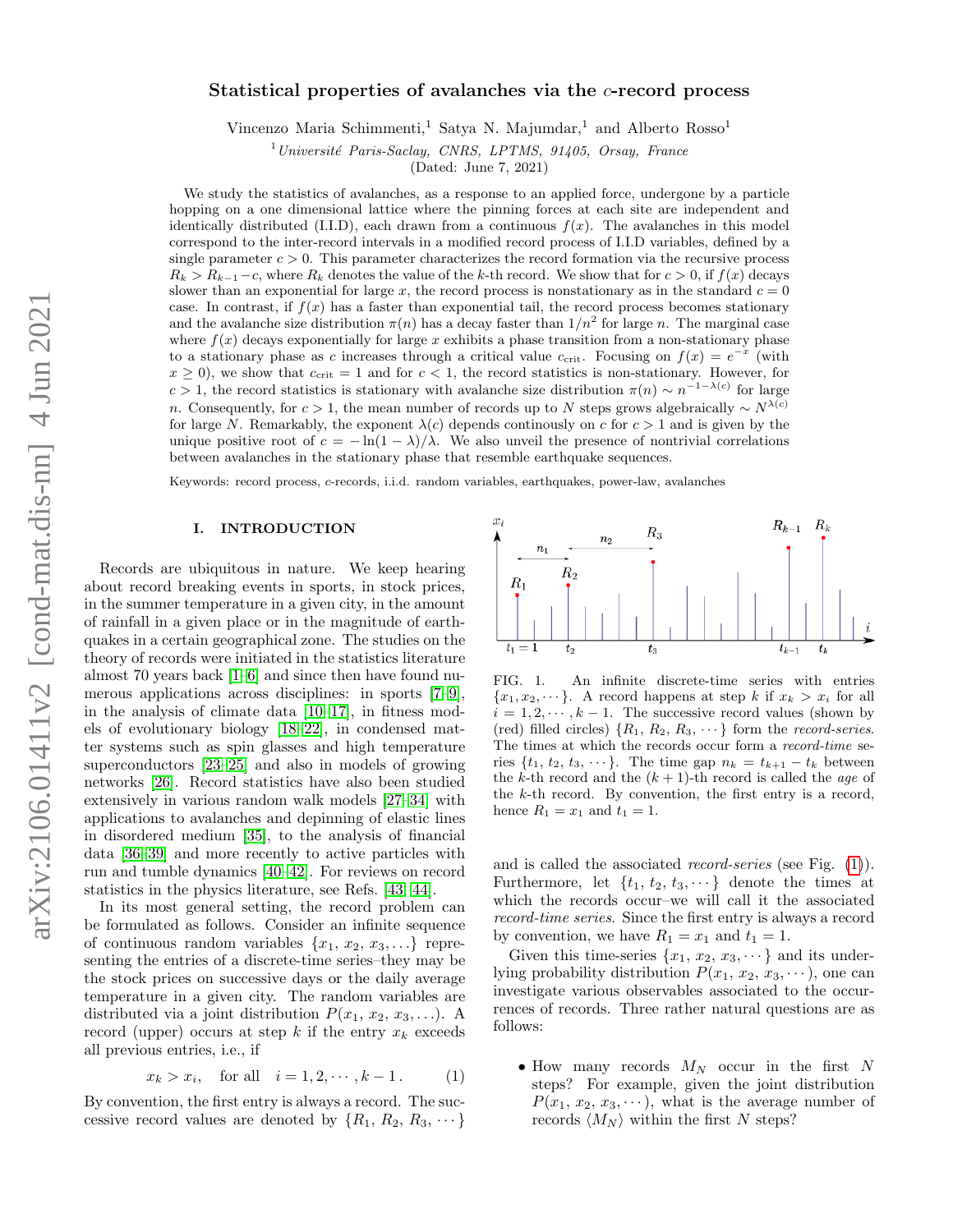• How are the record values distributed? For example, let

$$
q_k(R) = \text{Prob.}[R_k = R] \tag{2}
$$

denote the probability density that the k-th record (in the infinite sequence) takes value in  $[R, R+dR]$ . What can we say about  $q_k(R)$ , given the underlying joint distribution  $P(x_1, x_2, x_3, \dots)$  of the original entries?

• Suppose that a record occurs at time  $t_k$ . How long does it take to break this record? Let  $n_k = t_{k+1}-t_k$ denote the time gap between the  $(k+1)$ -th record and the  $k$ -th record–this is the *age* of the  $k$ -th record. Let

$$
\pi_k(n) = \text{Prob.}[n_k = n] \tag{3}
$$

denote the distribution of the age of the k-th record. Given the joint distribution of entries  $P(x_1, x_2, x_3, \dots)$ , can one compute  $\pi_k(n)$ ?

I.I.D model. The simplest model where one can compute exactly all three observables correspond to the case when the entries  $x_i$ 's are *uncorrelated* and each is drawn independently from a continuous distribution  $f(x)$ . In other words, the joint distribution factorizes

$$
P(x_1, x_2 x_3, \dots) = f(x_1) f(x_2) f(x_3) \dots \tag{4}
$$

This is usually referred to as the independent and identically distributed (I.I.D) model [\[1–](#page-18-0)[6\]](#page-18-1). The probability density function (PDF)  $f(x)$  is normalized to unity  $\int_{-\infty}^{x} f(y) dy$ . We summarize these classical results here, and its cumulative distribution is defined as  $F(x) =$ and for a derivation see, e.g., the review [\[44\]](#page-18-19) with citations to the original literature [\[1](#page-18-0)[–6\]](#page-18-1).

(i) It turns out that the average number of records up to first N steps is universal, i.e., independent of  $f(x)$  and is given by the simple formula

$$
\langle M_N \rangle = \sum_{k=1}^N \frac{1}{k} \xrightarrow[N \to \infty]{} \ln N . \tag{5}
$$

Thus the mean number of records grows very slowly (logarithmically) with increasing N indicating that records get increasingly harder to break. Moreover, the full distribution of  $M_N$ , i.e.,  $P(M, N) = \text{Prob}(M_N = M)$  is also known and is universal. In the limit  $N \to \infty$ , the distribution  $P(M, N)$  approaches a Gaussian form with mean  $\ln N$  and variance  $\ln N$ .

(ii) The distribution  $q_k(R)$  of the value of the k-th record is also known explicitly

<span id="page-1-0"></span>
$$
q_k(R) = f(R) \frac{\left[-\ln(1 - F(R))\right]^{k-1}}{(k-1)!}, \quad k = 1, 2, \dots \quad (6)
$$

where  $F(R)$  is the cumulative distribution. Unlike the distribution of  $M_N$ , the record value distribution  $q_k(R)$ is not universal, as it depends explicitly on  $f(R)$ . For example, for exponentially distributed positive entries with  $f(x) = e^{-x} \theta(x)$  (where the Heaviside step function  $\theta(x) = 1$  if  $x > 0$  and  $\theta(x) = 0$  if  $x \le 0$ , Eq. [\(6\)](#page-1-0) gives

$$
q_k(R) = e^{-R} \frac{R^{k-1}}{(k-1)!} \quad k = 1, 2 \cdots \tag{7}
$$

In this case the average record value  $\langle R_k \rangle =$  $\int_0^\infty R q_k(R) dR = k$  increases linearly with k. Similarly, the variance of  $R_k$  also grows linearly with k. In fact, for generic  $f(x)$  in Eq. [\(6\)](#page-1-0), one can show that  $q_k(R)$  does not have a limiting distribution as  $k \to \infty$ .

(iii) Finally, the age distribution  $\pi_k(n)$  of the k-th record is also known explicitly and turns out to be universal, i.e., independent of  $f(x)$ . For any  $k \ge 1$ , it reads [\[44\]](#page-18-19)

<span id="page-1-1"></span>
$$
\pi_k(n) = \sum_{m=0}^{n-1} {n-1 \choose m} \frac{(-1)^m}{(2+m)^k} \underset{n \to \infty}{\simeq} \frac{1}{n^2} \frac{[\ln n]^{(k-1)}}{(k-1)!}.
$$
\n(8)

Two important points to note for the I.I.D model that will be important in this paper: (a) the distribution  $q_k(R)$  depends on k even when  $k \to \infty$ , i.e., there is no limiting *stationary* record value distribution as  $k \to \infty$ , simply because the record values grow with k for generic  $f(x)$  and (b) similarly, the age distribution  $\pi_k(n)$  in Eq. [\(8\)](#page-1-1) also does not have a limiting stationary distribution when  $k \to \infty$ .

After introducing this basic background, we now turn to the main topic of this paper. Here our goal is to use the tools of record statistics to provide a simple model for the peculiar jerky motion observed in many disordered systems, as a response to an external driving force. In such systems the dynamics of the relevant degree of freedom typically alternates between static immobile states and periods of rapid motion called avalanches. Examples of such a behaviour are quite ubiquitous, ranging from the crack propagation in solids [\[45](#page-18-20)[–47\]](#page-18-21), the earthquake of seismic faults [\[48\]](#page-18-22) or the Barkhausen noise [\[49–](#page-18-23)[51\]](#page-18-24) appearing in the magnetisation curve as a function of the applied magnetic field–see [\[52\]](#page-18-25) for a review. Avalanches are well studied in the context of the depinning of an elastic interface pulled through a disordered medium by an external force [\[35,](#page-18-13) [49,](#page-18-23) [53,](#page-19-0) [54\]](#page-19-1). In the absence of an external force the line is pinned by the disorder. Upon increasing the force beyond a local threshold, a portion of the interface gets depinned and its center of mass moves forward, thus creating an avalanche. Interestingly, a simple one dimensional lattice model for depinning can be mapped exactly to the record model discussed above, as we show below.

In this lattice model, the elastic line is replaced by a single particle (representing its center of mass) that moves on an infinite 1-d lattice. Under this mapping,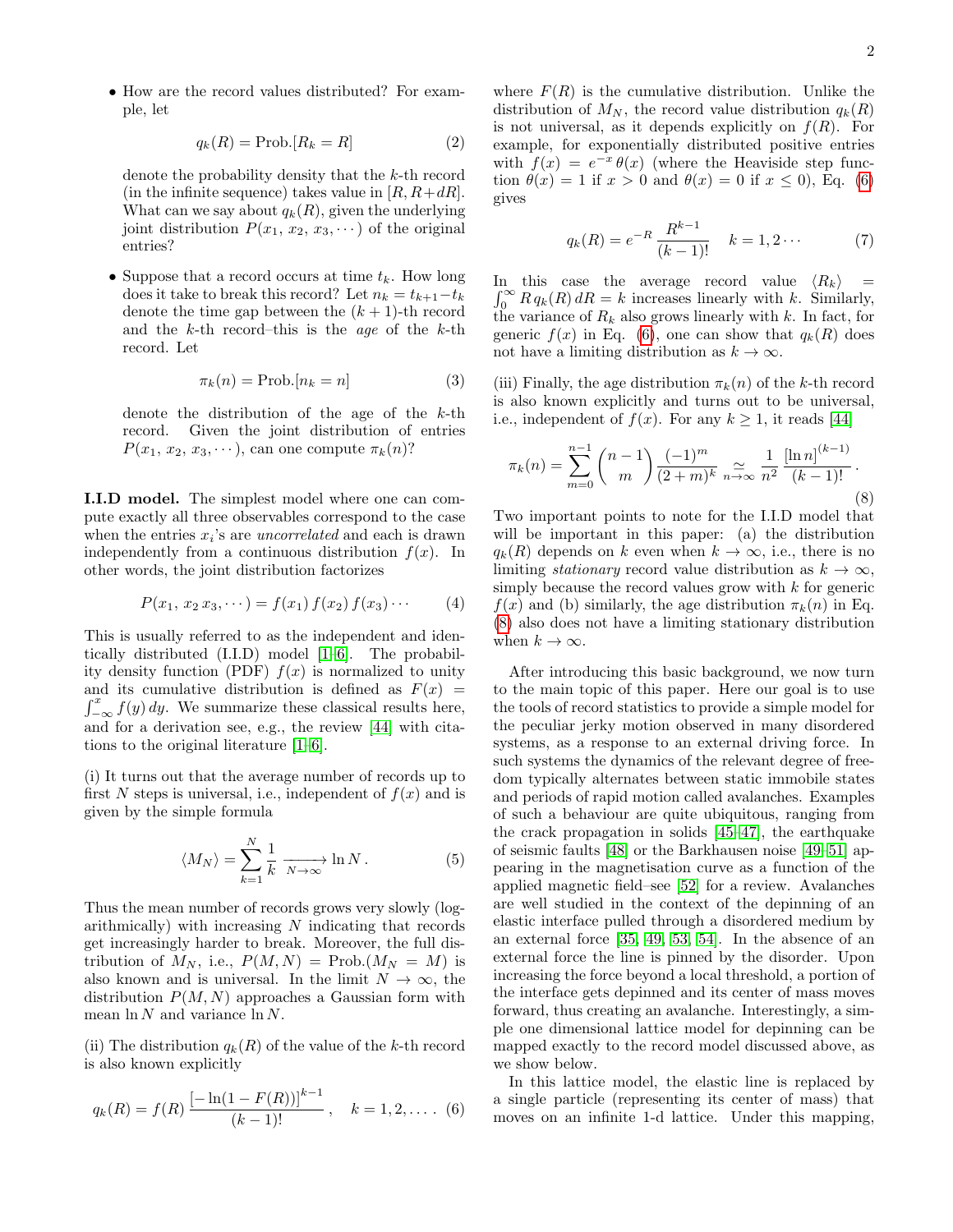the time series  $\{x_i\}$  in Fig. [\(1\)](#page-0-0) gets mapped on to the quenched pinning forces with the horizontal axis  $i$  labelling the sites of a 1-d lattice. This defines the disorder landscape  $\{x_1, x_2, \ldots\}$  on which the particle moves under the effect of the applied force,  $f_a(i)$  (namely the force applied at the site  $i$ ). The particle leaves the site  $i$  if  $f_a(i) > x_i$ . Hence, the minimal force profile allowing motion alternate between plateaus and vertical jumps (see Fig.2 ). The plateaus coincide exactly with the record series  $\{R_1, R_2, R_3, \dots\}$  and the vertical jumps occur exactly at the sites  $\{t_1, t_2, t_3 \dots\}$  where the record occurs in Fig.1. The age of the k-th record  $n_k$  in Fig. [\(1\)](#page-0-0) maps on to the size of the  $k$ -th avalanche in the depinning model. The three observables  $\langle M_N \rangle$ ,  $q_k(R)$  and  $\pi_k(n)$ have precise physical meaning in the context of depinning. For example,  $\langle M_N \rangle$  is the number of jumps of the applied force profile in order to displace the position of the particle by N sites, given that it started at  $i = 1$ . Similarly,  $\pi_k(n)$  represents the size distribution of the k-th avalanche in the depinning model.

In the simple I.I.D setting, the pinning forces  $\{x_i\}$  in the disordered landscape are independent and identically distributed, each drawn from a continuous PDF  $f(x)$ . However, as we discuss in detail in Section [\(II\)](#page-3-0), this simple I.I.D model, while analytically tractable, fails to reproduce the behaviors of the three observables as seen in real systems. In addition, the spatio-temporal correlations in the applied force profile  $f_a(i)$  (record values) as well as in the avalanches seen in realistic systems are also not reproduced by the I.I.D model. This calls for some amendments in this basic I.I.D model. The idea is to introduce minimal changes in the model such that it retains its analytical tractability, and yet reproduces the features observed in real systems.

After discussing briefly the previous attempts of modifying the simple I.I.D model in Section [II,](#page-3-0) we introduce a new model in this paper which we call the c-record model. This model has the I.I.D landscape with input  $f(x)$ , and one single additional parameter  $c > 0$  associated with the applied force profile  $f_a(i)$ . The model is precisely defined in Section [III.](#page-4-0) We demonstrate in this paper that the the c-record model is (a) exactly solvable with a rich analytical structure and (b) it reproduces qualitatively similar features for all the three observables, as well as the spatio-temporal correlations, that one observes in realistic system of depinning.

Quite remarkably, it turns out that this c-record model was already introduced in a different context in the statistics literature by Balakrishnan et. al., where is was called the  $\delta$ -exceedence record model [\[55\]](#page-19-2). The parameter  $\delta = -c < 0$  is negative in our context. In addition, this  $\delta$ -exceedence model with a negative  $\delta = -c < 0$  also appeared in the random adaptive walk (RAW) model to describe biological evolution on a random fitness land-scape [\[20](#page-18-26)[–22\]](#page-18-7). In fact, we use the notation c for  $-\delta$  in our model following Ref. [\[20\]](#page-18-26).

In the context of the RAW model, the two observables  $\langle M_N \rangle$  and  $q_k(R)$ , but not  $\pi_k(n)$ , were already studied

analytically in Ref. [\[20\]](#page-18-26). In the notation of Ref. [\[20\]](#page-18-26) for RAW, our  $\langle M_N \rangle$  corresponds to the mean walk length of an adaptive walker (for genome size L)  $D_{\text{RAW}}(L)$  in the RAW model, with  $L \sim N$  for large L. In particular, for exponentially distributed positive fitness landscapes  $f(x) = e^{-x}\theta(x)$  where  $\theta(x)$  is the Heaviside step function, Ref. [\[20\]](#page-18-26) uncovered a striking phase transition at the critical value  $c = 1$ , across which the asymptotic growth of  $\langle M_N \rangle$ , with increasing N, changes drastically.

In this paper, we re-visit this c-record model in the context of depinning and avalanches. We provide a thorough analytical and numerical study of all three observables  $\langle M_N \rangle$ ,  $q_k(R)$  and  $\pi_k(n)$  and also the underlying correlation structure of the record values and avalanches for a general  $f(x)$ , including in particular the interesting case  $f(x) = e^{-x}\theta(x)$ . For this particular case  $f(x) = e^{-x}\theta(x)$ , while our results fully agree with Ref. [\[20\]](#page-18-26) for  $c \leq 1$ , we show that for  $c > 1$  the model has a much richer structure than was reported in Ref. [\[20\]](#page-18-26). In particular, we show that for  $c > 1$  and  $f(x) = e^{-x} \theta(x)$ , the average number of records  $\langle M_N \rangle$  grows for large N as a power law

<span id="page-2-0"></span>
$$
\langle M_N \rangle \sim N^{\lambda(c)},\tag{9}
$$

with an exponent  $\lambda(c)$  that depends continuously on c (for  $c > 1$ ) and is given by the unique positive root of the transcendental equation

<span id="page-2-1"></span>
$$
c = -\frac{\ln(1-\lambda)}{\lambda} \,. \tag{10}
$$

Thus our prediction for the asymptotic growth of  $\langle M_N \rangle$ in Eq. [\(9\)](#page-2-0) for  $c > 1$  differs from Ref. [\[20\]](#page-18-26) where  $\langle M_N \rangle \sim O(N)$  was reported. We also show that for  $c > 1$ , the record value distribution  $q_k(R)$  approaches a stationary distribution as  $k \to \infty$ , which is given by a pure exponential behaviour for all  $R \geq 0$ 

$$
q_{k \to \infty}(R) = \lambda(c) e^{-\lambda(c) R}.
$$
 (11)

In addition, the avalanche size distribution  $\pi_k(n)$  also approaches a stationary distribution as  $k \to \infty$  (for  $c >$ 1) with a power-law tail

$$
\pi_{k \to \infty}(n) \sim n^{-\lambda(c)} \quad \text{as} \quad n \to \infty \tag{12}
$$

where the exponent is the same  $\lambda(c)$  as in Eq. [\(10\)](#page-2-1).

The rest of our paper is organised as follows. In Section [II,](#page-3-0) we recall the mapping between the 1-d lattice model of depinning and the record model and also discuss previously studied models that go beyond the simple I.I.D record model. In Section [III,](#page-4-0) we define the c-record model precisely, and provide a detailed summary of our results. For the particular case  $f(x) = e^{-x}\theta(x)$ , we also provide a detailed comparison of our results to that of Ref. [\[20\]](#page-18-26). In Section [IV](#page-6-0) we set up the exact recursion relations and derive the non-local differential equations for the three main observables, respectively in Subsections [IV A,](#page-6-1) [IV B,](#page-7-0) and [IV C.](#page-8-0) In Section [V,](#page-8-1) we provide the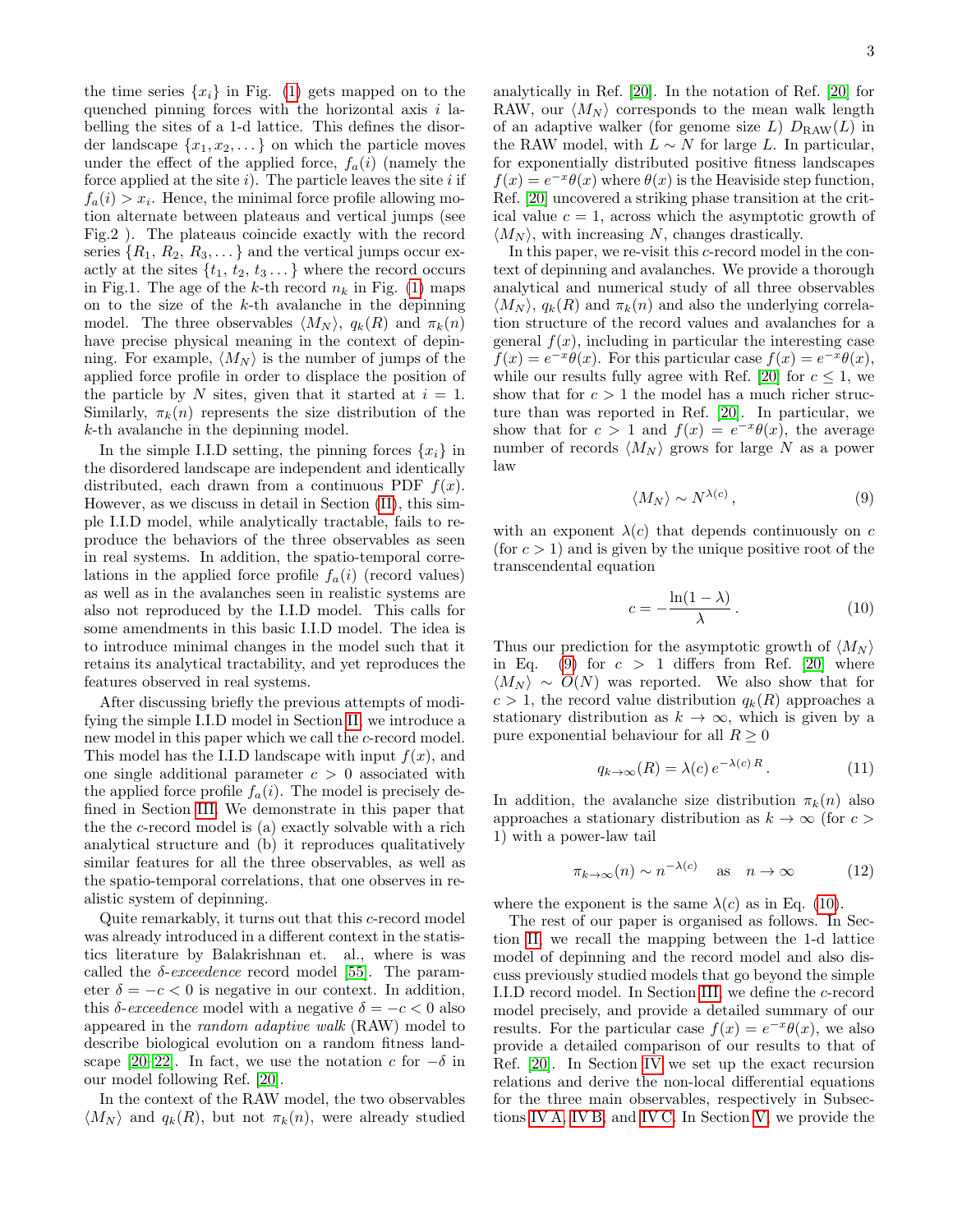full exact solution of all three observables in the c-record model and demonstrate the phase transition at  $c = 1$ . In Section [VI](#page-11-0) we discuss in detail the criterion for stationarity of the record value distribution  $q_k(R)$  as  $k \to \infty$ for a stretched exponential family of  $f(x)$ . Section [VII](#page-14-0) considers other fanilies of  $f(x)$ , including an exact solution for the uniform distribution over [0, 1] and numerical results for the Weibull class of  $f(x)$ . In Section [VIII](#page-16-0) we show some possible generalizations of the c-record process. Section [IX](#page-17-0) is dedicated to the conclusion. Finally, the derivation of the asymptotic results, rather long and tedious, are relegated to Appendices (A-G).

## <span id="page-3-0"></span>II. DEPINNING, AVALANCHES AND RECORD STATISTICS

To understand how record statistics of a discrete-time series, discussed in the introduction, can be used to study the avalanches associated with the depinning of an elastic interface, we consider a very simple one dimensional model where one replaces the extended interface by a point representing its center of mass [\[35\]](#page-18-13). The model is defined on an infinite one dimensional lattice where the lattice sites are labelled by  $i = 1, 2, 3, \cdots$ . At each site i, we assign a positive random variable  $x_i$ , drawn independently from a continuous  $f(x)$ , representing the local pinning force at site *i*. The time-series  $\{x_i\}$  in Fig. [\(1\)](#page-0-0) then defines the quenched random landscape, with the horizontal axis i labelling the lattice sites. The associated record-series  $\{R_1, R_2, R_3, \dots\}$  in Fig. [\(1\)](#page-0-0) now defines the record values of this pinning force landscape. We then launch a single particle on this quenched landscape at site  $i = 1$  and apply an external force  $f_a$  at site  $i = 1$ that tries to drag the particle from  $i = 1$  to the neighbouring site  $i = 2$ . The force  $f_a$  is increased continuously with time at a constant rate. As long as the value of  $f_a$ is less than the local pinning force  $x_1$ , the particle does not move from site 1. Upon increasing the force  $f_a$ , when it just exceeds  $x_1 = R_1$ , the particle suddenly jumps to site 2. Let  $f_a(1)$  denote the applied force just when the particle leaves the site  $i = 1$ . The value of the applied force remains the same, i.e.,  $f_a = f_a(1) = x_1 = R_1$  when the particle is moving. When the particle arrives at site  $i = 2$ , if the current force  $f_a(1)$  is less than  $x_2$ , i.e.,  $x_2$ is a record, the particle gets stuck again at site 2 and the applied force needs to increase to exceed the pinning force  $x_2$ . However, if  $x_2$  is not a record, the current force  $f_a(1)$  is bigger than  $x_2$  and the particle hops from  $i = 2$ to  $i = 3$ . Essentially the particle keeps moving forward to the right till it encounters the next record value of the landscape. We then have to increase the force  $f_a$  to exceed the current record value and the process continues. The number of sites the particle moves forward following a depinning (till it gets pinned again) is precisely the size of an avalanche.

Let  $f_a(i)$  denote the value of the applied force at site  $i$  just when the particle leaves the site  $i$ . In this simple



<span id="page-3-1"></span>FIG. 2. The applied force profile  $f_a(i)$  in the 1-d depinning model has a staircase structure (shown by the solid black line), alternating between plateaus and vertical jumps. The plateau values coincide exactly with the record-series  $\{R_1, R_2, R_3 \cdots\}$ , while the jumps occur precisely at the sites where the records occur, i.e., at sites  $\{t_1, t_2, t_3, \dots\}$  of figure [\(1\)](#page-0-0). The age of the k-the record  $n_k$  coincides exactly with the size of the k-th avalanche in the depinning model.

model, we thus see that the applied force profile  $f_a(i)$ essentially has a staircase structure alternating between plateaus and vertical jumps (see Fig. [\(2\)](#page-3-1)). The plateau values of the force  $f_a(i)$  are precisely the record values  ${R_1, R_2, R_3, \dots}$  of the underlying landscape and the jumps of  $f_a(i)$  occur exactly at the sites where records occur in the quenched landscape, i.e, they coincide with record-time series  $\{t_1, t_2, t_3 \cdots\}$  in Fig. [\(1\)](#page-0-0). Consequently, the ages  $n_k$  of the records coincide exactly with the sizes of successive avalanches. Thus the three observables introduced before in Fig. [\(1\)](#page-0-0) are also very relevant in the context of depinning: (i)  $\langle M_N \rangle$  measures the average number of jumps the external force has to undergo in order to displace the particle from site  $i = 1$  to site  $i = N$ , (ii)  $q_k(R)$  represents the distribution of the height of the k-th plateau of the applied force and (iii)  $\pi_k(n)$  is precisely the distribution of the size of the k-th avalanche.

How realistic is this simple depinning model with an I.I.D landscape? It turns out that there are three important features in real systems that the I.I.D model fails to reproduce faithfully:

(1) In real systems, the distribution  $q_k(R)$  of the height of the  $k$ -th plateau in the force profile typically approaches a stationary distribution as  $k \to \infty$ . In contrast, in the I.I.D model, as seen from Eq. [\(6\)](#page-1-0), there is no limiting stationary distribution for  $q_k(R)$  as  $k \to \infty$ .

(2) In real systems, the avalanche size distribution  $\pi_k(n)$ not only approaches a stationary distribution  $\pi(n)$  as  $k \to \infty$ , but the stationary distribution also has a pure power-law tail,  $\pi(n) \sim n^{-\tau}$  as  $n \to \infty$  [\[50,](#page-18-27) [56,](#page-19-3) [57\]](#page-19-4) (e.g., the celebrated Gutenberg-Richter law for earthquake magnitude). In the I.I.D model, the result in Eq. [\(8\)](#page-1-1) indicates that  $\pi_k(n)$  neither approaches a stationary distribution as  $k \to \infty$ , nor does it have a pure power-law tail.

(3) Real systems exhibit very interesting correlations between the record ages,  $n_k$ , as well as between the record values,  $R_k$ . For example, after a large earthquake occurs,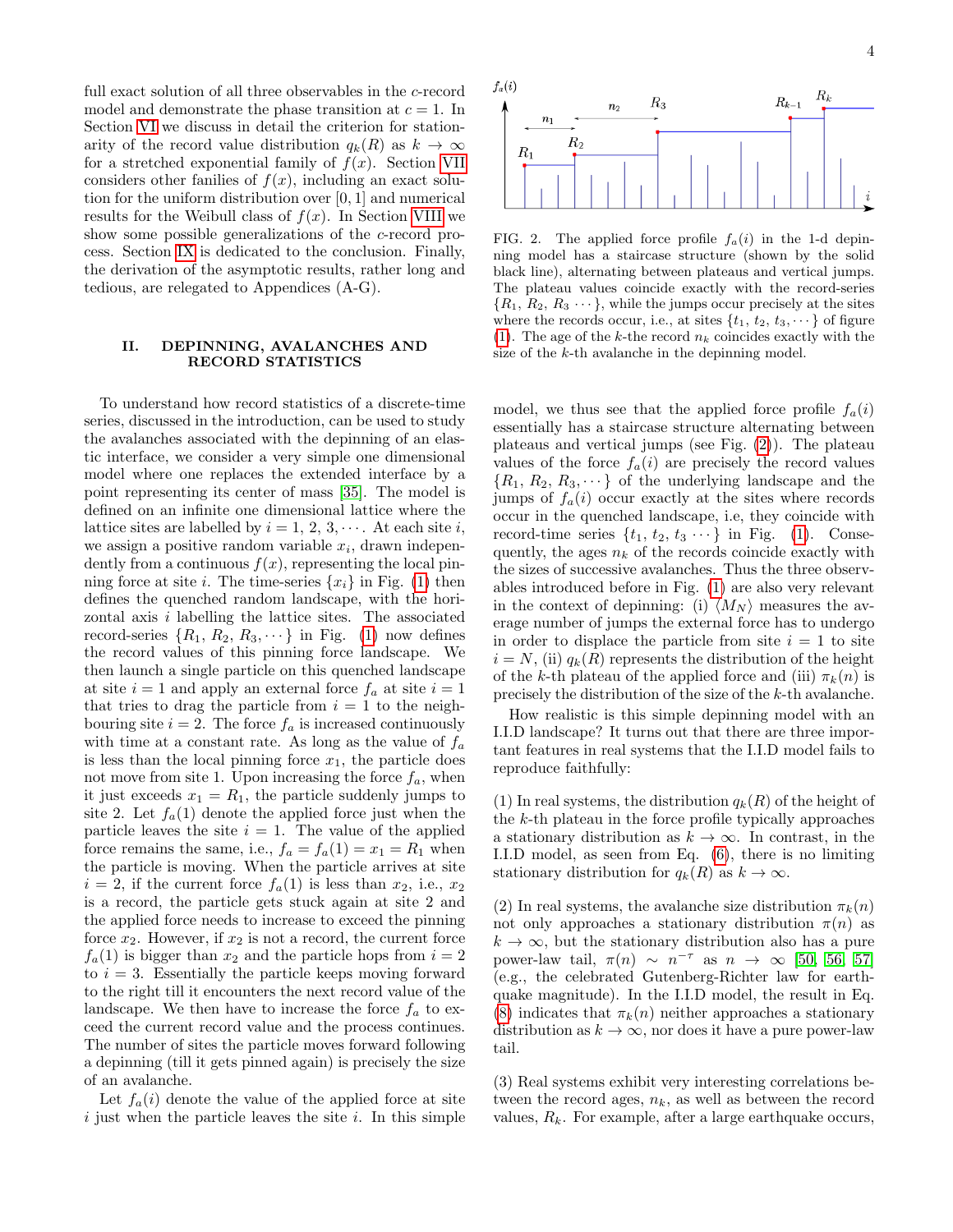one observes a cascade of large aftershocks followed by long periods of quiescent activity characterized by events of small size. It turns out that in the I.I.D model the record values  $R_k$ 's increase monotonically with k and a similar trend is observed for the ages, leaving no scope for observing cascade of events of large sizes, followed by quiescent activity.

An important improvement over the I.I.D model is represented by the well known Alessandro-Beatrice-Bertotti-Montorsi (ABBM) model introduced to study the avalanches in Barkhausen noise [\[49\]](#page-18-23). In the ABBM model, the I.I.D landscape is replaced by a correlated one where  $x_i$  represents the position of a one dimensional random walk [\[49,](#page-18-23) [52\]](#page-18-25). In this case, the avalanche size distribution  $\pi_k(n)$  coincides with the return time distribution of a Brownian motion in 1-d, and hence  $\pi_k(n)$  is stationary (independent of  $k$ ) and does have a pure power law tail,  $\pi_k(n) \sim n^{-\tau}$  with  $\tau = 3/2$ . A similar analysis also follows from the study of record statistics for a random walk sequence [\[27\]](#page-18-11). However, in this model,  $q_k(R)$  does not approach a stationary distribution as  $k \to \infty$  (the point (1) above) and the sequence of record ages is uncorrelated at variance with what it is seen in real systems (the point (3) above).

Another modification of the simple I.I.D record model is the so called linear-trend model [\[35\]](#page-18-13). In this model, the landscape of pinning forces  $\{x_i\}$  remains I.I.D, but the applied force profile  $f_a(i)$  changes from Fig. [\(2\)](#page-3-1) in a simple way (see Fig. [\(3\)](#page-4-1) upper panel). Just after the particle is deblocked from a pinning site, one assumes that the applied force  $f_a(i)$  decreases linearly,  $f_a(i + 1) = f_a(i) - c$ (with  $c > 0$ ) with increasing i till the particle gets blocked again. Thus, as opposed to the horizontal plateaus between two successive records in the I.I.D model (as in Fig. [\(2\)](#page-3-1)), the force profile in the linear-trend model has a linear behavior with a negative slope, as shown schematically in Fig. [\(3\)](#page-4-1) upper panel. The physical rationale behind the decrease of the applied force is the dissipation during the avalanche motion (in particular we have a linear decrease if  $f_a(i)$  is the elastic force between the particle and a drive that moves at a constant slow rate). In this model, at the end of an avalanche when the particle gets stuck at a new site, the force profile  $f_a(i)$  jumps again to the corresponding record value of the landscape at that site and the process continues. The sequence of the force values at the beigining of an avalanche coincides with the record series  $\{R_1, R_2, R_3, \dots\}$  of the landscape (see Fig. [\(3\)](#page-4-1) upper panel).

Interestingly, it turns out that this linear-trend model was also introduced originally in the statistics literature by Ballerini and Resnick [\[58,](#page-19-5) [59\]](#page-19-6), and has since been studied extensively with numerous applications [\[60–](#page-19-7)[63\]](#page-19-8). The analysis of the linear-trend model with  $c > 0$  shows that the average number of records grows linearly with N for large N, i.e.,  $\langle M_N \rangle \approx a(c) N$  where the prefactor  $a(c)$  is nontrivial and nonuniversal, i.e., depends on  $f(x)$  [\[58,](#page-19-5) [61,](#page-19-9) [62\]](#page-19-10). The record value distribution  $q_k(R)$  (or



<span id="page-4-1"></span>FIG. 3. Schemes for modified records. Upper panel: linear trend records. Lower panel: c-records.

equivalently the distribution of the applied forces at the begining of the k-th avalanche) does approach a stationary distribution as  $k \to \infty$  (as in realistic systems) that depends on the tail of  $f(x)$ . Similarly, the avalanche size distribution  $\pi_k(n)$  also approaches a stationary distribution  $\pi(n)$  as  $k \to \infty$ , however this stationary distribution  $\pi(n)$  does not have a power-law tail (rather an exponential cut-off) for large  $n$  as expected in real systems. In summary, the linear-trend model does reproduce some features of avalanches in realistic depinning systems, but not all.

In this paper, we introduce a simple modification of the linear-trend model, which we call the c-record model. The model is defined more precisely in the next section where we also provide a summary of our main results. This model allows exact solutions for the three observables  $\langle M_N \rangle$ ,  $q_k(R)$  and  $\pi_k(n)$ . We show that these observables as well as the correlation structure between records and their ages reproduce the features observed in realistic systems.

# <span id="page-4-0"></span>III. c-RECORD MODEL: THE DEFINITION AND A SUMMARY OF MAIN RESULTS

The model. The c-record model that we study in this paper is defined as follows. Once again, we consider an infinite I.I.D landscape  $\{x_1, x_2, x_3, \dots\}$  of quenched pinning forces defined on a 1-d lattice, where each entry is chosen independently from a continuous PDF  $f(x)$ . Let  ${R_1, R_2, R_3, \dots}$  denote the record-series of this landscape. As in the simple I.I.D model, the particle starts from site  $i = 1$  and it can leave the this site when the local applied force  $f_a$  exceeds the pinnning force  $x_1$ . The only difference in our model from that of the linear-trend model discussed in the previous section, is how the force profile  $f_a(i)$  behaves between two avalanches. In the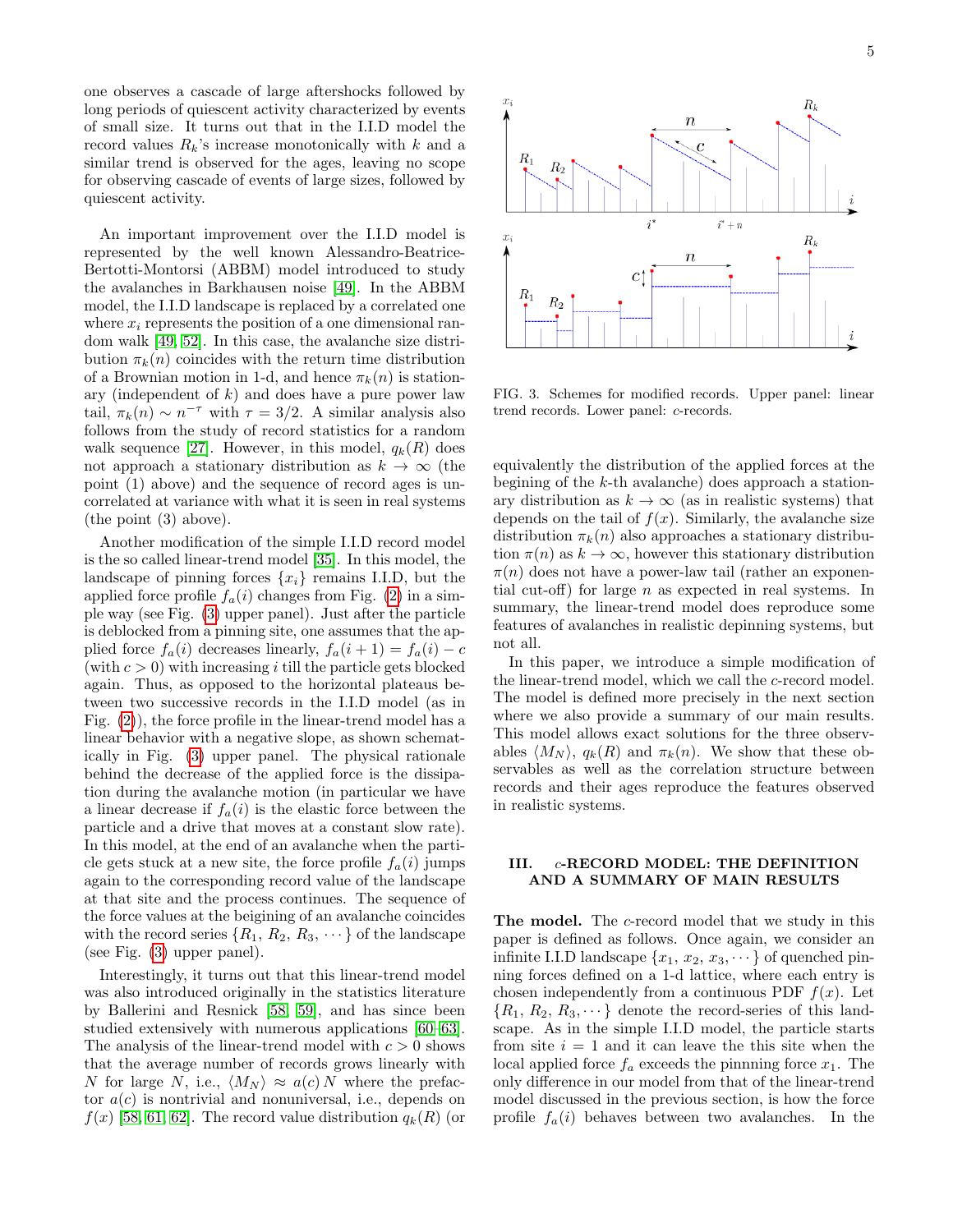linear-trend model, the force profile following a record decreases linearly till the next record (as in Fig. [\(3\)](#page-4-1) upper panel). In contrast, in the c-record model, we assume that following a record, the force decreases by  $c$  only in the first step, but after that it stays flat till it encounters the next record (see Fig. [\(3\)](#page-4-1) lower panel). More precisely, between two successive record values  $R_k$  at  $t_k$  and  $R_{k+1}$  at  $t_{k+1}$  we now have

$$
f_a(i) = R_k - c, \text{ for } i = t_k + 1, t_k + 2, \dots, t_{k+1} - 1. \tag{13}
$$

At  $i = t_{k+1}$ , the force  $f_a(i)$  undergoes a jump to the associated record value  $R_{k+1}$  of the landscape. The physical rationale behind this new model is that the dissipation in the force profile that occurs just after depinning is shortranged in time, e.g., occurs only during the first hopping but stays constant afterwards.

The formation of records in this c-record depinning model can be alternatively phrased in the language of standard time-series discussed in the introduction. Consider, as before, an infinite I.I.D sequence of entries  ${x_1, x_2, x_3 \ldots}$  each drawn from  $f(x)$ . Here a record series  $\{R_1, R_2, R_3, \ldots\}$  is formed recursively, in the presence of a single parameter  $c > 0$ , as follows. If a record occurs at some step with record value  $R$ , a subsequent entry will be a record only if its value exceeds  $(R - c) \theta(R - c)$ . Clearly, for  $c = 0$ , this is the standard record model discussed in the introduction. For  $c > 0$ , this is precisely the  $\delta$ -exceedence model introduced by Balakrishnan et. al. [\[55\]](#page-19-2) with  $\delta = -c < 0$ . As already discussed in the introduction, this model with  $c > 0$  was also studied in Ref. [\[20\]](#page-18-26) as the random adaptive walk (RAW) model of biological evolution in a random fitness landscape.

In this paper, we have studied the three observables  $\langle M_N \rangle$ ,  $q_k(R)$  and  $\pi_k(n)$  in the c-record model, both analytically and numerically, for a class of  $f(x)$ 's. From the motivation of the depinning pheomenon, our main interest is to determine if, when  $k \to \infty$ , the c-record process becomes 'stationary' or not. We say that it is stationary if the distributions  $q_k(R)$  and  $\pi_k(n)$  have a well defined limit as  $k \to \infty$ , namely:

$$
\lim_{k \to \infty} q_k(R) = q(R)
$$
\n
$$
\lim_{k \to \infty} \pi_k(n) = \pi(n)
$$
\n(14)

Below we summarize our main results.

The summary of main results. We find that for  $c > 0$ , the behavior of all three observables depend explicitly on  $f(x)$  and c. For simplicity, we consider positive random variables, i.e.,  $f(x)$  with a positive support. In particular, three cases can be distinguished:

1. If  $f(x)$  decays slower than any exponential function as  $x \to \infty$ , then the record process doesn't reach a stationary limit for any  $c > 0$ , i.e.,  $q_k(R)$  and  $\pi_k(n)$  do not have a k-independent limiting distribution as  $k \to \infty$ . The average number of records

 $\langle M_N \rangle$  grows logarithmically with N as in the standard record problem  $c = 0$  (but with a different subleading constant):

$$
\langle M \rangle_N = \ln N + O(1) \tag{15}
$$

2. If  $f(x)$  decays faster than any exponential function as  $x \to \infty$  (this includes bounded distribution), then the average number of records grows linearly with  $N$  at the leading order:

$$
\langle M \rangle_N = A_1(c)N + O(N) \tag{16}
$$

where the amptitude  $A_1(c)$  can be analytically determined in some cases, e.g., for uniform  $f(x)$  over the interval  $[0, 1]$  (see Eq.  $(72)$ ). In this case, the record process also reaches a stationary limit for all  $c > 0$ . We compute the stationary record value distribution  $q(R)$  and the stationary age distribution  $\pi(n)$ , analytically and numerically, in several examples of  $f(R)$ . In particular, for distributions with a finite support, we show that  $\pi(n)$  decays exponentially with  $n$  for large  $n$ . Finally, for distributions with unbounded support and  $f(x) \to e^{-x^{\gamma}}$ as  $x \to \infty$  with  $\gamma > 1$ , we show that  $\pi(n)$  still has a power-law tail with an exponent larger than 2.

The case  $f(x) = \exp(-x)$  that separates these two behaviors turns out to be marginal, with a striking phase transition at  $c = 1$ . While for  $0 \leq c \leq 1$ , there is no limiting stationary distribution for  $q_k(R)$  and  $\pi_k(n)$  as  $k \to \infty$ , we show that for  $c > 1$ , they do approach stationary distributions. In particular, we find that for  $c > 1$ 

<span id="page-5-2"></span>
$$
q(R) = \lambda(c)e^{-\lambda(c)R} \tag{17}
$$

$$
\pi(n \to \infty) = \frac{\lambda(c)(1 - \lambda(c))}{n^{1 + \lambda(c)}}
$$
\n(18)

where  $\lambda(c)$  is the unique positive root of the transcendental equation:

<span id="page-5-0"></span>
$$
c = -\frac{\ln(1-\lambda)}{\lambda} \tag{19}
$$

The average number of records  $\langle M_N \rangle$  is computed exactly in Eq.  $(36)$  and its large N behavior also exhibits a phase transition at  $c = 1$ . we show that

<span id="page-5-1"></span>
$$
\langle M \rangle_N = \begin{cases} \frac{1}{1-c} \ln N - \mu(c) + O(\frac{1}{N}) & 0 \le c < 1 \\ \ln^2 N + O(\ln N) & c = 1 \\ A_0(c) N^{\lambda(c)} + \frac{1}{1-c} \ln N + O(1) & c > 1 \end{cases}
$$
(20)

where the exponent  $\lambda(c)$  depends continuously on c and is given in Eq. [\(19\)](#page-5-0). Note that  $\lambda(c)$  increases monotonically with increasing  $c \geq 1$ :  $\lambda(c) \to 0$  as  $c \to 1^+$ , while  $\lambda(c) \rightarrow 1$  only when  $c \rightarrow \infty$ . The explicit expression of the constant  $A_0(c)$  is given in equation [\(B17\)](#page-22-0). The constant  $\mu(c)$  can be evaluated using the method explained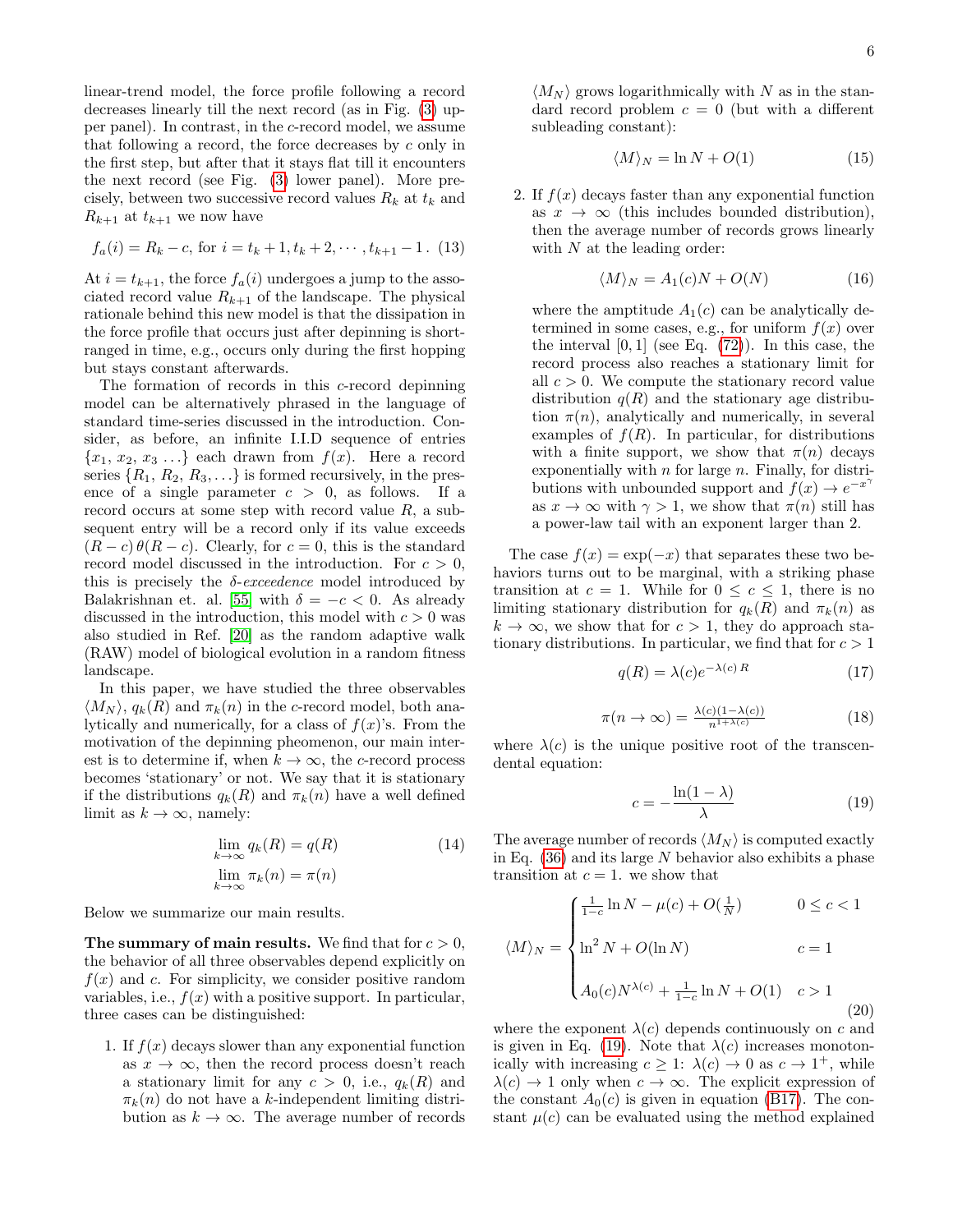in appendix [\(B\)](#page-20-0). We also provide careful numerical checks for all our analytical formulae.

As mentioned in the introduction, precisely this marginal case  $f(x) = e^{-x}$  was also studied in Ref. [\[20\]](#page-18-26) in the context of RAW model in evolutionary biology and indeed, this striking phase transition at  $c = 1$  was already noticed there. In Ref. [\[20\]](#page-18-26), two of the three observables namely  $\langle M_N \rangle$  and  $q_k(R)$  (but not  $\pi_k(n)$ ) were studied in detail, but using different notations, language and method. In order to compare our results to those of Ref. [\[20\]](#page-18-26), it is useful to provide a dictionary of notations for the reader. In the limit of large genome size  $L$ , the RAW model studied in [\[20\]](#page-18-26) becomes equivalent, in the ensemble sense, to our c-record model with  $N \sim L$ . In this limit, our average number of records  $\langle M_N \rangle$  for large N then translates to the mean length of the adaptive walk  $D_{\text{RAW}}(L \sim N)$  in [\[20\]](#page-18-26) for large L. Furthermore, our record value distribution  $q_k(R)$  is precisely  $Q_{l=k}(y = R, L \rightarrow \infty)$ , the probability for the adaptive walker to take  $l = k$  steps to arrive at a local fitness  $c(l - L) + y$  in the limit of large genome size  $L \to \infty$ . Hence, to summarize, for large  $L$  (or equivalently for large  $N$  in our notation)

<span id="page-6-2"></span>
$$
N \sim L; \quad \langle M_N \rangle \equiv D_{\text{RAW}}(L \sim N); q_k(R) \equiv Q_{l=k}(y = R, L \to \infty).
$$
 (21)

With the precise translation in Eq. [\(21\)](#page-6-2) we can now compare our results with those of Ref. [\[20\]](#page-18-26). We start with the asymptotic large  $N$  behavior of the average number of records  $\langle M_N \rangle$ . For  $c \leq 1$ , our leading order large N results for  $\langle M_N \rangle$  in Eq. [\(20\)](#page-5-1) agree with that of Ref. [\[20\]](#page-18-26), though the subleading constant  $-\mu(c)$  for  $0 \leq c < 1$  was not computed in [\[20\]](#page-18-26). However, for  $c > 1$ , our result in Eq. [\(20\)](#page-5-1) is much richer (characterized by a power law growth of  $\langle M_N \rangle$  with an exponent depending continuously on the parameter  $c$ ) and different from that of [\[20\]](#page-18-26) where  $\langle M_N \rangle \sim O(N)$  was reported (see Eq. (15) of [\[20\]](#page-18-26)). We find that the growth of  $\langle M_N \rangle$  with increasing N becomes linear only when  $c \to 1$ , since only in that limit  $\lambda(c) \rightarrow 1$  in Eq. [\(20\)](#page-5-1).

Next we turn to  $q_k(R)$  for  $c > 1$ . In this case, an exact summation formula for  $q_k(R)$  was derived for all c in [\[20\]](#page-18-26) (see their Eq. (8)). In the limit  $k \to \infty$ , this sum is convergent only for  $c > 1$ . In Ref. [\[20\]](#page-18-26), this sum was not analysed in the limit  $k \to \infty$ , since they didn't need it in their problem. In fact, it can be checked that their Eq. (8), in the limit  $k \to \infty$  and for  $c > 1$ , satisfies the fixed point differential equation,  $q'(R) = q(R+c) - q(R)$ (see later in Eq. [\(42\)](#page-9-0)), whose solution is precisely a single pure exponential  $q(R) = \lambda(c) e^{-\lambda(c) R}$ , with  $\lambda(c)$  given by the positive root of Eq. [\(19\)](#page-5-0). This is a rather nontrivial confirmation that two different methods lead to the same solution.

Let us finally conclude this summary section by mentioning that we have also studied the correlations between record values in the stationary state when it exists. In that case, the sequence of records display remarkable clustering properties (see Fig. [4](#page-6-3) upper panel)): after a



<span id="page-6-3"></span>FIG. 4. Typical sequence of c-record values (upper panel) and their ages (lower panel) computed from a series of exponential number and using  $c = 1.5$ . Note that large record values and large ages are organized in well defined clusters.

large record value, we observe other large record values followed by a swarm of smaller record values. In the exponential case  $f(x) = e^{-x}$ , we show that the correlation between record values  $\langle R_k R_{k+\tau} \rangle$  decreases exponentially with increasing  $\tau$ . The value of c controls the correlation length: when  $c \to 1$  from above, the correlation lengths diverges as  $\sim 1/(c-1)^2$  reminiscent of the critical phenomena (see Fig. [8\)](#page-10-0)). We also study the clustering property of record ages that correspond to avalanches (see Fig. [4](#page-6-3) lower panel)). This property is qualitatively similar to what is observed in seismic catalogs.

## <span id="page-6-0"></span>IV. SETTING UP THE RECURSION RELATIONS FOR THE THREE OBSERVABLES

In this section, we show how to set up the basic recursion relations to compute the three observables in the c-record model: (i) the mean number of records  $\langle M_N \rangle$  up to N steps, (ii) the distribution  $q_k(R)$  of the value of the k-th record and (iii) the distribution  $\pi_k(n)$  of the time interval  $n_k$  between the k-th and the  $(k + 1)$ -th record. For simplicity, we will assume throughout that we have an infinite series of I.I.D entries  $\{x_1, x_2, x_3, \dots\}$ , each drawn from a continuous  $f(x)$  which has a positive support, i.e., the entries are non-negative random variables.

## <span id="page-6-1"></span>A. The Number of Records

In this subsection we derive the exact recursion relation that we have used to compute  $\langle M \rangle_N$ . It turns out that the main object that we need for this computation is the joint probability density  $P_N(M, R_M = R)$  that in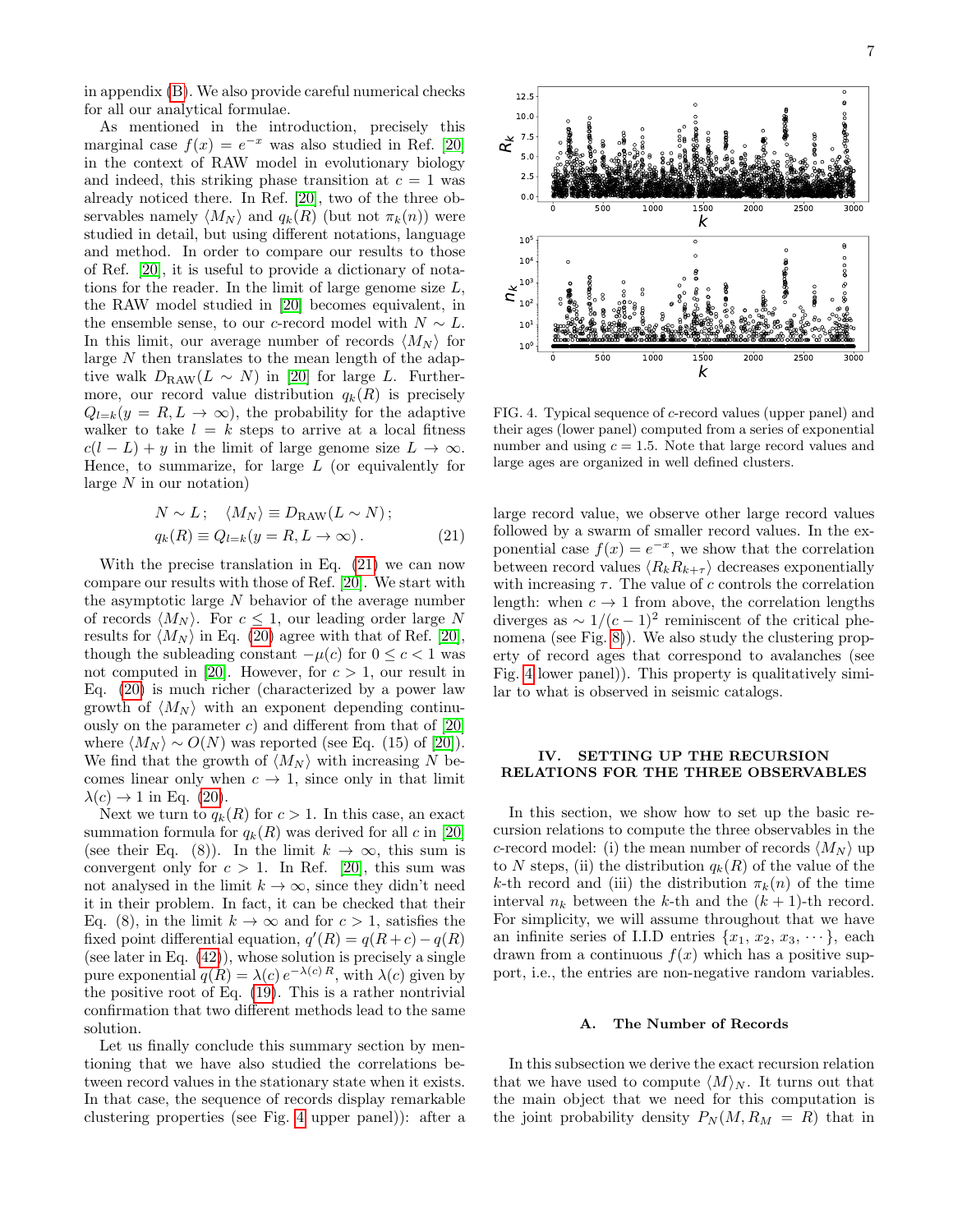the first block of size  $N$  of the infinite series of random entries there are exactly M records and that the last record has value R. This quantity  $P_N(M, R)$  satisfies a closed recursion relation

$$
P_N(M, R) = P_{N-1}(M, R)\theta(R - c) \int_0^{R-c} f(x)dx +
$$

$$
+ f(R) \int_0^{R+c} P_{N-1}(M - 1, R')dR' \quad (22)
$$

with  $\theta(x)$  the Heaviside step function. It is straightforward to understand Eq. [\(22\)](#page-7-1): the first term on the right hand side (r.h.s) accounts for the event when the N-th entry is not a record, while the second term corresponds to the event when the  $N$ -th entry is a record. In the first case, given that the last record has value  $R$ , the value of the N-th entry  $x_N$  must be less than  $R - c$  which happens with probability  $\int_0^{R-c} f(x) dx$ . In the second case, the  $N$ -th entry is a record with value  $R$ , hence the previous record R' must be less than  $(R + c)$  explaining the second term on the r.h.s in Eq. [\(22\)](#page-7-1). The recursion relation [\(22\)](#page-7-1) starts from the initial condition

<span id="page-7-2"></span>
$$
P_1(M, R) = \delta_{M,1} f(R) , \qquad (23)
$$

since the first entry, by convention, is a record. The recursion relation [\(22\)](#page-7-1), starting from [\(23\)](#page-7-2), is nontrivial to solve since it relates  $P_N(M, R)$  at R to its integral up to  $R + c$  at step  $N - 1$ , making it a non-local integral equation for any  $c > 0$ .

In order to compute  $\langle M \rangle_N$ , namely the average number of records as a function of N, we introduce  $\tilde{Q}(R, z, s)$  as the double generating function of  $P_N(M, R)$ :

<span id="page-7-3"></span>
$$
\tilde{Q}(R, z, s) = \sum_{N=1}^{\infty} \sum_{M=1}^{\infty} P_N(M, R) z^N s^M
$$
 (24)

Using equation  $(22)$  with the initial condition  $(23)$ , we obtain the following equation for [\(24\)](#page-7-3):

$$
\tilde{Q}(R) \left[1 - zF(R - c)\theta(R - c)\right] =
$$
  

$$
zsf(R) \left[1 + \int_0^{R + c} \tilde{Q}(R')dR'\right]
$$
 (25)

For simplicity, we omitted the arguments z and s of  $\tilde{Q}$ . Evidently, Eq.  $(25)$  is also non-local with respect to R for any  $c > 0$ .

Even though the full joint distribution  $P_N(M, R)$  of the number of records  $M$  and the last record value  $R$  is of interest as it contains several interesting informations, we will focus on the simplest quantity, namely the mean number of records  $\langle M \rangle_N$ . To compute this, we need to extract  $P_N(M)$ , the distribution of the number of records  $M$  up to  $N$  steps. This is obtained by integrating over the value  $R$  of the last record up to  $N$  steps

$$
P_N(M) = \int_0^\infty P_N(M, R) dR.
$$
 (26)

The double generating function of  $P_N(M)$  is then related to  $Q(R, s, z)$  simply by

<span id="page-7-5"></span>
$$
\sum_{N=1}^{\infty} \sum_{M=1}^{\infty} P_N(M) z^N s^M = \int_0^{\infty} \tilde{Q}(R, z, s) dR \qquad (27)
$$

<span id="page-7-1"></span>where  $\tilde{Q}(R, z, s)$  is the solution of the integral equation [\(25\)](#page-7-4). Using Eq. [\(27\)](#page-7-5), the average number of records can be obtained from the relation

<span id="page-7-7"></span>
$$
\langle M \rangle_N = \sum_{M=1}^{\infty} M P_N(M)
$$
  
= 
$$
\frac{1}{N!} \partial_z^N \partial_s \int_0^{\infty} \tilde{Q}(R, z, s) dR |_{z=0, s=1}.
$$
 (28)

Solving the recursion relation [\(25\)](#page-7-4) for arbitrary  $f(x)$ seems hard. However, we were able to compute  $\tilde{Q}$  and from it  $\langle M_N \rangle$  explicitly for two special cases: the exponential distribution  $f(x) = e^{-x} \theta(x)$  and the uniform distribution  $f(x) = \mathbb{I}_{[0,1]}(x)$  with  $\mathbb{I}_{[a,b]}(x)$  denoting the indicator function which is  $1$  if  $x$  belongs to the interval  $[a, b]$  and zero otherwise.

## <span id="page-7-0"></span>B. The record value distribution

In this subsection we derive an exact recursion relation for the k-th record value distribution  $q_k(R)$  in the c-record model. We start from the joint conditional probability  $q(R, n|R')$  that, given a record with value R' has occurred at some instant in the infinite sequence, the next record has value R and the age of the current record with value  $R'$  is n, i.e, there are n steps separating the current record and the next record. This conditional probability can be very simply computed

<span id="page-7-6"></span><span id="page-7-4"></span>
$$
q(R, n|R') = \begin{cases} f(R)\,\delta_{n,1} & R' < c\\ f(R) \left[ F(R' - c) \right]^{n-1} \theta(R - R' + c) & R' > c \end{cases}
$$
\n(29)

where we recall that  $F(R) = \int_0^R f(y) dy$  is the cumulative distribution of each entry of the underlying time-series. Eq. [\(29\)](#page-7-6) is easy to interpret: when the previous record  $R'$  is smaller than c, the very next entry with any positive value  $R > 0$  will be a record, indicating that  $n = 1$  is the only possible value. In contrast, when  $R' > c$ , assuming that there are exactly  $n-1$  entries separating two successive records with values R' and R (with  $R > R'-c$ ), each of these intermediate entries must be less that  $R'-c$  (in order that none of them is a record), explaining the factor  $[F(R'-c)]^{n-1}$ . The probability that the *n*-th entry is a record is simply  $f(R) \theta(R-R'+c)$ . By summing over all possible age values  $n \geq 1$  we obtain the distribution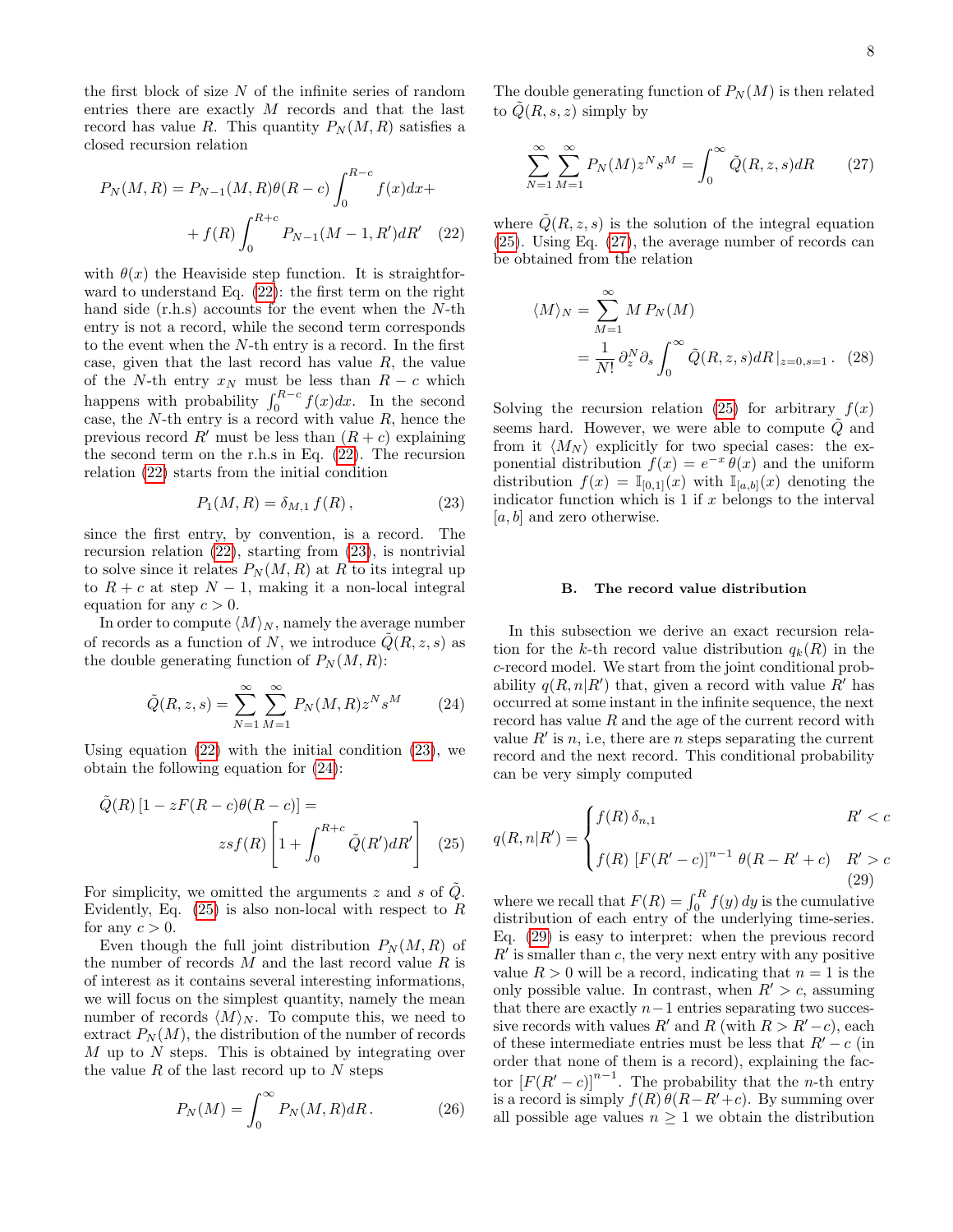of the next record value conditioned on the previous one:

<span id="page-8-3"></span>
$$
q(R|R') = \sum_{n=1}^{\infty} q(R, n|R') = f(R)\,\theta(c - R')
$$

$$
+ \frac{f(R)}{1 - F(R' - c)}\,\theta(R - R' + c)\,\theta(R' - c)
$$
(30)

Equations [\(29\)](#page-7-6) and [\(30\)](#page-8-3) are particularly useful when simulating directly the c-record process (see appendix [G\)](#page-24-0).

A recursion relation for  $q_k(R)$  can then be set up using this conditional probbaility  $q(R|R)$  as

<span id="page-8-4"></span>
$$
q_{k+1}(R) = \int_0^\infty q_k(R') q(R|R') dR' = f(R) \int_0^c q_k(R') dR' + f(R) \int_c^{R+c} \frac{q_k(R')}{1 - F(R' - c)} dR',
$$
\n(31)

with the initial condition  $q_1(R) = f(R)$ . This relation can be easily understood as follows. The first term takes into account the event when the record  $R'$  is in the range  $0 \leq R' \leq c$ . In this case, the entry immediately after this record is a record with probability  $f(R)$ . The second term on the r.h.s in Eq. [\(31\)](#page-8-4) accounts for the contributions coming from the case when  $c \leq R' \leq R + c$ . In this case, one needs to use  $q(R|R')$  from Eq. [\(30\)](#page-8-3) and integrate over all allowed values of  $R'$ . This relation  $(31)$ was also derived in [\[20\]](#page-18-26) using different notations and for different observables, in the context of the RAW model of evolutionary biology. Furthermore, for  $c = 0$ , this relation was used in Ref. [\[13\]](#page-18-28) for studying the global temperature records.

When the stationary limit of  $q_k(R)$  exists,  $q(R)$  =  $\lim_{k\to\infty} q_k(R)$  has to satisfy the following fixed point equation

<span id="page-8-5"></span>
$$
q(R) = f(R) \int_0^c q(R')dR' + f(R) \int_c^{R+c} \frac{q(R')}{1 - F(R' - c)} dR'.
$$
 (32)

This is also a non-local differential equation for any  $c > 0$ and is hard to solve for general  $f(x)$ . Again, we will see later that for  $f(x) = e^{-x}\theta(x)$  (with  $c > 1$ ) and for the uniform distribution, it is possible to obtain explicitly the fixed point stationary solution of Eq. [\(32\)](#page-8-5).

#### <span id="page-8-0"></span>C. The age distribution of records

In this subsection, we derive a recursion relation for  $\pi_k(n) = \text{Prob.}(n_k = n)$  denoting the distribution of the age  $n_k$  of the k-th record, in an infinite I.I.D series. The distribution  $\pi_k(n)$  can be obtained from the previously defined conditional probability  $q(R, n|R')$  [\(29\)](#page-7-6) and the record value distribution  $q_k(R)$  as follows.

$$
\pi_k(n) = \int_0^\infty \int_0^\infty q(R, n|R') q_k(R') dR dR'
$$
  
=  $\delta_{n,1} \int_0^c q_k(R') dR'$   
+  $\int_c^\infty (1 - F(R' - c)) F^{n-1}(R' - c) q_k(R') dR'$  (33)

where we used  $F(R'-c) = 0$  if  $R'-c \leq 0$ . The stationary distribution  $\pi(n)$ , when it exists, is obtained by taking the limit  $\lim_{k\to\infty} \pi_k(n)$  and using  $q(R) = \lim_{k\to\infty} q_k(R)$ :

<span id="page-8-6"></span>
$$
\pi(n) = \delta_{n,1} \int_0^c q(R') dR' + \int_c^\infty (1 - F(R' - c)) F^{n-1}(R' - c) q(R') dR'.
$$
\n(34)

Thus, knowing the fixed point distribution  $q(R)$  of the record value when it exists, one can compute the stationary age distribution using Eq. [\(34\)](#page-8-6). Later, we will compute  $\pi(n)$  explicitly for the two solvable cases, namely the exponential distribution  $f(x) = e^{-x}\theta(x)$  with  $c > 1$ and the case of the uniform distribution over [0, 1].

#### <span id="page-8-1"></span>V. EXPONENTIAL CASE

In this section we study in detail the exponential case with  $f(x) = \exp(-x) \theta(x)$ .

#### <span id="page-8-7"></span>A. Number of records

For the exponential distribution equation [\(25\)](#page-7-4) reduces to:

$$
\tilde{Q}(R)\left[1-z(1-e^{-(R-c)})\theta(R-c)\right]=\n\qquad\nz se^{-R}\left[1+\int_{0}^{R+c}\tilde{Q}(R')dR'\right]\n\tag{35}
$$

The non-locality manifest in Eq. [\(25\)](#page-7-4) makes it hard to find its general solution. Remarkably, for the exponential  $f(x)$ , this is possible. Performing a rather involved calculation, reported in appendix [\(A\)](#page-19-11), we computed the generating function for  $P_N(M)$  defined in Eq. [\(27\)](#page-7-5). Its explicit form is given in Eq. [\(A10\)](#page-20-1) from which we extracted the average number of records  $\langle M \rangle_N$ , obtaining

<span id="page-8-2"></span>
$$
\langle M \rangle_N = N! \sum_{m=0}^{N-1} (-1)^m \frac{\prod_{k=1}^m (k-1+e^{-kc})}{(m+1)!^2 (N-m-1)!}
$$
 (36)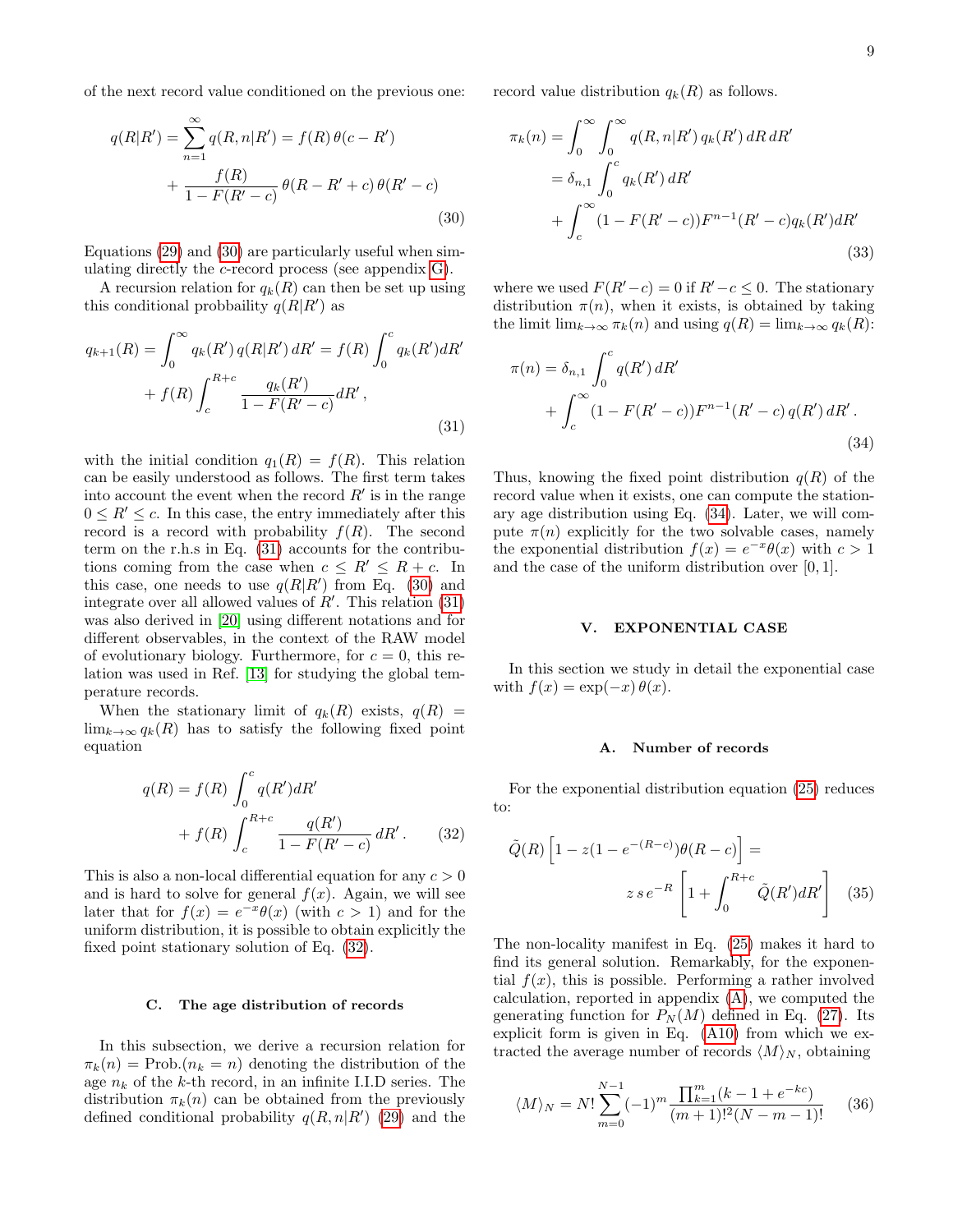This result for  $\langle M_N \rangle$  is exact for all  $N \geq 1$ . For example, the first few values of  $N$  yield

$$
\langle M \rangle_1 = 1 \tag{37}
$$

$$
\langle M \rangle_2 = 2 \left( 1 - \frac{1}{4} e^{-c} \right) \tag{38}
$$

$$
\langle M \rangle_3 = 3 \left[ 1 - \frac{4}{9} e^{-c} + \frac{1}{18} e^{-3c} \right]
$$
 (39)

A non trivial check of equation [\(36\)](#page-8-2) is for  $c = 0$ . By plugging  $c = 0$  the term  $\prod_{k=1}^{m} (k-1 + e^{-kc})$  simplifies to  $k!$ . Thus equation [\(36\)](#page-8-2) becomes:

$$
\langle M \rangle_N = \sum_{m=0}^{N-1} {N \choose m+1} (-1)^m \frac{1}{(m+1)}
$$
 (40)

The above expression can be shown to coincide with the well known result  $\langle M \rangle = 1 + 1/2 + 1/3 + \cdots + 1/N$ . This can be done by considering the difference  $\langle M \rangle_N$  −  $\langle M \rangle_{N-1}$ . While the exact formula [\(36\)](#page-8-2) is useful to compute the result for moderate values of  $N$ , the asymptotic behavior of  $\langle M \rangle_N$  for large N is difficult to extract from it.

Indeed, to extract the large N behvaior, we use a different approach reported in appendix [\(B\)](#page-20-0) which leads to our main result in Eq. [\(20\)](#page-5-1) and shows the existence of a phase transition at  $c = 1$ . The presence of the phase transition at  $c = 1$  in the asymptotic behavior of  $\langle M_N \rangle$  in Eq. [\(20\)](#page-5-1) is also related to the fact that both  $q_k(R)$  and  $\pi_k(n)$  has stationary limiting distributions as  $k \to \infty$ , only for  $c > 1$  as shown in the next subsection VB. To check the validity of our analytical prediction we also performed direct numerical simulations using  $N = 10^6$  random variables and averaging over  $10^4$  realizations. The results are shown in Fig. [\(5\)](#page-9-2) for  $c = 1.5$  and in Fig. [\(6\)](#page-9-3) for  $c = 0.5$ , as well as for the marginal case  $c = 1$ .

### <span id="page-9-1"></span>B. Stationary record and age statistics

The solution of Eq.  $(31)$  for a given k has been studied by Park et al. in [\[20\]](#page-18-26) for the case  $f(x) = \exp(-x)\theta(x)$ . Here we focus instead on the stationary limit and we seek the solution of Eq. [\(32\)](#page-8-5). By taking a derivative with respect to (w.r.t.) R of equation  $(32)$  we get

<span id="page-9-4"></span>
$$
q'(R) = \frac{f(R)}{1 - F(R)} q(R + c) + \frac{f'(R)}{f(R)} q(R)
$$
(41)

For the exponential case, using  $f(R) = \exp(-R)$  and  $1 - F(R) = \exp(-R)$ , equation [\(41\)](#page-9-4) reduces to:

<span id="page-9-0"></span>
$$
q'(R) = q(R+c) - q(R)
$$
\n
$$
(42)
$$

To solve this equation we use the ansatz:

<span id="page-9-5"></span>
$$
q(R) = \lambda e^{-\lambda R} \tag{43}
$$



<span id="page-9-2"></span>FIG. 5. Exponential case: mean number of c-records for  $c = 1.5$ . Blue symbols correspond to numerical data. Black dashed line corresponds to the analytical prediction  $A_0(c)N^{\lambda(c)}$ . The values of the constants are  $A_0(1.5)$  = 3.4376,  $\lambda(1.5) = 0.5828$  (obtained from equations [\(19\)](#page-5-0) and [\(B17\)](#page-22-0) using Mathematica). Inset: the subleading behavior  $\langle \Delta M \rangle_N = A_0(c) N^{\lambda(c)} - \langle M \rangle_N$ . Black dashed line corresponds to  $-\frac{1}{1-c}\ln N$ .



<span id="page-9-3"></span>FIG. 6. Exponential case: mean number of c-records for  $c = 0.5$  (red circles) and for  $c = 1$  (orange circles). Circles are numerical data. Black dashed lines correspond to the analytical predictions of Eq.[\(20\)](#page-5-1). For  $c = 0.5$  we find  $\mu(c) =$ 1.42878 . . . computed using Mathematica by the method of appendix [\(B\)](#page-20-0).

Equation [\(42\)](#page-9-0) becomes

<span id="page-9-6"></span>
$$
1 - \lambda = e^{-\lambda c} \tag{44}
$$

A positive solution for  $\lambda = \lambda(c)$  exists only for  $c > 1$ . This means that for  $c \leq 1$  there is no stationary regime. This conclusion was already pointed out in [\[20\]](#page-18-26) based on scaling arguments and numerical simulations. Here we perform an explicit calculation which is also confirmed by the independent calculation of the large N expansion of  $\langle M \rangle_N$  report in the appendix [\(B\)](#page-20-0). The stationary average record value is  $1/\lambda(c)$  (see inset of Fig. [\(7\)](#page-10-1)) and has the following limiting behaviors: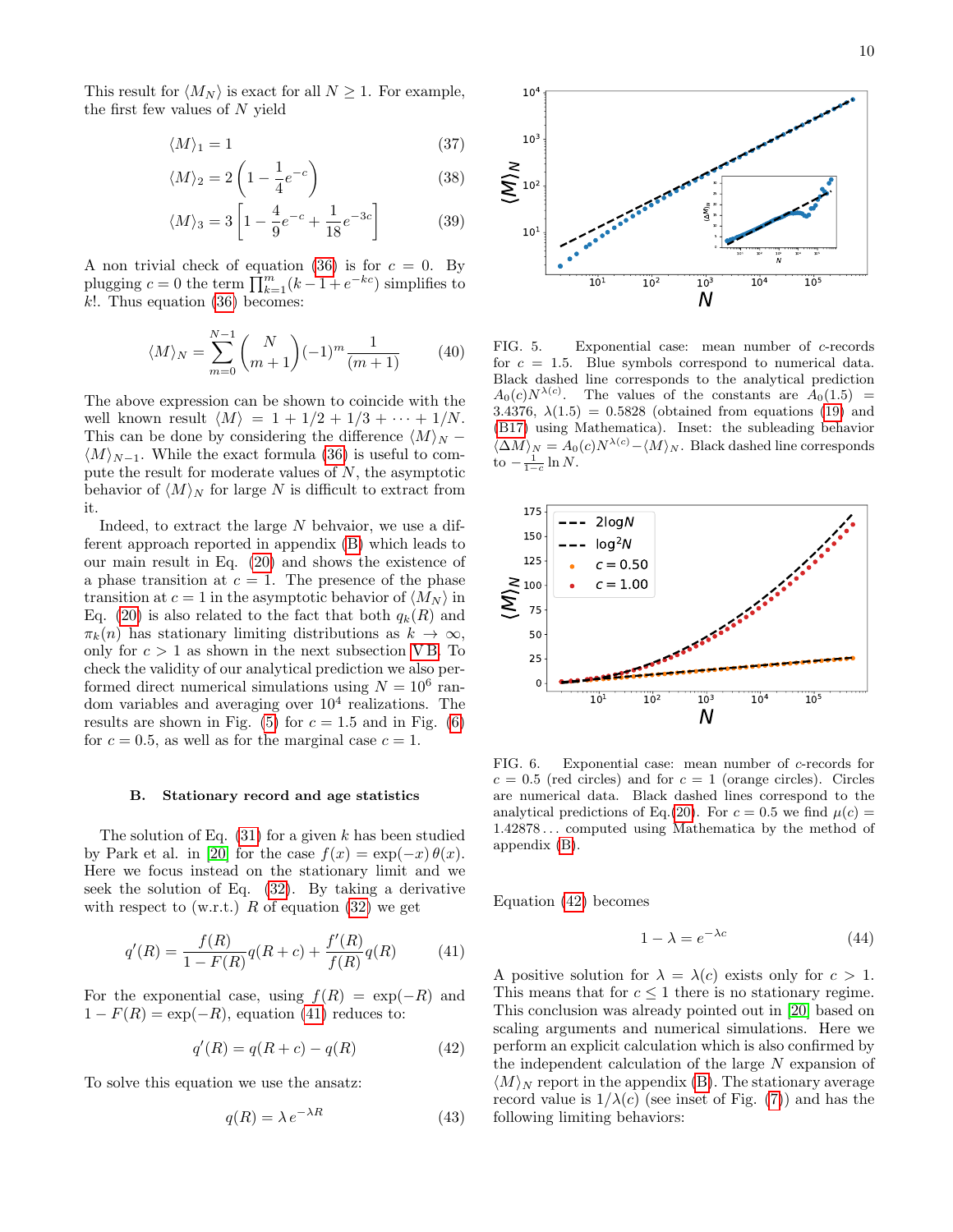$$
\langle R \rangle(c) = 1/\lambda(c) = \begin{cases} 1/2(c-1) & c \to 1^+ \\ 1 & c \to \infty \end{cases}
$$
 (45)

The divergence as  $c \to 1^+$  is one of the fingerprints of the absence of a stationary state for  $c \leq 1$ .

We now turn to the age distribution  $\pi_k(n)$ . As in the case of  $q_k(R)$ , a stationary distribution  $\pi(n)$  in the limit  $k \to \infty$  exists only for  $c > 1$ . For  $c \leq 1$ ,  $\pi_k(n)$  depends explicitly on k even in the  $k \to \infty$  limit. To derive the stationary age distribution  $\pi(n)$  for  $c > 1$ , we substitute  $q(R)$  from Eq. [\(43\)](#page-9-5) into Eq. [\(34\)](#page-8-6). Upon carrying out the integration explicitly, we obtain the following exact expression of  $\pi(n)$  in the stationary state valid for all  $n \geq 1$  and  $c > 1$ 

<span id="page-10-3"></span>
$$
\pi(n) = \lambda \delta_{n,1} + (1 - \lambda) \frac{\lambda \Gamma(n) \Gamma(\lambda + 1)}{\Gamma(n + \lambda + 1)}, \qquad (46)
$$

where  $\Gamma(z) = \int_0^\infty e^{-x} x^{z-1} dx$  is the standard Gamma function. The stationary age (or avalanche size) distribution  $\pi(n)$  is then the sum of two contributions: a delta peak at  $n = 1$  and the Yule-Simon form for  $n \geq 1$ . Using the asymptotic behavior,  $\Gamma(n)\Gamma(\alpha)/\Gamma(n+\alpha) \rightarrow 1/n^{\alpha}$  for large  $n$ , we unveil a beautiful power law behavior of the stationary age distribution (see Fig. [\(7\)](#page-10-1))

<span id="page-10-2"></span>
$$
\pi(n \to \infty) = \frac{\lambda(1 - \lambda)}{n^{1 + \lambda}} \tag{47}
$$

where  $\lambda \equiv \lambda(c)$  is given by the positive root of Eq. [\(44\)](#page-9-6) for  $c > 1$ . Note that the power law exponent  $(1 + \lambda(c))$ continuously varies with c. When  $c \to \infty$ , the exponent  $\lambda(c) \rightarrow 1$ , thus strengthening the amplitude of the delta peak and in addition, for large  $n$ , the power law tail behaves as  $\pi(n) \sim 1/n^2$ .

We now show that the power law decay of  $\pi(n) \sim$  $n^{-(1+\lambda(c))}$  for large n in Eq. [\(47\)](#page-10-2) for  $c > 1$  is completely consistent with the result  $\langle M_N \rangle \sim N^{\lambda(c)}$  for large N in the third line of Eq. [\(20\)](#page-5-1). To see this, we use a simple scaling argument. Given  $\pi(n) \sim n^{-(1+\lambda(c))}$  for large n and the length of the series  $N$ , the mean inter-record distance (mean age of a record) scales, for large  $N$ , as

$$
\langle n \rangle = \sum_{n=1}^{N} n \pi(n) \sim N^{1 - \lambda(c)}.
$$
 (48)

Consequently, the mean number of records, which is identical to the mean number of inter-record intervals, up to step  $N$  scales for large  $N$  as

$$
\langle M_N \rangle \sim \frac{N}{\langle n \rangle} \sim N^{\lambda(c)}\,,\tag{49}
$$

which reproduces the third line of Eq. [\(20\)](#page-5-1) for  $c > 1$ . In appendix (A), this result is proved more rigorously.



<span id="page-10-1"></span>FIG. 7. Exponential case: age statistics of the stationary crecords process for  $c = 1.5$  (blue circles) and for  $c = 1.1$  (green circles). Numerical data are averaged over  $10^4$  realizations. Black dashed line corresponds to the analytical predictions of Eq.[\(46\)](#page-10-3). The inset shows  $\lambda(c)$  as a function of c.



<span id="page-10-0"></span>FIG. 8. Upper panel: record correlation function numerically computed as in equation [\(50\)](#page-11-1). Lower panel: correlation length  $\xi(c)$  as a function of  $c - 1$ . We fitted an exponent  $\nu \approx 2$ .

### C. Record correlations

One of the most interesting features of the c-records statistics is shown in Fig. [\(4\)](#page-6-3). We focus on a sequence of records when the stationary regime is already reached. The sequence tends to cluster in patterns where record values are high, followed by events of smaller value. The corresponding sequence of ages shows a similar behavior: when the record values are high we observe large ages, while the age is of the order 1 when the records are small. To understand this behavior we can first observe that in the classical record case  $c = 0$ , even if there is no stationary regime, all the records values are strongly correlated. As a fingerprint of this, the sequence of record values is strictly increasing. For  $c > 0$  this is not always the case.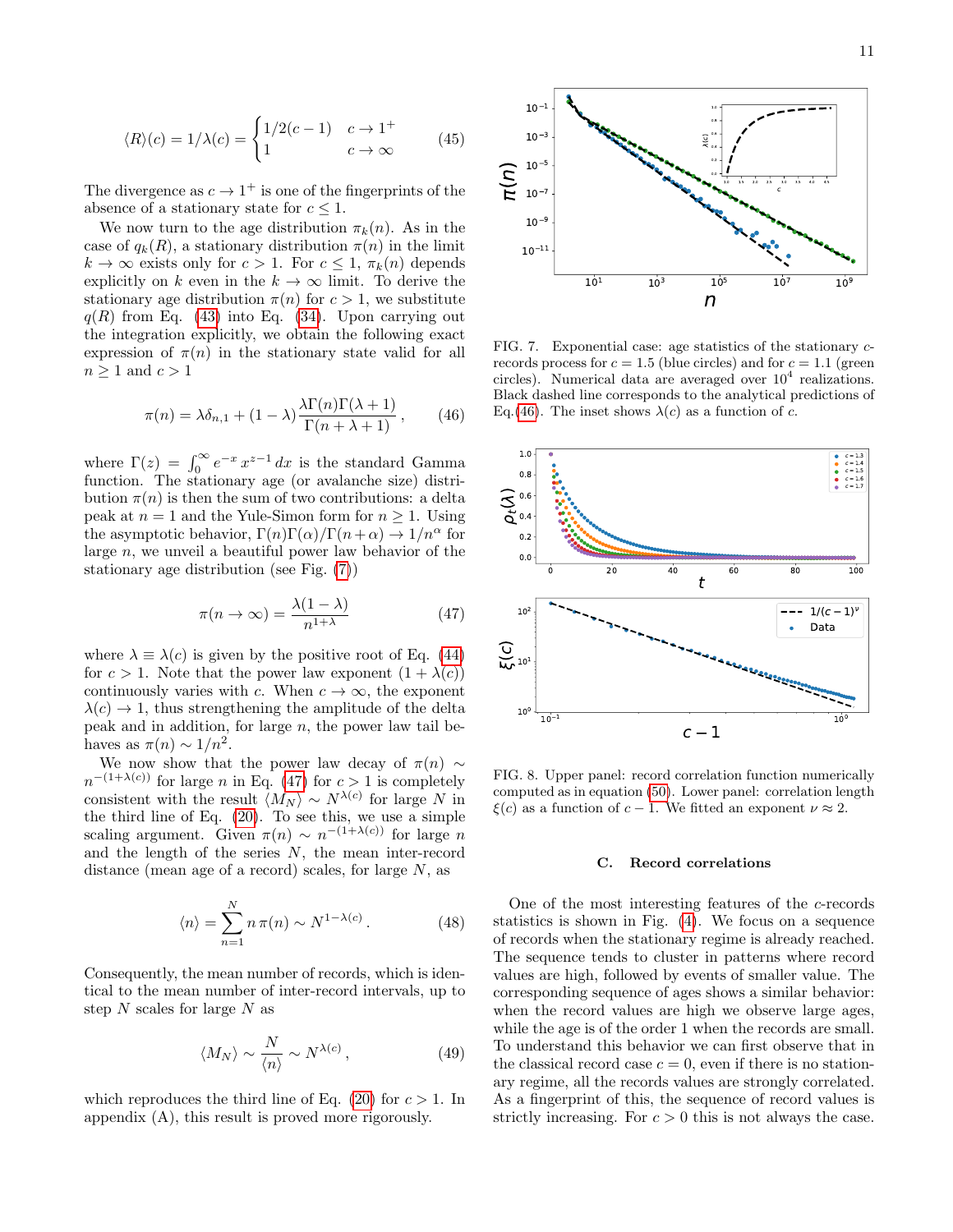For example we know that the c-record process of an exponential series with  $c > 1$  has a stationary state and the correlations have a finite range (which corresponds to the typical size of the correlated patterns in Fig. [\(4\)](#page-6-3)). To characterize this behaviour we focus on the record values and study the following correlation function:

<span id="page-11-1"></span>
$$
\rho_c(\tau) \equiv \frac{\text{Cov}(R_k R_{k+\tau})}{\text{Var}(R_k)}\tag{50}
$$

By definition  $\rho_c(0) = 1$ . In appendix [\(C\)](#page-22-1) we compute the correlation between two successive records, namely  $\rho_c(1)$ which reads

$$
\rho_c(1) = (1 - \lambda(c))(1 - \ln(1 - \lambda(c))).
$$
 (51)

When  $c \to \infty$ , from Eq. [\(19\)](#page-5-0),  $\lambda(c) \to 1$  and  $\rho_c(1) \to 0$ . This means that when  $c \to \infty$  the records become uncorrelated. Indeed every random variable  $\{x_1, x_2, \ldots\}$ becomes a record. On the other hand as  $c \to 1$ ,  $\lambda(c) \to 0$ and  $\rho_c(1) \rightarrow 1$ . This result signals that the correlations are very strong and we study numerically how fast they decay for the exponential case. In Fig. [\(8\)](#page-10-0) we compute the correlation function [\(50\)](#page-11-1) of a stationary record sequence for the exponential distribution and for different values of c. As in standard critical phenomena, the correlation length diverges when one approaches the critical point  $c = 1$ . The numerical curves in Fig. [\(8\)](#page-10-0) are well fitted by an exponential law as  $\rho_c(\tau) = \exp(-\tau/\xi(c)).$ Using this fit we estimate the correlation length and find that it diverges as,  $\xi(c) \sim 1/(c-1)^{\nu}$ , with  $\nu \approx 2$ (see Fig.  $(8)$ ). This result is coherent with the estimation of  $\xi(c)$  via  $\xi(c) \sim -1/\ln \rho_c(1)$  coming from  $\exp(-1/\xi(c)) = \rho_c(1)$ . Indeed as  $c \to 1$ ,  $\lambda(c) \sim 2(c-1)$ and  $-1/\ln \rho_c(1) \sim (c-1)^{-2}$ .

### <span id="page-11-0"></span>VI. STRETCHED EXPONENTIAL  $f(x)$

Let us recall from the summary of results in Section [III](#page-4-0) that a stationary limiting distribution for  $q_k(R)$  and  $\pi_k(n)$  exist for any  $c > 0$ , if  $f(x)$  decays faster than  $e^{-x}$ for large x. In the complementary case when  $f(x)$  has a slower than exponential tail, there is no stationary limiting distribution. In the borderline case  $f(x) = e^{-x}$ one has a phase transition at  $c = 1$ , separating the non-stationary phase  $(c \leq 1)$  and the stationary phase  $(c > 1)$ , as demonstrated in detail in the previous section. In this section, we will investigate the two complementary cases of  $f(x)$ : respectively with a 'faster' and a 'slower' than exponential tail. We will do so by choosing  $f(x)$  from the stretched exponential family, defined on the positive real axis  $x \geq 0$ ,

<span id="page-11-2"></span>
$$
f_{\text{stretched}}(x) = \frac{\gamma}{\Gamma\left(\frac{1}{\gamma}\right)} e^{-x^{\gamma}} \quad \text{for } \gamma > 0 \tag{52}
$$

with cumulative  $F_{\text{stretched}}(x) = 1 - \frac{\Gamma(\frac{1}{\gamma}, x^{\gamma})}{\Gamma(1)}$  $\frac{\sqrt{\gamma^{12}}}{\Gamma(\frac{1}{\gamma})}$ , where  $\Gamma(s,t) = \int_t^{\infty} x^{s-1} e^{-x} dx$  the incomplete gamma function.

This family of  $f(x)$  in Eq. [\(52\)](#page-11-2) includes the 'borderline' exponential as the special case  $\gamma = 1$ . Furthermore, the case  $\gamma > 1$  would correspond to a 'faster' than exponential, while  $\gamma$  < 1 would correspond to 'slower' than exponential tail.

The reason why  $\gamma = 1$  is a borderline case, i.e., why the presence of a finite  $c > 0$  afftects the record statistics differently for  $\gamma$  < 1 and  $\gamma$  > 1 can be understood intuitively using the extreme value statistics as follows. Consider first  $c = 0$ . Let us consider the first N steps of the infinite I.I.D sequence. The value of the last record in this series of size N then coincides, for  $c = 0$ , with the global maximum  $X_{\text{max}}$  up to N steps. For the stretched exponential  $f(x)$  in Eq. [\(52\)](#page-11-2), it is well known from the theory of extreme value statistics (for a recent review see [\[64\]](#page-19-12)) that while the mean value  $\langle X_{\text{max}} \rangle \sim (\ln N)^{1/\gamma}$ for large  $N$ , the variance scales as

$$
\sigma^2 = \langle X_{\text{max}}^2 \rangle - \langle X_{\text{max}} \rangle^2 \sim (\ln N)^{2(1-\gamma)/\gamma}.
$$
 (53)

Hence, for  $0 < \gamma < 1$ , the width of the fluctuation grows with increasing N, while for  $\gamma > 1$  it decreases for large N. Now, imagine switching on a small  $c > 0$ . If  $0 < \gamma <$ 1, an addition of a finite offset c will not affect the record statistics, since it is much smaller than the fluctuation of the record value for large N. In contrast, for  $\gamma > 1$  where the width is of  $O(1)$  for large N, the record value and its statistics will obviously be more sensitive to a finite offset c. The case  $\gamma = 1$  is thus marginal. In fact, this change of behavior at  $\gamma = 1$  for the stretched exponential family was also noticed in the asymptotic behavior of the density of near extreme events, i.e., the density of entries near the global maximum in an I.I.D series [\[65\]](#page-19-13). Below, we will provide a more precise derivation of this change of behavior in the record statistics at  $\gamma = 1$  due to a nonzero  $c > 0$ .

In this section, for simplicity we focus only on one observable, namely the record value distribution  $q_k(R)$ . Our main goal here is to understand the criteria for having a stationary distribution for  $q_k(R)$  in the limit  $k \to \infty$ . The other two observables  $\langle M_N \rangle$  and  $\pi_k(n)$  can also be studied in principle, but we will skip them here to keep the paper shorter. For the c-record model with  $f(x)$  belonging to this class, we then have two parameters  $(\gamma, c)$ . Our goal is to find in which region in the  $(\gamma \geq 0, c \geq 0)$  quadrant, we have a stationary solution for  $q_k(R) \to q(R)$  as  $k \to \infty$ . We will show that this leads to an interesting phase diagram shown in Fig. [\(9\)](#page-12-0).

We start from the general recursion relation for  $q_k(R)$ in Eq. [\(31\)](#page-8-4), valid for general  $f(x)$ . We assume that there exists a stationary solution  $q(R)$  which would then satisfy the integral equation [\(32\)](#page-8-5). Our strategy would be to find, for  $f(x)$  given in Eq. [\(52\)](#page-11-2), if Eq. [\(32\)](#page-8-5) allows a normalizable solution  $q(R)$ . If it does not, there is no stationary solution. For later analysis, it is first convenient to define

<span id="page-11-3"></span>
$$
q(R) = f(R) G(R)
$$
\n<sup>(54)</sup>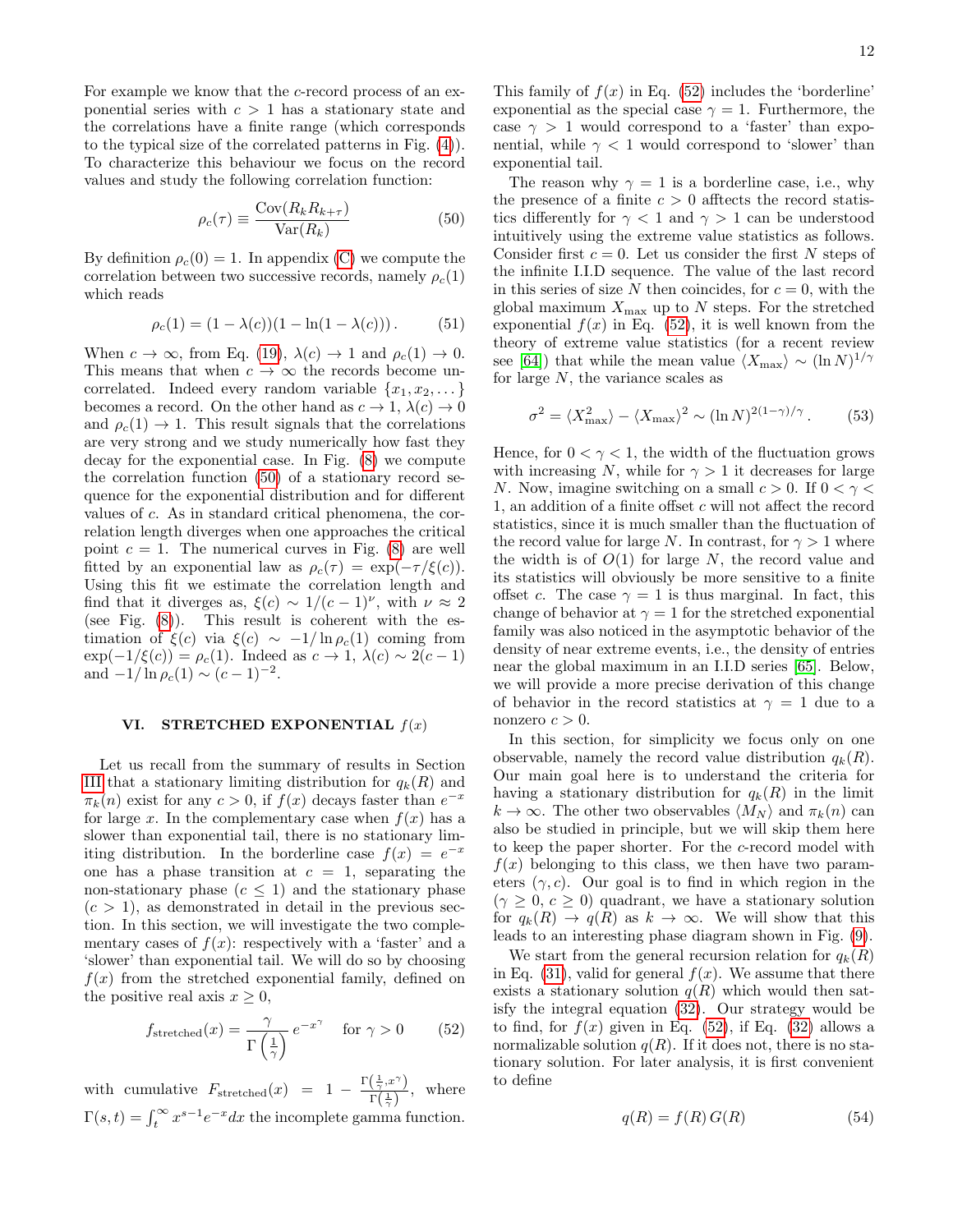

<span id="page-12-0"></span>FIG. 9. Phase diagram for the stretched exponential case. For  $\gamma$  < 1 no stationary limit exists for any  $c > 0$  while for  $\gamma > 1$  it always exists. The exponential distribution  $\gamma = 1$ corresponds to the marginal case, for which a stationary state exists only for  $c > 1$ .

and rewrite Eq. [\(32\)](#page-8-5) as

<span id="page-12-1"></span>
$$
G(R) = \int_0^c G(R') f(R') dR' + \int_c^{R+c} \frac{G(R')f(R')}{1 - F(R' - c)} dR'
$$
\n(55)

where we recall  $F(R) = \int_0^R f(y) dy$ . By taking a derivative with respect to  $R$  one gets

<span id="page-12-3"></span>
$$
G'(R) = \frac{f(R+c)}{1 - F(R)} G(R+c).
$$
 (56)

This is a first-order non-local differential equation. We need only one 'boundary' condition, i.e., the value of  $G(R)$  at some point R, to fix the solution uniquely. To find such a condition, we note that the solution of this differential equation need, in addition, to satisfy the orig-inal integral equation [\(55\)](#page-12-1). Substituting, e.g.,  $R = 0$  in Eq. [\(55\)](#page-12-1) gives a condition

<span id="page-12-2"></span>
$$
G(0) = \int_0^c G(R') f(R') dR'.
$$
 (57)

This shows that  $G(0)$  is a constant and the solution must satisfy this condition [\(57\)](#page-12-2) self-consistently. Another compatibility condition follows by investigating the large R limit of Eq. [\(55\)](#page-12-1). If the limit  $G(\infty)$  exists, one obtains

<span id="page-12-4"></span>
$$
G(\infty) = \int_0^c G(R') f(R') dR' + \int_c^{\infty} \frac{G(R')f(R')}{1 - F(R' - c)} dR'.
$$
\n(58)

For arbitrary  $f(x)$ , it is hard to find a general solution to Eq.  $(56)$  with boundary condition  $(57)$  or  $(58)$ . Hence, below we focus on the stretched exponential class in Eq. [\(52\)](#page-11-2), for which the first-order equation [\(56\)](#page-12-3) reduces to

<span id="page-12-5"></span>
$$
G'(R) = \frac{e^{-(R+c)^{\gamma}}}{\left[\int_{R}^{\infty} dR'e^{-R'\gamma}\right]} G(R+c). \tag{59}
$$

Note that for  $\gamma = 1$ , Eq. [\(59\)](#page-12-5) reduces to  $G'(R) =$  $e^{-c} G(R + c)$  and this leads to the nontrivial solution  $q(R) = \lambda(c) e^{-\lambda(c) R}$  for all  $R \ge 0$  with  $\lambda(c)$  given in Eq. [\(44\)](#page-9-6), as discussed in the previous section.

The case  $c = 0$  and arbitrary  $\gamma > 0$ . Let us first start with  $c = 0$  case with arbitrary  $\gamma > 0$ . In this case, Eq.  $(59)$  becomes local in R whose general solution can be easily found

<span id="page-12-6"></span>
$$
G(R) = G(R_0) \frac{\int_{R_0}^{\infty} e^{-x^{\gamma}} dx}{\int_{R}^{\infty} e^{-x^{\gamma}} dx},
$$
 (60)

where  $R_0$  is arbitrary. The condition [\(57\)](#page-12-2) says that for  $c = 0, G(0) = 0$  identically. If we choose  $R_0 = 0$  in Eq. [\(60\)](#page-12-6), then using  $G(0) = 0$ , we see that the only possible solution for  $G(R)$  is just  $G(R) = 0$  for all R. Consequently, using Eq. [\(54\)](#page-11-3), we get  $Q(R) = 0$  which evidently can not be normalized to unity. This indicates that there is no stationary solution  $q(R)$  for  $c = 0$  and arbitrary  $\gamma > 0$ . In other words, there is no stationary solution on the horizontal axis  $c = 0$  in the phase diagram in Fig. [\(9\)](#page-12-0).

The case  $0 < \gamma < 1$  and arbitrary  $c > 0$ . In this case, we want to show that there is no limiting stationary solution  $q(R)$  (see the (red) shaded region in the phase diagram in Fig. [\(9\)](#page-12-0)). In other words, we will show that a solution to Eq. [\(56\)](#page-12-3) satisfying the condition [\(58\)](#page-12-4) does not exist for  $\gamma$  < 1 with  $c > 0$  arbitrary. To show this, it is sufficient to investigate Eq. [\(56\)](#page-12-3) for large R, keeping  $c \geq 0$  fixed. For large R, let us first assume that the limit  $G(\infty)$  in Eq. [\(58\)](#page-12-4) exists. Since  $G(R)$  approaches a constant as  $R \to \infty$ , it follows that for any arbitrary  $c \geq 0$  and large R, we must have  $G(R + c) \rightarrow G(\infty)$  on the r.h.s of Eq.  $(56)$ . This gives, for large R,

<span id="page-12-7"></span>
$$
G'(R) \approx G(\infty) \frac{e^{-(R+c)^{\gamma}}}{\left[\int_{R}^{\infty} dR' e^{-R'\gamma}\right]}.
$$
 (61)

Now consider first the large  $R$  behavior of the denominator on the r.h.s of Eq. [\(61\)](#page-12-7). It is easy to show that, to leading order for large R,

$$
\int_{R}^{\infty} e^{-R^{\prime\gamma}} dR^{\prime} \approx \frac{1}{\gamma} R^{\gamma - 1} e^{-R^{\gamma}}.
$$
 (62)

Substituting this in Eq.  $(61)$  one obtains for large R and for any  $\gamma > 0$ 

<span id="page-12-8"></span>
$$
G'(R) \approx G(\infty) \gamma R^{\gamma - 1} e^{-(R+c)^{\gamma} + R^{\gamma}}
$$

$$
\approx G(\infty) \gamma R^{\gamma - 1} e^{-\gamma c R^{\gamma - 1}}.
$$
(63)

Consider now the case  $0 < \gamma < 1$ . In this case, the argument of the exponential on the r.h.s of Eq. [\(63\)](#page-12-8) vanishes, i.e.,  $e^{-\gamma c R^{\gamma-1}} \to 1$  as  $R \to \infty$ . Consequently, integrating Eq. [\(63\)](#page-12-8), one finds that  $G(R) \sim R^{\gamma}$  actually grows with increasing R for  $\gamma$  < 1. But this is incompatible with the condition [\(58\)](#page-12-4) and our starting assumption  $G(\infty)$  is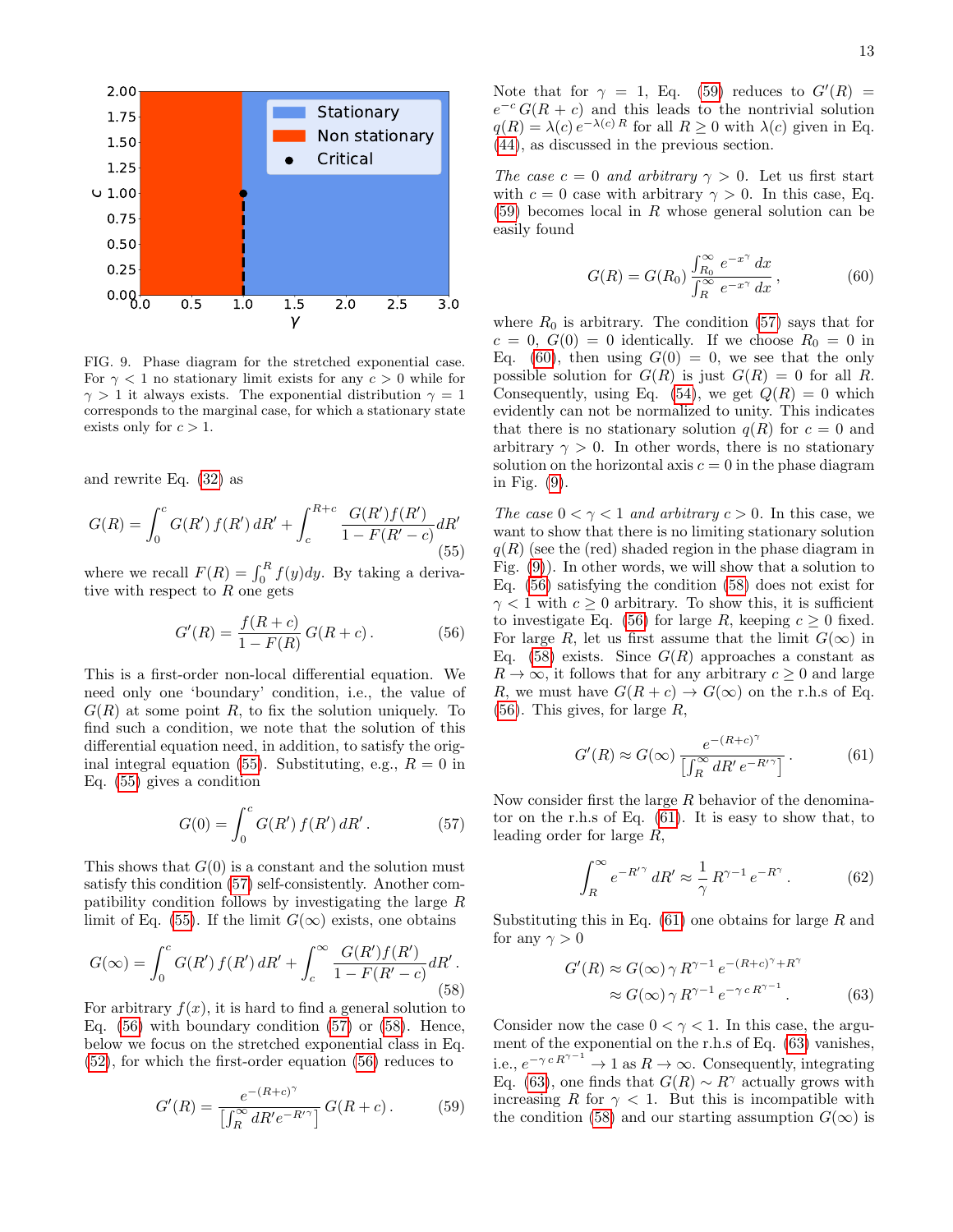finite. In fact, this is also incompatible with the original integral equation [\(55\)](#page-12-1). As  $R \to \infty$ , the l.h.s of Eq. (55) grows as  $R^{\gamma}$ , while the r.h.s approaches a constant since the integral on the r.h.s is convergent as  $R \to \infty$ . Hence we conclude that for  $0 < \gamma < 1$  and  $c \ge 0$ , there is no stationary solution for  $G(R)$ , and equivalently for  $q(R)$ leading to the (red) shaded area of the phase diagram in Fig. [\(9\)](#page-12-0).

The case  $\gamma > 1$  and arbitrary  $c > 0$ . Let us first check that in this case there is no obvious incompatibility between the large  $R$  behavior in Eq. [\(63\)](#page-12-8) and the original integral equation [\(55\)](#page-12-1). Indeed, for  $\gamma > 1$ , the exponential factor  $e^{-\gamma c R^{\gamma-1}}$  on the r.h.s of Eq. [\(63\)](#page-12-8) decays rapidly, and integrating over R we find that  $G(R)$  approaches a constant as  $R \to \infty$ , which is perfectly compatible with Eq.  $(55)$  in the large R limit, or equivalently with Eq. [\(58\)](#page-12-4). This already indicates that there is a normalizable stationary solution for any  $c > 0$  and  $\gamma > 1$ . To compute explicitly this solution for arbitrary  $c > 0$  (and  $\gamma > 1$ ) still seems rather hard. Below, we compute this stationary distribution for  $\gamma > 1$  in two opposite limits: (i)  $c \to 0^+$  and (ii)  $c \to \infty$  limit.

The limit  $c \to 0^+$  and  $\gamma > 1$  arbitrary. We start with the  $c \to 0$  limit with fixed  $\gamma > 1$ . We fix R in Eq. [\(59\)](#page-12-5) and take the limit  $c \to 0^+$ . To leading order for small c, we can approximate  $G(R + c) \approx G(R)$  to make Eq. [\(59\)](#page-12-5) local and also expand  $(R + c)^{\gamma} \approx R^{\gamma} + \gamma c R^{\gamma-1}$  up to  $O(c)$  with R fixed. Eq. [\(59\)](#page-12-5) then reduces to

<span id="page-13-0"></span>
$$
\frac{1}{G(R)} \frac{dG(R)}{dR} \approx \frac{e^{-R^{\gamma} - c\gamma R^{\gamma - 1}}}{\left[\int_{R}^{\infty} dR' e^{-R'\gamma}\right]} \equiv g_c(R). \tag{64}
$$

Note that only c-dependence appears through the factor c gamma  $R^{\prime\gamma-1}$  inside the exponential in  $g_c(R)$ . For  $\gamma > 1$ , this term contributes significantly for large R, even when  $c \to 0^+$ . Hence, we can not neglect this cdependent term, especially for large R. One can then easily integrate Eq. [\(64\)](#page-13-0) and obtain the solution as

<span id="page-13-1"></span>
$$
G(R) \approx G(0) \exp\left[\int_0^R g_c(x) dx\right],\qquad (65)
$$

where  $G(0)$  is a constant and  $g_c(x)$  is defined in Eq. [\(64\)](#page-13-0). It is easy to show that for large x,  $g_c(x)$  behaves as  $g_c(x) \approx \gamma x^{\gamma-1} e^{-\gamma c x^{\gamma-1}}$ . Hence for  $\gamma > 1$ , the integral  $\int_0^\infty g_c(x) dx$  is perfectly convergent and is just a constant. Consequently, we find from Eq. [\(65\)](#page-13-1) that  $G(R) \rightarrow G(\infty) = G(0) \exp \left[\int_0^\infty g_c(x) dx\right]$  as  $R \rightarrow \infty$ . Thus the stationary solution  $q(R)$  in this  $c \to 0^+$  limit is given by

<span id="page-13-4"></span>
$$
q(R) \approx \frac{\gamma}{\Gamma\left(\frac{1}{\gamma}\right)} e^{-R^{\gamma}} G(R) \approx f(R) G(R) \qquad (66)
$$

where the function  $G(R)$ , given in Eq. [\(65\)](#page-13-1), is well defined for any R as long as  $c \to 0^+$  (nonzero) and  $\gamma > 1$ . Thus, in the  $c \to 0$  limit, the stationary record value distribution  $q(R)$  gets modified considerably from the parent distribution  $f(R)$  by the multiplicative factor  $G(R)$ .

The limit  $c \to \infty$  and  $\gamma > 1$  arbitrary. Next we consider the opposite limit  $c \to \infty$ . When  $c \to \infty$  every random variable in the series  $\{x_1, x_2, x_3, \dots\}$  is a record, hence  $q(R) = f(R)$  and  $G(R) = 1$  for all  $R \geq 0$ . Now consider c large, but not strictly infinite. In this case, the function  $G(R)$  will change from its flat value  $G(R) = 1$ that is valid strictly for  $c \to \infty$ . However, we expect that  $G(R)$ , in the limit  $R \to \infty$ , is not very sensitive to c, i.e.,  $G(\infty) = 1$  even for finite but large c. However, for finite but fixed R, we expect that  $G(R)$  will deviate from its flat value 1. To find this change in  $G(R)$  for fixed  $R$ , to leading order for large  $c$ , we can use the approximation  $G(R + c) \approx 1$  on the r.h.s of Eq. [\(59\)](#page-12-5) and solve the resulting first-order local equation, leading to the solution

<span id="page-13-2"></span>
$$
G(R) = 1 - \int_{R}^{\infty} \frac{e^{-(R'+c)^{\gamma}}}{\left[\int_{R'}^{\infty} e^{-x^{\gamma}} dx\right]} dR', \qquad (67)
$$

where we used the expected boundary condition  $G(\infty)$  = 1 mentioned above. For fixed  $R$  and large  $c$ , we can approximate  $(R + c)^\gamma \approx c^\gamma + \gamma c^{\gamma - 1} R$ . Using this approximation in the numerator of the integrand in Eq. [\(67\)](#page-13-2) and rescaling  $z = \gamma c^{\gamma - 1} R'$ , we find that for  $\gamma > 1$  and in the scaling limit  $c \to \infty$ ,  $R \to 0$  such that the product  $c^{\gamma-1} R$  is fixed

$$
G(R) \approx 1 - \frac{e^{-c^{\gamma}}}{c^{\gamma - 1} \Gamma(\frac{1}{\gamma})} e^{-\gamma c^{\gamma - 1} R}.
$$
 (68)

This is clearly compatible with the starting ansatz that  $G(\infty) = 1$ . Finally, using this in Eq. [\(54\)](#page-11-3) we get the stationary solution for  $\gamma > 1$  and large c limit

<span id="page-13-3"></span>
$$
q(R) \approx f(R) \left[ 1 - \frac{e^{-c^{\gamma}}}{c^{\gamma - 1} \Gamma(\frac{1}{\gamma})} e^{-\gamma c^{\gamma - 1} R} \right].
$$
 (69)

Thus, in the  $c \to \infty$  limit,  $q(R)$  approaches  $f(R)$  with a small additive corection term as given in Eq. [\(69\)](#page-13-3).

Summarizing, for  $\gamma > 1$  in the phase diagram in Fig. [\(9\)](#page-12-0), the record value distribution becomes stationary for large k, for any  $c > 0$ . In the two limits  $c \to 0$  and  $c \to$  $\infty$ , the stationary distribution  $q(R)$  is given respectively in Eqs. [\(66\)](#page-13-4) and [\(69\)](#page-13-3). We have checked these results numerically in Fig. [\(10\)](#page-14-1) for  $\gamma = 2$ . In this figure, we see that as c increases,  $q(R)$  progressively approaches  $f(R)$ .

We have also computed numerically the mean number of records  $\langle M_N \rangle$  up to N steps. As indicated in the phase diagram in Fig. [\(9\)](#page-12-0), we expect that for  $0 < \gamma < 1$  the record process is non-stationary, i.e., the effect of  $c$  is insignificant and the system behaves similar to  $c = 0$ . Hence in this regime ((red) shaded region in the phase diagram in Fig. [\(9\)](#page-12-0), we expect  $\langle M_N \rangle \simeq \ln N$  for large N, for any  $c > 0$ . This prediction is verified numerically in Fig. [\(11\)](#page-14-2), for  $\gamma = 1/2$  and for several values of c. In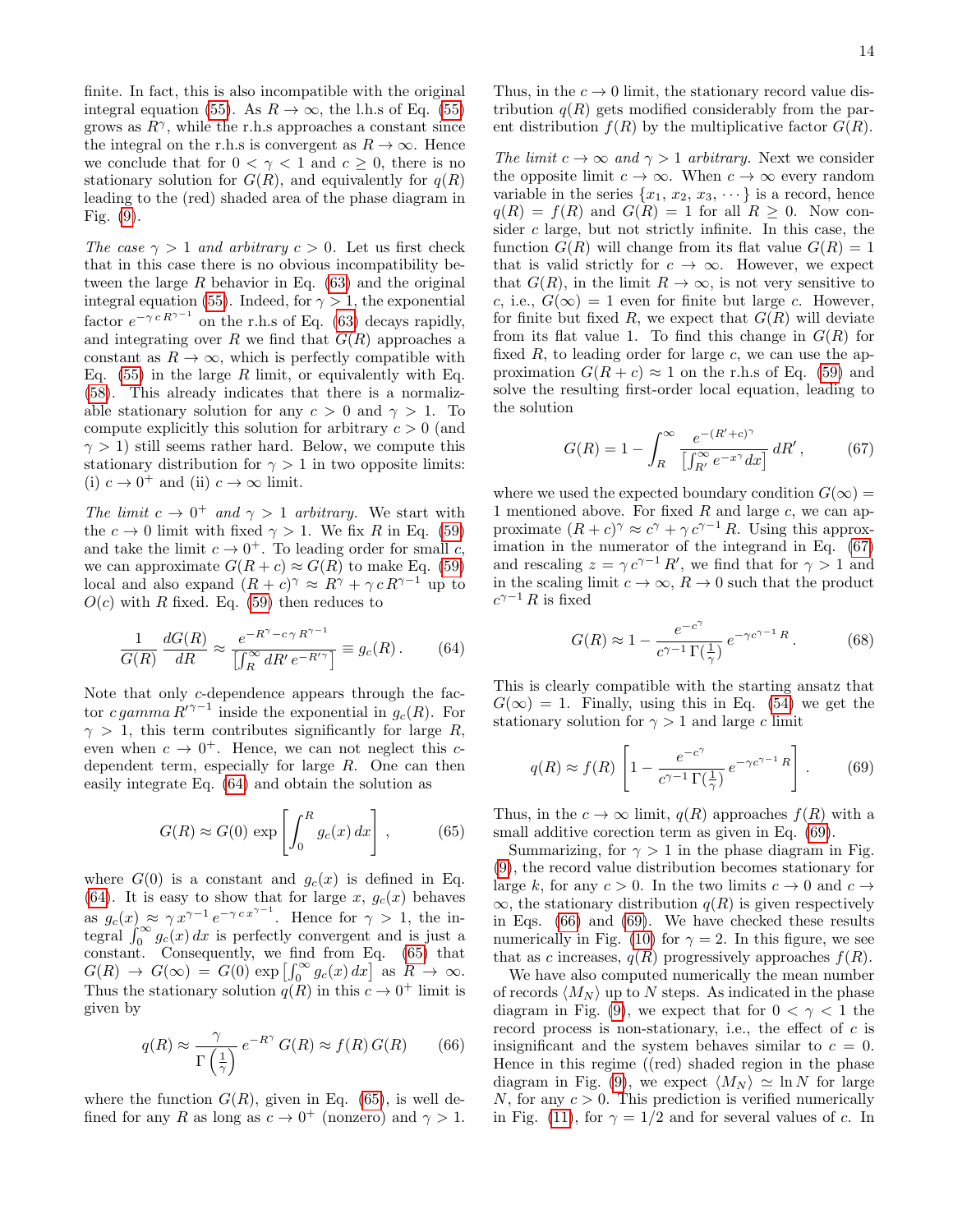

<span id="page-14-1"></span>FIG. 10. Stretched exponential case: stationary record distributions  $q(R)$  at  $\gamma = 2$  and for different c. As c gets bigger,  $q(R)$  approaches  $f(R)$ .



<span id="page-14-2"></span>FIG. 11. Stretched exponential case: logarithmic growth of the mean number of c-records for different c and  $\gamma = 0.50$ . The dashed line is a guide to the eye.

contrast, for  $\gamma > 1$  and  $c > 0$  ((blue) shaded region in the phase diagram in Fig. [\(9\)](#page-12-0)), we have a stationary phase. In this case, we expect a linear growth  $\langle M_N \rangle \simeq A_1(c) N$ for large N, with an c-dependent amplitude  $A_1(c) \leq 1$ . In the limit  $c \to \infty$ , we expect  $A_1(c) \to 1$ , since every entry becomes a record in this limit. In Fig. [\(12\)](#page-14-3), we verify this prediction for fixed  $\gamma = 2$  and for several values of c.

# <span id="page-14-0"></span>VII. OTHER DISTRIBUTIONS

In this section, we study other classes of  $f(x)$ . First we consider the uniform distribution of  $f(x)$  over the bounded interval [0, 1] for which we present exact analytical results for all three observables  $\langle M_N \rangle$ ,  $q_k(R)$  and  $\pi_k(n)$ . We then consider more general bounded distributions. Bounded distributions belong to the family of  $f(x)$ 



<span id="page-14-3"></span>FIG. 12. Stretched exponential case: linear growth of the mean number of c-records for different c and  $\gamma = 2$ .

with a 'faster than' exponential tail, hence we anticipate and demonstrate below that both  $q_k(R)$  and  $\pi_k(n)$  allow stationary limiting distributions as  $k \to \infty$  for bounded  $f(x)$ . We then consider another class of unbounded distribution, which we call the Weibull class

$$
f_{\text{Weibull}}(x) = \gamma x^{\gamma - 1} e^{-x^{\gamma}} \quad \text{for } \gamma > 0 \tag{70}
$$

with  $F_{Weibull}(x) = 1 - e^{-x^{\gamma}}$ . It turns out that this  $f(x)$  is easier to sample numerically using the inverse Transform method, as explained in the appendix [\(G\)](#page-24-0). We present detailed numerical results for all three observables  $\langle M_N \rangle$ ,  $q_k(R)$  and  $\pi_k(n)$  for this case.

### A. Bounded distributions

The c-record process associated to I.I.D time series drawn from bounded distributions has a well defined stationary limit for any  $c > 0$ . For simplicity we restrict the interval to the segment  $[0, 1]$ . This implies that for any  $c > 1$ , every entry  $x_i$  of the time series is a record.

#### B. Uniform distribution

We first consider the uniform distribution  $f(x) =$  $\mathbb{I}_{[0,1]}(x)$  and show that the mean number of records, the stationary record distribution and their age distribution can be explicitly computed for  $1/2 \leq c \leq 1$ . For  $0 < c < 1/2$ , the calculations are more cumbersome and we rely on Monte Carlo simulations.

To computed the mean number of records we study equation [\(25\)](#page-7-4) for the uniform distribution. Its expression simplifies to:

$$
\tilde{Q}(R) \left[1 - z(R - c)\theta(R - c)\right] =
$$
  
=  $z s + z s \int_0^{\min(1, R + c)} \tilde{Q}(R') dR'$  (71)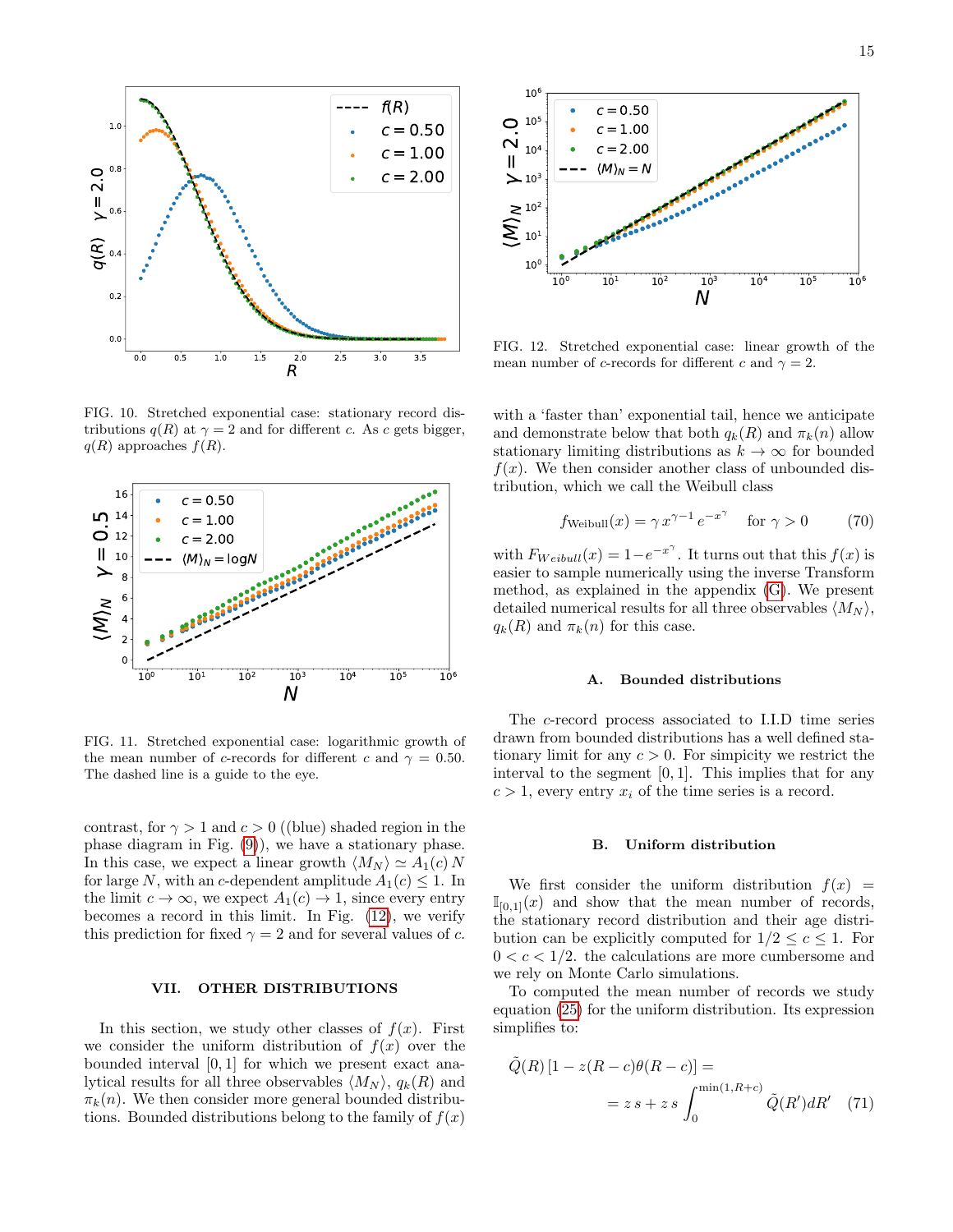This equation is solved in appendix [\(D\)](#page-23-0) for  $1/2 \leq c \leq 1$ and the exact mean number of records reads:

<span id="page-15-0"></span>
$$
\langle M \rangle_N = (2 - c + \ln(c))N + \frac{1 - c}{c} + \ln(c) \tag{72}
$$

Note that when  $c = 1$ , we get  $\langle M \rangle_N = N$  as expected. In Fig. [\(13\)](#page-15-1) we numerically computed  $\langle M \rangle_N$  for different values of c and included the analytical predictions for  $1/2 \leq c \leq 1/2$ .

The stationary record distribution  $q(R)$  satisfies Eq. [\(41\)](#page-9-4) together with the condition that  $q(R) = 0$  for  $R > 1$ :

<span id="page-15-2"></span>
$$
q'(R) = \begin{cases} 0 & 1 - c < R < 1 \\ \frac{q(R+c)}{1-R} & 0 < R < 1 - c \end{cases} \tag{73}
$$

Eq. [\(73\)](#page-15-2) is valid for any  $0 \leq c \leq 1$ . For  $c \geq 1/2$ , it can be simply solved. In particular, imposing the global normalization, one gets:

<span id="page-15-4"></span>
$$
q(R) = \frac{1}{2 - c + \ln(c)} \begin{cases} 1 & 1 - c < R < 1 \\ 1 - \ln\frac{1 - R}{c} & 0 < R < 1 - c \end{cases} \tag{74}
$$

In Fig. [\(14\)](#page-15-3) (upper panel) we show  $q(R)$  for different values of c along with the analytical predictions for  $1/2 <$  $c \leq 1$ .

The stationary age distribution  $\pi(n)$  (for  $1/2 \leq c \leq 1$ ) follows from Eqs.  $(34)$  and  $(74)$ :

$$
\pi(n) = \frac{1 + \ln(c)}{2 + \ln(c) - c} \delta_{n,1} + \frac{1}{2 + \ln(c) - c} \frac{(1 - c)^n}{n} \left[ 1 - \frac{n(1 - c)}{n + 1} \right] \tag{75}
$$

 $\pi(n)$  shows a delta peak at  $n = 1$ , as in the exponential case. For large  $n, \pi(n)$  decays exponentially over a characteristic scale  $-1/\ln(1-c)$  that gets smaller as  $c \to 1$ . The fact that  $\pi(n)$  has a well defined first moment is compatible with the scaling of the average number of records, namely  $\langle M \rangle_N \propto N$  as  $N \to \infty$ .

#### C. Generic bounded distributions

The c-record process associated to a generic bounded distribution is more difficult to characterize analytically. However some of the features that we found for the case of the uniform distribution remain valid. In particular for any value of  $c$  the mean number of records grows linearly with  $N$  (at large  $N$ ) and the stationary distribution of ages displays an exponential cutoff. As an illustration we studied numerically the family of distribution wth cumulative  $F(x) = 1 - (1 - x)^{\nu}$ . The uniform distribution corresponds to  $\nu = 1$ . In Fig. [\(15\)](#page-16-1) we report our results for  $\nu = 2$ : in the upper panel the study of the stationary record distribution  $q(R)$  and in the lower panel the age distribution  $\pi(n)$ .



<span id="page-15-1"></span>FIG. 13. Uniform case: mean number of c-records for different c. For  $c \geq 1/2$  we include the analytical predictions in Eq. [\(72\)](#page-15-0) as shown by dashed lines. The agreement is excellent.



<span id="page-15-5"></span><span id="page-15-3"></span>FIG. 14. Record (upper panel) and age (lower panel) distributions for various c for the uniform distribution. Analytical results of Eqs. [\(74\)](#page-15-4) and [\(75\)](#page-15-5) are shown by solid lines in the upper panel.

#### D. Numerical results for the Weibull family

In this section we briefly summarize the numerical results for  $\langle M \rangle_N q(R)$ ,  $\pi(n)$  for the Weibull family. In Fig. [\(16\)](#page-16-2) we show the mean number of records  $\langle M \rangle_N$  as a function of  $N$  for  $10^3$  realizations of the c-record process. For large enough N the scaling  $\langle M \rangle_N \propto N$  is recovered. In Fig. [\(17\)](#page-16-3) we show the stationary record distribution for the Weibull distribution at  $\gamma = 2$ . We find a stationary distribution for any  $c > 0$ . As c gets bigger,  $q(R)$ approaches  $f(R)$ , as expected. In Fig. [\(18\)](#page-16-4) we show the average record  $\langle R \rangle_{\gamma}(c)$  as a function of c for different  $\gamma$ 's. We also insert the scaling as  $c \to 0^+$  of the average record value obtained using the argument in appendix [F:](#page-23-1)

<span id="page-15-6"></span>
$$
\langle R \rangle_{\gamma}(c) \approx (c\gamma)^{\frac{1}{\gamma - 1}} \tag{76}
$$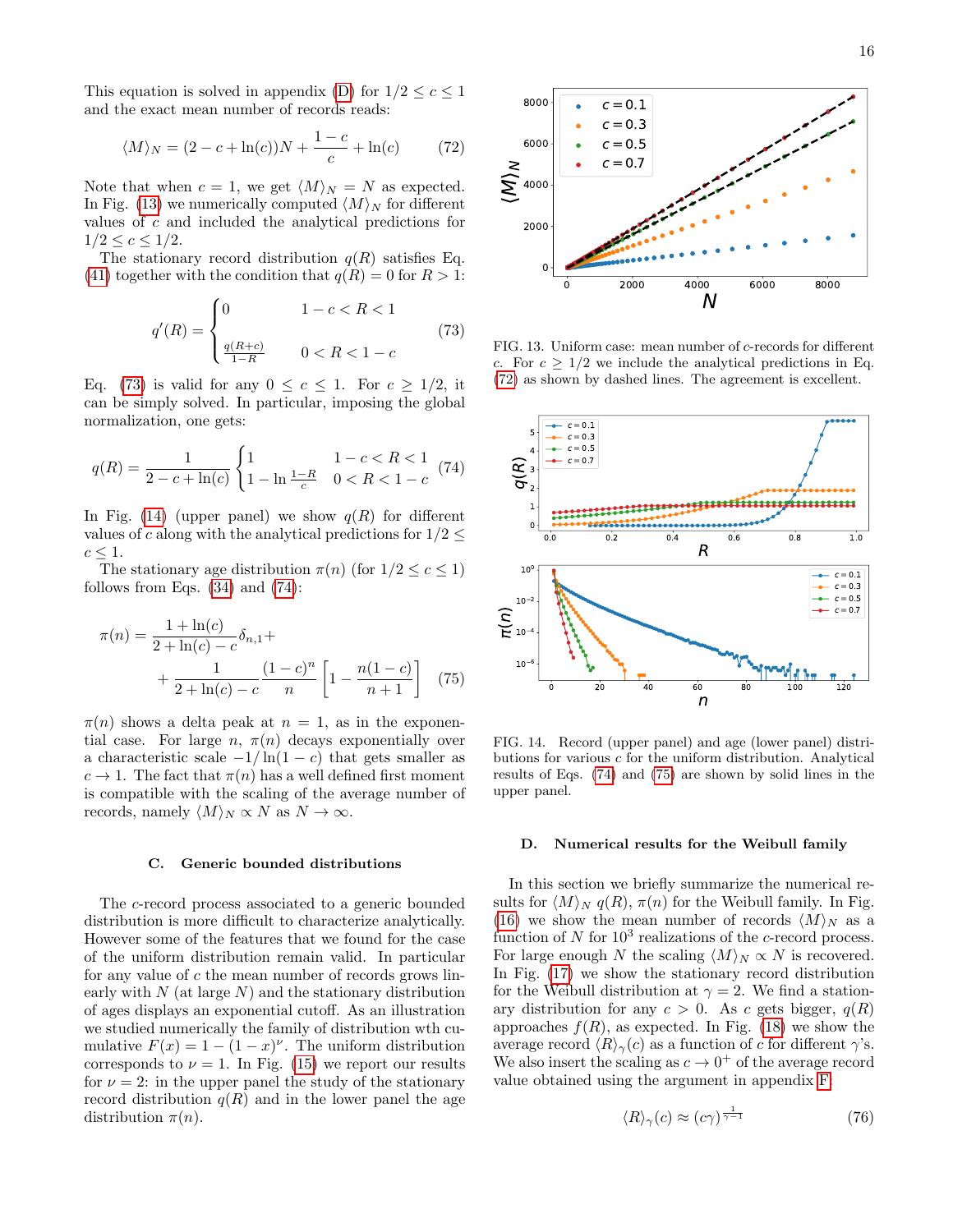

<span id="page-16-1"></span>FIG. 15. Record (upper panel) and ages (lower panel) distributions for various  $c$  for the bounded case with cumulative distribution  $F(x) = 1 - (1 - x)^2$  with  $0 \le x \le 1$ .

Finally Fig. [\(19\)](#page-16-5) shows the age of record distributions at  $\gamma = 2$  for different values of c. The distributions have a power law decay as  $n \to \infty$  with an exponent  $\tau \geq 2$ , i.e.,  $\pi(n) \sim n^{-\tau}$ . This numerical result is compatible with the scaling  $\langle M \rangle_N \propto N$  of the average number of records since a power law with  $\tau \geq 2$  has a well defined first moment.



<span id="page-16-2"></span>FIG. 16. Weibull case with  $\gamma = 2$ : mean number of c-records for various c. As c gets smaller, the converges to  $\langle M \rangle_N \propto N$ is

# <span id="page-16-0"></span>VIII. GENERALIZATIONS OF THE RECORD PROCESS

Before the conclusion we would like to discuss some possible generalizations of the c-record problem. For simplicity here we focus only on the conditions for the existence of a stationary record distribution and on its form.



<span id="page-16-3"></span>FIG. 17. Record distributions for the Weibull family with  $\gamma = 2$  for various c.



<span id="page-16-4"></span>FIG. 18. Average record value for various  $\gamma$  and c for the Weibull family. We plot with the dashed black line the expected scaling of the average for  $c \to 0^+$  (see Eq. [\(76\)](#page-15-6)).



<span id="page-16-5"></span>FIG. 19. Age of record numerical distributions for the Weibull family at  $\gamma = 2$  and varying c. All the distributions show a power law tail with exponent  $\geq 2$ .

We let the calculations of the mean number of records and of the age statistics to future works. Few protocols can be considered as a straightforward generalization of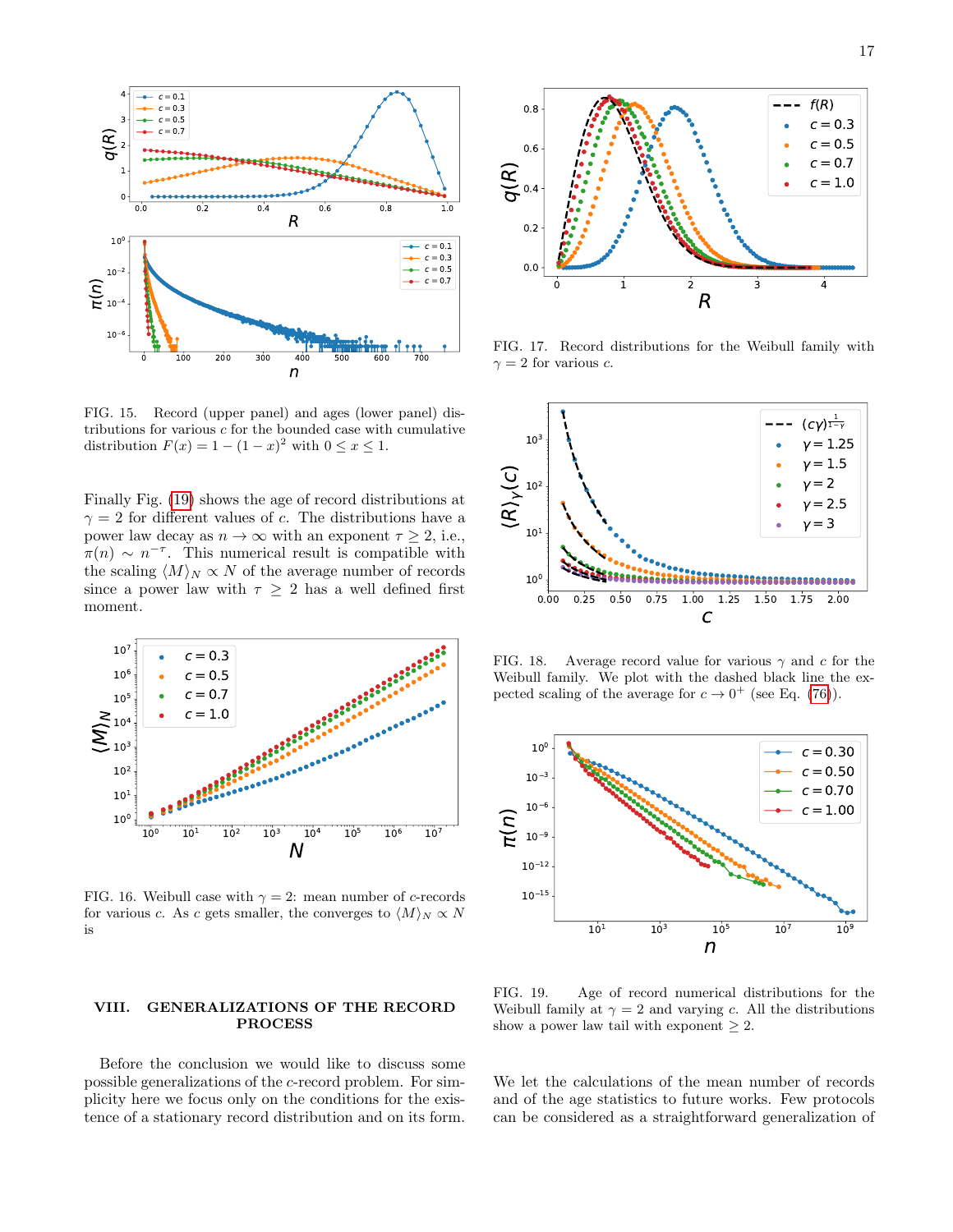the c-record process:

• The constant  $c$  can be promoted to be a positive random variable with distribution  $q(c)$ . For  $f(x) = e^{-x}\theta(x)$  the fixed point equation for the stationary record distribution, averaged over all possible values of  $c$  (annealed average), writes:

$$
q'(R) = \int_0^\infty g(c)q(R+c)dc - q(R)
$$
 (77)

Remarkably this equation admits an exponential solution  $q(R) = \lambda e^{-\lambda R}$  if the equation

$$
1 - \lambda = \tilde{g}(\lambda) \equiv \int_0^\infty e^{-\lambda c} g(c) dc \tag{78}
$$

has a positive solution  $\lambda$ . For example if  $g(c)$  is an exponential distribution, a stationary state is reached if its mean is bigger than 1.

• The definition of the c-record can be extended with a function  $c(R)$ , namely  $R_k$  is a record if  $R_k >$  $R_{k-1} - c(R_{k-1})$ . As a concrete example one can consider  $c(R) = c R$  with  $c < 1$  (for  $c \ge 1$  all the values of the time series are records):

$$
R_k > (1 - c) R_{k-1}
$$
 (79)

The fixed point equation for the stationary record distribution  $q(R)$  satisfies:

$$
q'(R) = \frac{f(R)}{1 - F(R)} \frac{1}{1 - c} q\left(\frac{R}{1 - c}\right) +
$$
  
+ 
$$
\frac{f'(R)}{f(R)} q(R)
$$
 (80)

Equation [\(80\)](#page-17-1) becomes simple for a Pareto distribution  $f(x) = \frac{\alpha}{x^{\alpha+1}} \theta(x-1)$ :

<span id="page-17-2"></span>
$$
q'(R) = \frac{\alpha}{R(1-c)} q\left(\frac{R}{1-c}\right) - \frac{\alpha+1}{R}q(R) \tag{81}
$$

The stationary state exists for  $c > 1 - e^{-\frac{1}{\alpha}}$  and the solution of [\(81\)](#page-17-2) still a Pareto distribution  $q(R)$  =  $\frac{\beta}{R^{\beta+1}}\theta(R-1)$  with  $\beta$  the unique positive solution of the trascendental equation

$$
1 - \frac{\beta}{\alpha} = (1 - c)^{\beta} \tag{82}
$$

The records generated by this process are equivalent to the c-records discussed in this paper via the map  $R_k \to \ln R_k$ . Under this mapping the Pareto distribution becomes the exponential distribution.

• Finally we consider the following  $k$ -dependent record condition:

$$
R_k > R_{k-1} - c(k+1)^{b-1}
$$
 (83)

for a constant  $b > 0$ . This protocol has been considered in [\[22\]](#page-18-7) in the context of evolutionary biology: the quantity  $c(k+1)^{b-1}$  is called *handicap* and the analysis is carried out for both increasing  $b > 1$ and decreasing  $b < 1$  handicaps. The case  $b = 1$ coincides with the c-record process. We refer the reader to the original work [\[22\]](#page-18-7) for details.

## <span id="page-17-0"></span>IX. CONCLUSION

In this paper, we have shown that a simple record model of an I.I.D series, which we call the c-record model, can be successfully used to understand and explain several realistic features of avalanche statistics in disordered systems, an example being the earthquake dynamics in seismicity. This model has a single parameter  $c \geq 0$  and the other input is the distribution  $f(x)$  of an entry. We have focused on three natural observables: (i) the mean number of records  $\langle M_N \rangle$  up to step N in an infinite series (ii) the distribution  $q_k(R)$  of the value of the k-th record and (iii) the distribution  $\pi_k(n)$  of the time interval n between the k-th and the  $(k+1)$ -th record.

<span id="page-17-1"></span>One of our main conclusions is that if  $f(x)$  decays, for large x, slower than an exponential, both  $q_k(R)$  and  $\pi_k(n)$  do not have stationary limits as  $k \to \infty$  and  $\langle M_N \rangle \sim \ln N$  for large N, as in the  $c = 0$  case. Thus the effect of c is not very significant for  $f(x)$  with a slower than exponential tail. In contrast, if  $f(x)$  has a faster than exponential tail, both  $q_k(R) \to q(R)$  and  $\pi_k(n) \to \pi(n)$  approach stationary limiting forms as  $k \to \infty$ . In particular, we show that  $\pi(n)$  decays faster than  $1/n^2$  for large *n* (indicating that  $\langle n \rangle$  is finite). Additionally, in this case, the mean number of records grows linearly as  $\langle M_N \rangle \sim A_1(c) N$  for large N with  $A_1(c) \leq 1$ . Thus, for  $f(x)$  decaying faster than exponential, the statistics of these three observables for finite c are fundamentally different from the standard  $c = 0$ case. When  $f(x)$  has an exponential tail, it turns out to be a marginal case where there is a phase transition at a critical value  $c_{\text{crit}}$ . For  $c < c_{\text{crit}}$ , the observables have qualitaively similar behavior as the  $c = 0$  case. In contrast for  $c > c<sub>crit</sub>$ , both  $q_k(R)$  and  $\pi_k(n)$  have stationary limits as  $k \to \infty$ . We have illustrated by an explicit calculation for  $f(x) = e^{-x}\theta(x)$  for which  $c_{\text{crit}} = 1$ . In this case we have shown that for  $c > 1$ , the stationary avalanche size distribution  $\pi(n) \sim n^{-1-\lambda(c)}$  has a power law tail for large *n* with  $\lambda(c) \leq 1$ , indicating that the first moment diverges. Remarkably, the exponent  $\lambda(c)$ depends continuously on  $c$  and is given by the root of the transcendental equation,  $c = -\ln(1-\lambda)/\lambda$ . We have also computed exactly the stationary record value distribution  $q(R)$  for  $c > 1$  and shown that it is a pure exponential,  $q(R) = \lambda(c) e^{-\lambda(c) R}$ , for all  $R \ge 0$ .

An important feature of this c-record model is a nontrivial correlation structure between record values, as well as between record intevals. In this paper we have explored only partially this structure, and it would be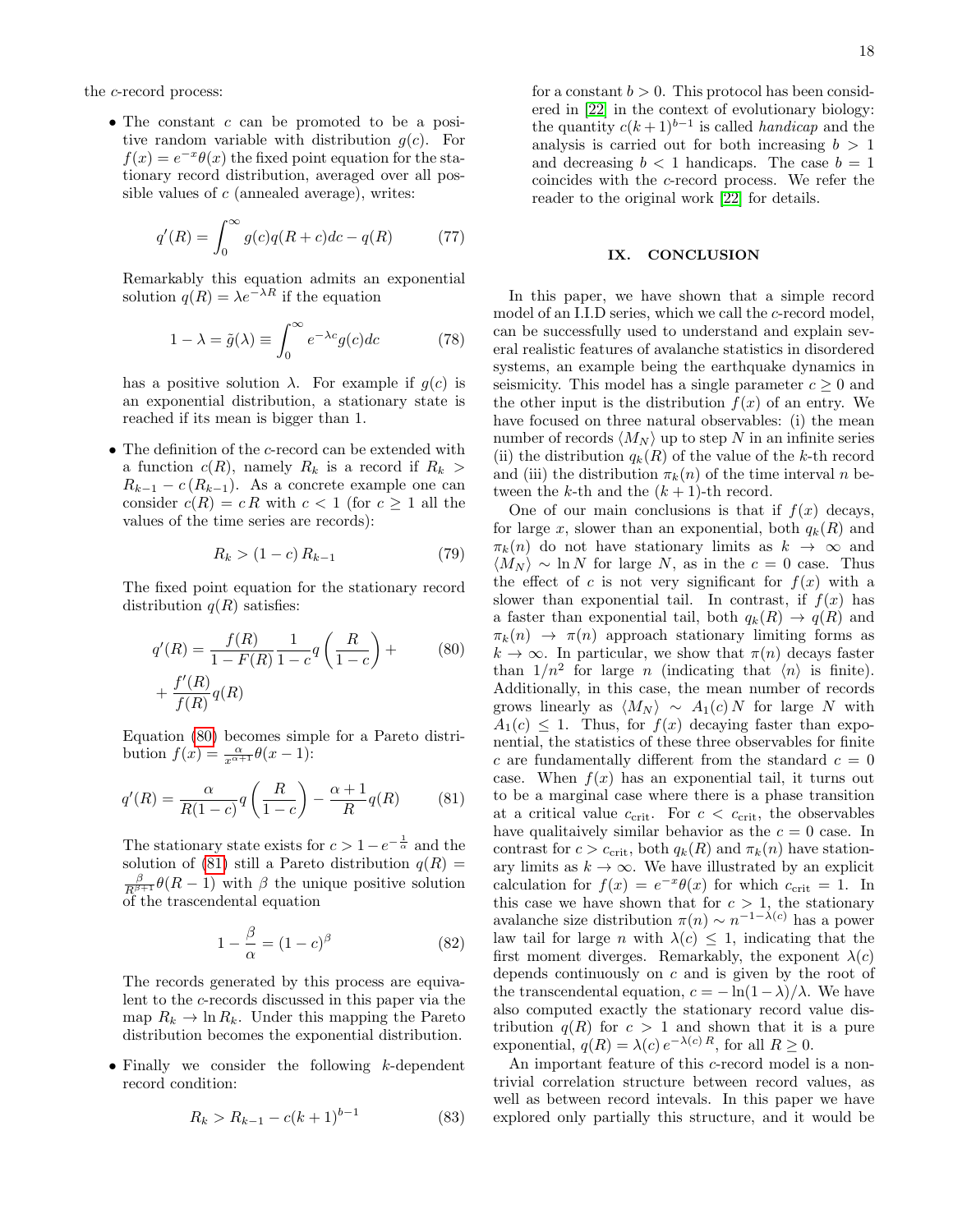interesting to characterize this correlation structure in a more complete fashion.

We have also provided some generalisations of this simple c-record model, where the criteria for record formation, i.e., the offset  $c_k$  depends on the record value  $R_k$  as well as on the record index  $k$ . In all these cases, the offset  $c_k$  remains constant (albeit k-depenent) as in the lower panel of Fig. [\(3\)](#page-4-1). Previously, the linear trend model was studied where the offset decreases linearly with time during an avalanche (as in the upper panel of Fig. [\(3\)](#page-4-1)). One can then ask how the record statistics gets modified for a general decreasing offset function during an avalanche.

- <span id="page-18-0"></span>[1] K. N. Chandler, J. Roy. Stat. Soc. Ser. B14220 (1952).
- [2] F. G. Foster and A. Stuart, J. Roy. Stat. Soc. 16, 1  $(1954)$
- [3] M. F. Neuts, J. Appl. Prob. 4, 206 (1967).
- [4] R. W. Schorrock, J. Appl. Prob. 9, 316 (1972).
- [5] B.C. Arnold, N Balakrishnan, and H.N. Nagaraja, Records, Wiley (1998).
- <span id="page-18-1"></span>[6] V.B. Nevzorov, Records: Mathematical Theory, Am. Math. Soc. (2001).
- <span id="page-18-2"></span>[7] D. Gembris, J.G. Taylor, and D. Suter, Nature 417 506 (2002).
- [8] D. Gembris, J.G. Taylor, and D. Suter, J. Appl. Stat. 34 (2007).
- <span id="page-18-3"></span>[9] E. Ben-Naim, S. Redner, and F. Vazquez, Europhys. Lett. 77, 30005 (2007).
- <span id="page-18-4"></span>[10] D.V. Hoyt, Climatic Change **3**, 243 (1981).
- [11] G. W. Basset, Climatic Change 21 303 (1992).
- [12] B. Schmittmann and R.K.P. Zia, Am. J. Phys. 67 1269 (1999).
- <span id="page-18-28"></span>[13] S. Redner and M. R. Petersen, Phys. Rev. E 74 061114 (2006).
- [14] G. A. Meehl, C. Tebaldi, G. Walton, D. Easterling, and L. McDaniel, Geophys. Res. Lett. 36 L23701 (2009).
- [15] G. Wergen and J. Krug, Europhys. Lett. 92, 30008 (2010).
- [16] A. Anderson and A. Kostinski, J. Appl. Meteor. Clim. 49, 1681 (2010).
- <span id="page-18-5"></span>[17] S. N. Majumdar, P. von Bomhard, and J. Krug, Phys. Rev. Lett. 122, 158702 (2019).
- <span id="page-18-6"></span>[18] J. Krug and K. Jain, Physica A 358, 1 (2005).
- [19] J. Krug, J. Stat. Mech. P07001 (2007).
- <span id="page-18-26"></span>[20] S.-C. Park, I. G. Szendro, J. Neidhart, and J. Krug, Phys. Rev. E 91, 042707 (2015).
- [21] S.-C. Park, J. Neidhart, and J. Krug, Journal of Theoretical Biology 397 , 89–102 (2016).
- <span id="page-18-7"></span>[22] S.-Chan Park, and J. Krug, J. Phys. A: Math. Theor. 49 315601 (2016).
- <span id="page-18-8"></span>[23] H. J. Jensen, Adv. Solid State Phys. 45, 95 (2006).
- [24] L. P. Oliveira, H. J. Jensen, M. Nicodemi, and P. Sibani, Phys. Rev. B 71, 104526 (2005).
- <span id="page-18-9"></span>[25] P. Sibani P, G. F. Rodriguez, and G. G. Kenning, Phys. Rev. B 74, 224407 (2006).
- <span id="page-18-10"></span>[26] C. Godrèche and J. M. Luck, J. Stat. Mech. P11006 (2008).

# ACKNOWLEDGMENTS

We thank O. Giraud for an illuminating discussion. We are grateful to J. Krug and S.-C. Park for very useful exchanges and correspondences.

- <span id="page-18-11"></span>[27] S. N. Majumdar and R. M. Ziff, Phys. Rev. Lett. 101 , 050601 (2008).
- [28] S. N. Majumdar, Physica A 389, 4299 (2010).
- [29] S. Sabhapandit, Europhys. Lett. 94, 20003 (2011).
- [30] S. N. Majumdar, G. Schehr, and G. Wergen, J. Phys. A: Math. Theor. 45, 355002 (2012).
- [31] Y. Edery, A. B. Kostinski, S. N. Majumdar, and B. Berkowitz, Phys. Rev. Lett. 110, 180602 (2013).
- [32] C. Godrèche, S. N. Majumdar, and G. Schehr, J. Stat. Mech. P07026 (2015).
- [33] C. Godrèche, S. N. Majumdar, and G. Schehr, Phys. Rev. Lett. 117, 010601 (2016).
- <span id="page-18-12"></span>[34] P. Mounaix, S. N. Majumdar, and G. Schehr, J. Phys. A: Math. Theor. 53 415003 (2020).
- <span id="page-18-13"></span>[35] P. Le Doussal and K. J. Wiese, Phys. Rev. E 79 051105 (2009).
- <span id="page-18-14"></span>[36] G. Wergen, M. Bogner, and J. Krug, Phys. Rev. E 83, 051109 (2011).
- [37] G. Wergen, S. N. Majumdar, and G. Schehr, Phys. Rev. E, 86, 011119 (2012).
- [38] B. Sabir and M. S. Santhanam, Phys. Rev. E 90, 032126 (2014).
- <span id="page-18-15"></span>[39] D. Challet, Appl. Math. Fin. **24**, 1 (2017).
- <span id="page-18-16"></span>[40] F. Mori, P. Le Doussal, S. N. Majumdar, and G. Schehr, Phys. Rev. Lett., 124, 090603 (2020).
- [41] B. Lacroix-A-Chez-Toine and F. Mori 2020 J. Phys. A: Math. Theor. **53** 495002 (2020).
- <span id="page-18-17"></span>[42] F. Mori, P. Le Doussal, S. N. Majumdar, and G. Schehr, Phys. Rev. E 102, 042133 (2020).
- <span id="page-18-18"></span>[43] G. Wergen, J. Phys. A: Math. Theor. **46**, 223001 (2013).
- <span id="page-18-19"></span>[44] C. Godreche, S. N. Majumdar, G. Schehr, J. Phys. A: Math. Theor. 50 333001 (2017).
- <span id="page-18-20"></span>[45] D. Bonamy and E. Bouchaud, Phys. Rep. 498.1 (2011).
- [46] D. Bonamy, Compt. Rendu. Phys. 18, 297 (2017).
- <span id="page-18-21"></span>[47] J. Barés, D. Bonamy, and A. Rosso, Phys. Rev. E  $100$ , 023001 (2019).
- <span id="page-18-22"></span>[48] L. de Arcangelis, C. Godano, J. R. Grasso, and E. Lippiello, Phys. Rep. 628,1 (2016).
- <span id="page-18-23"></span>[49] B. Alessandro, C. Beatrice, G. Bertotti, and A. Montorsi, Journal of Applied Physics 68 , 2901-2907 (1990)
- <span id="page-18-27"></span>[50] S. Zapperi, A. Vespignani, and H. E. Stanley, Nature (London) 388, 658 (1997).
- <span id="page-18-24"></span>[51] J. P. Sethna, K. A. Dahmen, and C. R. Myers, Nature  $(London)$  410, 242 (2001).
- <span id="page-18-25"></span>[52] F. Colaiori, Adv. Phys. 57, 287 (2008).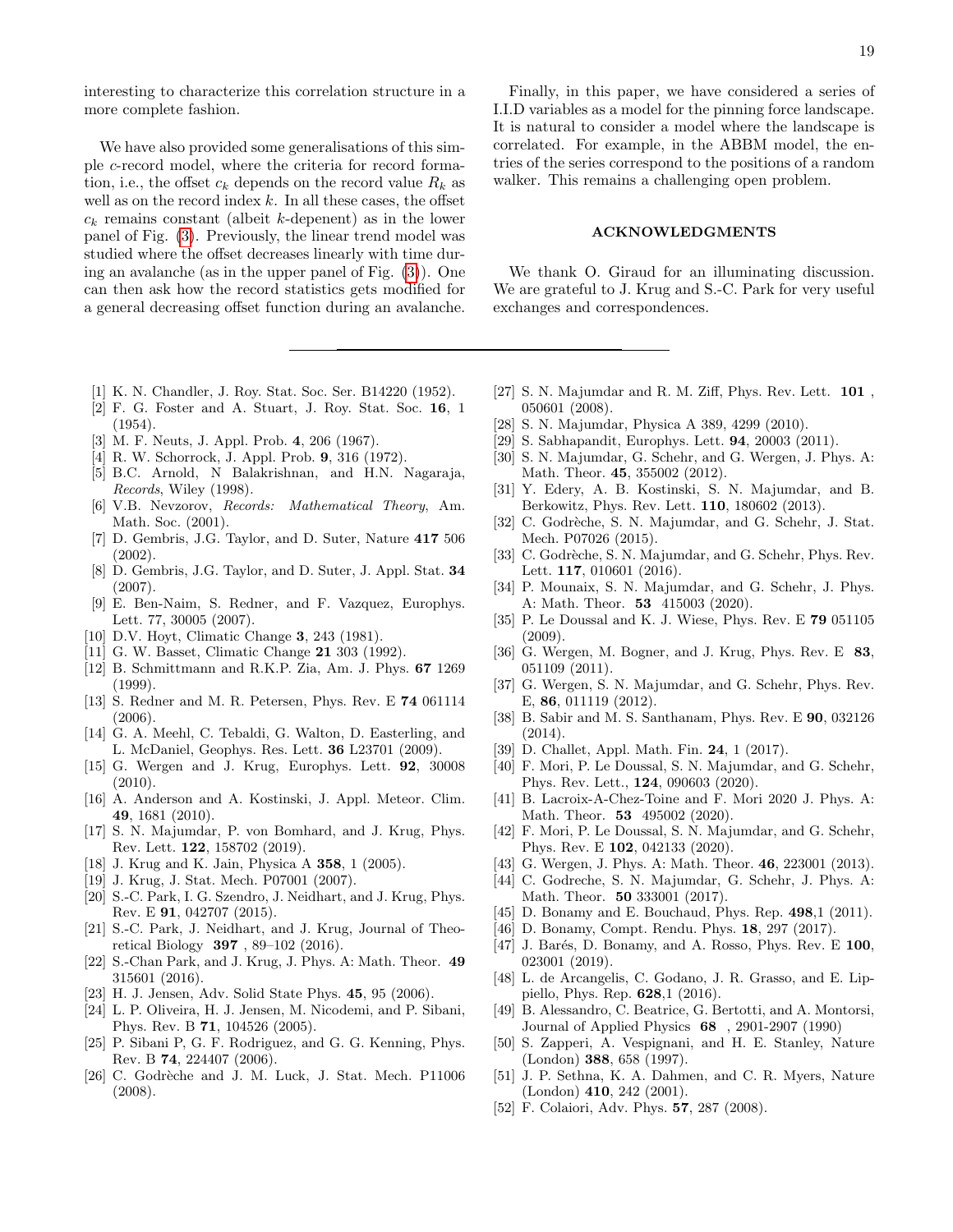- <span id="page-19-0"></span>[53] M. Kardar, Phys. Rep. **301**,85 (1998).
- <span id="page-19-1"></span>[54] D. S. Fisher, Phys. Rep. **301**,113 (1998).
- <span id="page-19-2"></span>[55] N. Balakrishan, K. Balasubramanian, and D. Panchapakesan, J. Appl. Stat. Soc. 4, 123 (1996).
- <span id="page-19-3"></span>[56] P. Bak, K. Christensen, L. Danon, and T. Scanlon, Phys. Rev. Lett. 88,178501 (2002).
- <span id="page-19-4"></span>[57] J. Barés, A. Dubois, L. Hattali, D. Dalmas, and D. Bonamy, Nat. Commun. 9,1253 (2018).
- <span id="page-19-5"></span>[58] R. Ballerini and S. Resnick, J. Appl. Probab. 22, 487 (1985).
- <span id="page-19-6"></span>[59] R. Ballerini and S. Resnick, Adv. Appl. Probab. 19, 801 (1987).
- <span id="page-19-7"></span>[60] K. Borovkov, J. Appl. Probab. 36, 668 (1999).
- <span id="page-19-9"></span>[61] J. Franke, G. Wergen, and J. Krug, J. Stat. Mech. 10013 (2010).
- <span id="page-19-10"></span>[62] G. Wergen, J. Franke, and J. Krug, J. Stat. Phys. 144, 1206 (2011).
- <span id="page-19-8"></span>[63] J. Franke, G. Wergen, and J. Krug, Phys. Rev. Lett. **108**, 064101 (2012).
- <span id="page-19-12"></span>[64] S. N. Majumdar, A. Pal, G. Schehr, Phys. Rep. 840, 1-32 (2020)
- <span id="page-19-13"></span>[65] S. Sabhapandit and S. N. Majumdar, Phys. Rev. Lett. 98, 140201 (2007).

### <span id="page-19-11"></span>Appendix A: Exponential case:  $P_N(M, R)$

Our starting point is Eq. [\(35\)](#page-8-7) for the generating function  $\tilde{Q}(R)$  in the exponential case,  $f(x) = e^{-x} \theta(x)$ . We solve it in terms of  $H(R) = \int_0^R \tilde{Q}(R') dR'$ . Thus Eq. [\(35\)](#page-8-7) becomes:

$$
H'(R)\left[1 - z(1 - e^{-(R-c)})\theta(R - c)\right] =
$$
  

$$
z \, s \, e^{-R} \left[1 + H(R + c)\right] \quad \text{(A1)}
$$

The initial condition for  $H(R)$  is  $H(0) = 0$ . In order to solve [\(A1\)](#page-19-14) we need to distinguish region I with  $R < c$ , region II with  $R > c$  and match the two solutions at  $R = c$ . We call  $H<sub>I</sub>(R)$  the solution for region I and  $H_{II}(R)$  the one for region II.

We start with region II  $(R > c)$  and use the ansatz

<span id="page-19-17"></span><span id="page-19-14"></span>
$$
H_{II}(R) = \sum_{m=0}^{\infty} a_m e^{-mR}
$$
 (A2)

Substituting this in Eq. [\(A1\)](#page-19-14) and matching terms of  $e^{-R}$ on both sides, we get the following recursion relation for the coefficients  $a_m$ 's

$$
a_1 = -\frac{zs}{1-z}(1+a_0)
$$
 (A3)

$$
a_m = -\frac{ze^c}{1-z} \left( \frac{m-1+se^{-mc}}{m} \right) a_{m-1} .
$$
 (A4)

By iterating we get

$$
a_m = (-1)^m \left(\frac{ze^c}{1-z}\right)^m \frac{1}{m!} b_m(s) (1+a_0) \tag{A5}
$$

where

$$
b_m(s) = \begin{cases} \prod_{k=1}^m (k - 1 + se^{-kc}) & m \ge 1\\ 1 & m = 0 \end{cases}
$$
 (A6)

We then rewrite  $H_{II}(R)$  as

<span id="page-19-15"></span>
$$
H_{II}(R) = (1 + a_0) \sum_{m=0}^{\infty} \left( -\frac{ze^c}{1 - z} \right)^m \frac{b_m(s)}{m!} e^{-mR}.
$$
 (A7)

The coefficient  $a_0$  is a parameter that must be set by imposing the matching of  $H_I(R)$  and  $H_{II}(R)$  at  $R = c$ . In the region I,  $H_I(R)$  satisfies:

<span id="page-19-16"></span>
$$
(1-z)\frac{dH_I(R)}{dR} = zse^{-R}(1 + H_{II}(R+c))
$$
 (A8)

Substituting the solution of  $H_{II}(R)$  from Eq. [\(A7\)](#page-19-15) on the r.h.s of [\(A8\)](#page-19-16) and solving the first order equation for  $H<sub>I</sub>(R)$ , using  $H<sub>I</sub>(0) = 0$ , gives

$$
H_I(R) = sz(1 + a_0) \sum_{m=0}^{\infty} \left( -\frac{z}{1-z} \right)^m
$$

$$
\frac{b_m(s)}{(m+1)!} \frac{(1 - e^{-(m+1)R})}{m+1}
$$
 (A9)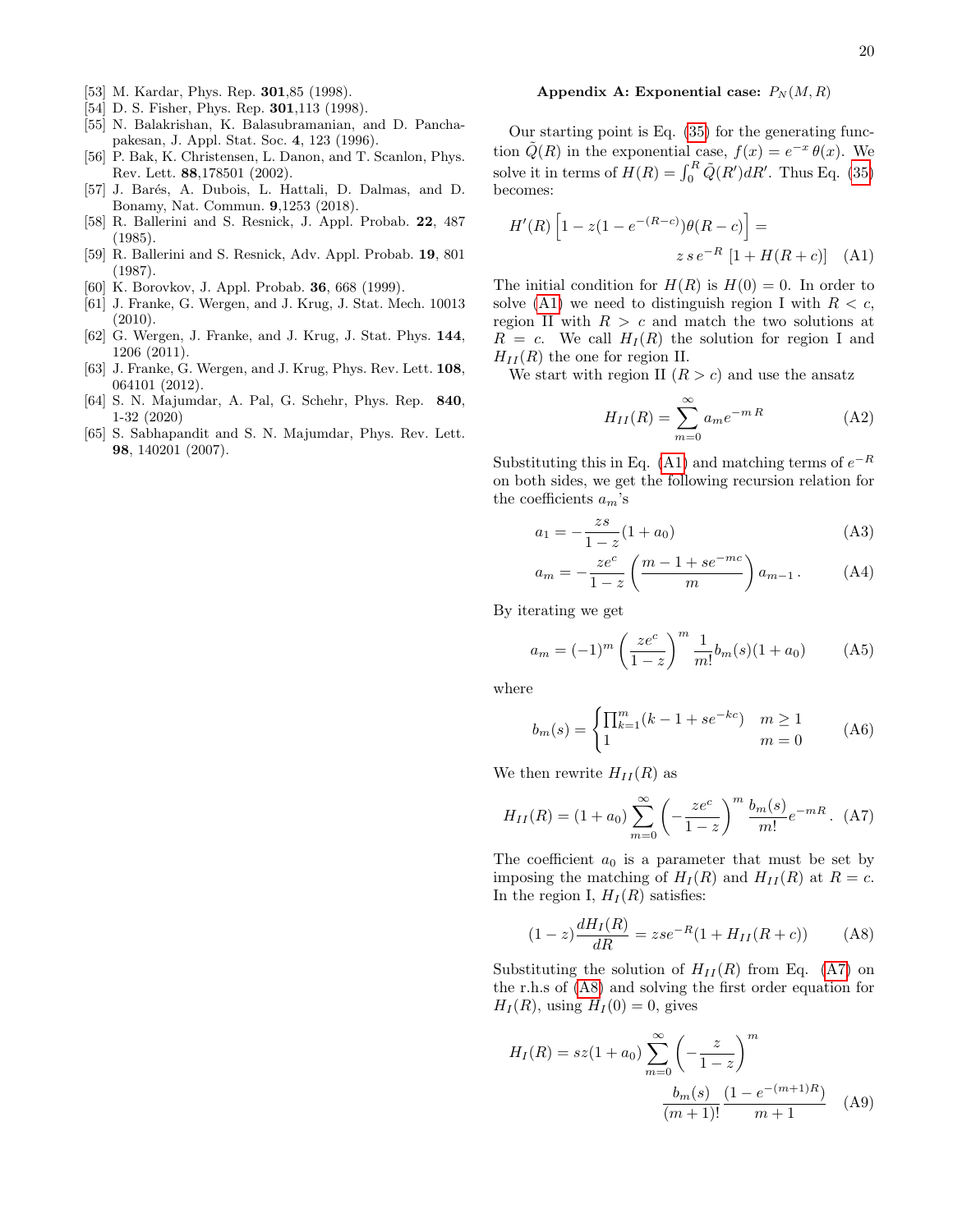The continuity at  $R = c$ , namely  $H_I(c) = H_{II}(c)$ , fixes  $a_0$ :

<span id="page-20-1"></span>
$$
a_0 = \frac{1}{\sum_{m=0}^{\infty} \left(-\frac{z}{1-z}\right)^m \frac{b_m(s)}{m!} \left(1 - \frac{zs(1-e^{-(m+1)c})}{m+1}\right)} - 1
$$
\n(A10)

In the limit  $R \to \infty$ , we have  $H(\infty) = \int_0^\infty \tilde{Q}(R') dR'$ . On the other hand, it follows by taking  $\ddot{R} \rightarrow \infty$  limit in Eq. [\(A2\)](#page-19-17) that  $H(\infty) = a_0$ . Combining these two and using Eq. [\(27\)](#page-7-5), we finally identify:

$$
\sum_{N=1}^{\infty} \sum_{M=1}^{\infty} P_N(M) z^N s^M = a_0 = a_0(z, s), \quad (A11)
$$

with  $a_0$  given in Eq. [\(A10\)](#page-20-1). One can check that for  $c = 0$ 

$$
a_0 = \frac{1}{(1-z)^s} - 1\tag{A12}
$$

which reproduces the well known result for the generating function of the standard record process [\[44\]](#page-18-19). To find the generating function of  $\langle M \rangle_N$  one must study  $a_0$  in the vicinity of  $s = 1$ . The expansion around  $s = 1$  from [\(A10\)](#page-20-1) is not straightforward. We want to rewrite the denominator of  $a_0$  in a simpler form using  $b(x, s)$ , the generating function of  $b_m(s)$ . We first introduce an useful identity:

$$
\tilde{b}(x, s) = \sum_{m=0}^{\infty} \frac{b_m(s)}{m!} x^m
$$
  
=  $1 + \sum_{m=1}^{\infty} (m - 1 + se^{-mc}) \frac{b_{m-1}(s)}{m!} x^m =$   
=  $1 + \sum_{m=1}^{\infty} \frac{b_{m-1}(s) x^m}{(m-1)!} - \sum_{m=1}^{\infty} \frac{b_{m-1} x^m}{m!} +$   
+  $s \sum_{m=1}^{\infty} \frac{b_{m-1}(xe^{-c})^m}{m!}$   
=  $1 + x \tilde{b}(x, s) - \sum_{m=1}^{\infty} \frac{b_{m-1} x^m}{m!} +$   
+  $s \sum_{m=1}^{\infty} \frac{b_{m-1}(xe^{-c})^m}{m!}$ . (A13)

Eq. [\(A13\)](#page-20-2) can be rewritten as:

<span id="page-20-3"></span>
$$
(1-x)\tilde{b}(x,s) = 1 - \sum_{m=1}^{\infty} \frac{b_{m-1}(s)x^m}{m!} + s \sum_{m=1}^{\infty} \frac{b_{m-1}(s)(xe^{-c})^m}{m!}
$$
\n(A14)

We now identify  $x = -z/(1-z)$  and thus  $z = -x/(1-x)$ . Using Eq. [\(A14\)](#page-20-3), the denominator of Eq. [\(A10\)](#page-20-1) can be rewritten as:

$$
\sum_{m=0}^{\infty} \frac{x^m}{m!} b_m(s) + \frac{xs}{1-x} \sum_{m=0}^{\infty} \frac{b_m(s)x^m}{m!(m+1)} \left[ 1 - e^{-(m+1)c} \right]
$$
  
=  $\tilde{b}(x, s) + \frac{xs}{1-x} \sum_{m=0}^{\infty} \frac{b_m(s)x^m}{(m+1)!} - \frac{xse^{-c}}{1-x} \sum_{m=0}^{\infty} \frac{b_m(s)(xe^{-c})^m}{(m+1)!}$   
=  $\tilde{b}(x, s) + \frac{s}{1-x} \sum_{m=1}^{\infty} \frac{b_{m-1}x^m}{m!} +$   

$$
-\frac{1}{1-x} \left[ (1-x)\tilde{b}(x, s) - 1 + \sum_{m=1}^{\infty} \sum_{m=1}^{\infty} \frac{b_{m-1}x^m}{m!} \right]
$$
  
=  $\frac{1}{1-x} \left[ 1 - (1-s) \sum_{m=1}^{\infty} \frac{b_{m-1}(s)x^m}{m!} \right]$  (A15)

Reintroducing  $z = -x/(1-x)$ , we rewrite Eq. [\(A10\)](#page-20-1) in a more amenable form to carry out the expansion around  $s=1$ :

$$
1 + a_0 = \frac{1}{(1-z)\left[1 - (1-s)\sum_{m=1}^{\infty} \frac{b_{m-1}(s)}{m!} \left(-\frac{z}{1-z}\right)^m\right]}
$$
(A16)

By expanding  $a_0$  in  $s = 1 - \epsilon$  as  $\epsilon \to 0$  we can extract the derivative of  $a_0$  in  $s = 1$ . After some algebra we finally arrive at the generating function of  $\langle M \rangle_N$ :

$$
\tilde{M}(z) = \sum_{N=1}^{\infty} \langle M \rangle_N z^N = \frac{\partial a_0}{\partial s} \Big|_{s=1} =
$$

$$
= -\frac{1}{1-z} \sum_{m=0}^{\infty} \frac{b_m(1)}{(m+1)!} \left( -\frac{z}{1-z} \right)^{m+1} \quad \text{(A17)}
$$

In accordance to Eq. [\(28\)](#page-7-7), the average number of records  $\langle M \rangle_N$  identifies with the coefficient  $z^N$  in the series expansion of  $\tilde{M}(z)$  at  $z = 0$ . The explicit expression of  $\langle M \rangle_N$  is given in Eq. [\(36\)](#page-8-2).

#### <span id="page-20-4"></span><span id="page-20-0"></span>Appendix B: Asymptotics of  $\langle M \rangle_N$

<span id="page-20-2"></span>From now on  $b_m = b_m(1)$  and  $\tilde{b}(x) = \tilde{b}(x, 1)$ . The behavior of  $\langle M \rangle_N$  for  $N \to \infty$  is hard to extract from Eq. [\(36\)](#page-8-2). It is then useful to restart from Eq. [\(A17\)](#page-20-4) and introduce the function  $\tilde{g}(x)$  such that:

<span id="page-20-6"></span>
$$
\tilde{M}(z) = -\frac{1}{1-z}\tilde{g}\left(-\frac{z}{1-z}\right) \tag{B1}
$$

The function  $\tilde{g}(x)$  writes:

<span id="page-20-5"></span>
$$
\tilde{g}(x) = \sum_{m=0}^{\infty} b_m \frac{x^{m+1}}{(m+1)!}
$$
 (B2)

The asymptotics of  $\langle M \rangle_N$  for large N is controlled by the behavior of  $M(z)$  when  $z \to 1$ , which is equivalent to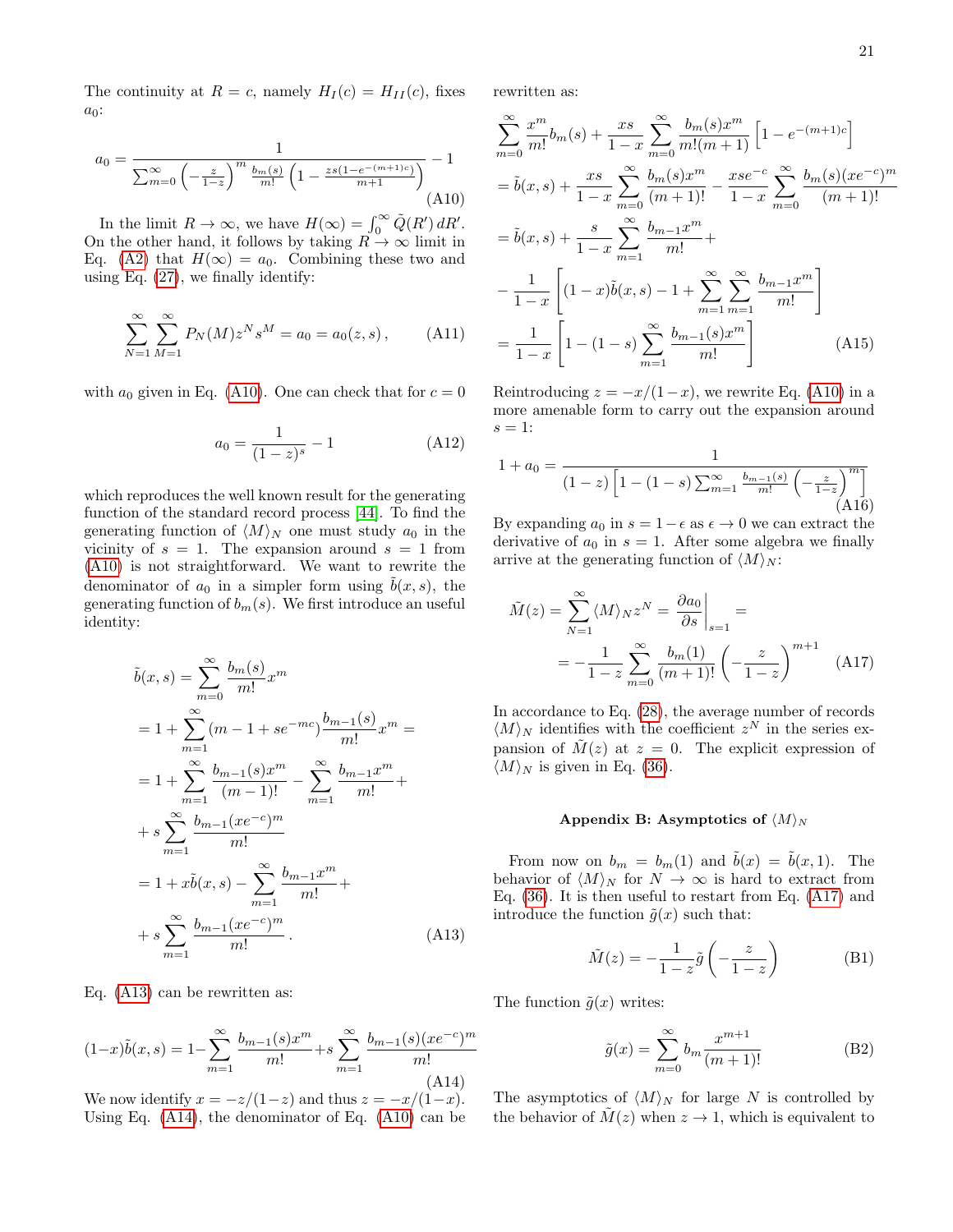$\tilde{g}(x)$  when  $x \to -\infty$ . By the definition of  $\tilde{b}(x)$  [\(A13\)](#page-20-2) it is straightforward to note that:

$$
\frac{d\tilde{g}(x)}{dx} = \tilde{b}(x) \tag{B3}
$$

Setting  $s = 1$  in Eq. [\(A14\)](#page-20-3) gives

<span id="page-21-0"></span>
$$
(1-x)\tilde{b}(x) = 1 - \sum_{m=1}^{\infty} \frac{b_{m-1}x^m}{m!} + \sum_{m=1}^{\infty} \frac{b_{m-1}(xe^{-c})^m}{m!}.
$$
\n(B4)

We can derive two differential equation for  $\tilde{g}(x)$  and  $\tilde{b}(x)$ : The first is obtained by rewriting each term of [\(B4\)](#page-21-0) using  $\tilde{g}(x)$ :

<span id="page-21-7"></span>
$$
(1-x)\frac{d\tilde{g}(x)}{dx} = 1 - \tilde{g}(x) + \tilde{g}(xe^{-c})
$$
 (B5)

The second is obtained from the derivative of [\(B4\)](#page-21-0) with respect to x:

<span id="page-21-1"></span>
$$
\frac{d\tilde{b}(x)}{dx} = \frac{e^{-c}\tilde{b}(e^{-c}x)}{1-x}
$$
 (B6)

Note that Eq. [\(B6\)](#page-21-1) is a first order non-local differential equation. The representation of  $\tilde{b}(x)$  given in Eq. [\(A13\)](#page-20-2) is not suitable for studying the limit  $x \to -\infty$ . Instead the solution of [\(B6\)](#page-21-1) gives us a nice series representation of  $b(x)$  around  $x \to -\infty$  using the following ansatz:

<span id="page-21-3"></span>
$$
\tilde{b}(x) = \sum_{k=0}^{\infty} A_k (-x)^{-\phi - k}
$$
 (B7)

By plugging the ansatz in [\(B6\)](#page-21-1) we find that coefficients satisfy:

<span id="page-21-4"></span>
$$
A_k = \frac{k - 1 + \phi}{e^{ck}\phi - k - \phi} A_{k-1}
$$
 (B8)

with  $A_0$  to be determined. The exponent  $\phi$  is the solution of:

<span id="page-21-2"></span>
$$
\phi = (e^{-c})^{1-\phi} \tag{B9}
$$

At most two solutions exist for [\(B9\)](#page-21-2).

- For  $c < 1$  one solution is  $\phi = 1$  and the other is  $\phi(c) > 1.$
- For  $c > 1$  one solution is  $\phi = 1$  and the other is  $\phi(c) < 1$
- For  $c = 1$  the two solutions coincide i.e.  $\phi = 1$ .

From now on we assume  $c \neq 1$  and rewrite the ansatz [\(B7\)](#page-21-3) in order to make explicit the existence of two solutions:

<span id="page-21-5"></span>
$$
\tilde{b}(x) = A_0 \sum_{k=0}^{\infty} \frac{c_k}{(-x)^{\phi+k}} + B_0 \sum_{k=0}^{\infty} \frac{\tilde{c}_k}{(-x)^{k+1}} \qquad (B10)
$$

where:

$$
c_k = \prod_{m=1}^{k} \frac{m - 1 + \phi}{(e^{cm} - 1)\phi - m}
$$
 (B11)

and:

$$
\tilde{c}_k = \prod_{m=1}^k \frac{m}{e^{cm} - m - 1} \tag{B12}
$$

with  $c_0 = \tilde{c}_0 = 1$ . Both  $c_k$  and  $\tilde{c}_k$  come from the iteration of equation [\(B8\)](#page-21-4). To complete the solution we have to find  $A_0$  and  $B_0$ . Before that we note that identifying  $\phi(c) = 1 - \lambda(c)$  equation [\(44\)](#page-9-6) is equivalent to [\(B9\)](#page-21-2). The case  $c > 1$  corresponds to a positive  $\lambda(c)$ , to the existence of a stationary state and when  $x \to -\infty$  to  $\tilde{b}(x) \sim A_0(-x)^{-\phi}$ . While when  $c < 1$  no stationary state exists and  $\tilde{b}(x) \sim B_0/(-x)$ .

To set  $A_0$  and  $B_0$  we need two relations. The first relation is found by matching at  $x = -1$  the value of  $b(x)$  in the two series representation given by [\(A13\)](#page-20-2) and [\(B10\)](#page-21-5):

<span id="page-21-8"></span>
$$
\tilde{b}(-1) = \sum_{m=0}^{\infty} (-1)^m \frac{b_m}{m!} = A_0 \sum_{k=0}^{\infty} c_k + B_0 \sum_{k=0}^{\infty} \tilde{c}_k \quad (B13)
$$

From the solution [\(B10\)](#page-21-5) we can find, up to an integration constant  $\mu(c), \tilde{g}(x)$ :

<span id="page-21-6"></span>
$$
\tilde{g}(x) = A_0 \sum_{k=0}^{\infty} \frac{c_k(-x)^{-\phi - k + 1}}{\phi + k - 1} + B_0(-\ln(-x)) +
$$

$$
+ B_0 \sum_{k=1}^{\infty} \tilde{c}_k \frac{(-x)^{-k}}{k} + \mu(c).
$$
(B14)

The second relation corresponds to imposing that Eq. [\(B14\)](#page-21-6) must be a solution of [\(B5\)](#page-21-7):

$$
(1-x)\left[A_0 \sum_{k=0}^{\infty} c_k(-x)^{-\phi-k} + B_0 \sum_{k=0}^{\infty} \tilde{c}_k(-x)^{-k-1}\right] =
$$
  
\n
$$
= 1 - \left[A_0 \sum_{k=0}^{\infty} \frac{c_k(-x)^{-\phi-k+1}}{\phi+k-1} + B_0(-\ln(-x))\right] +
$$
  
\n
$$
- \left[B_0 \sum_{k=1}^{\infty} \tilde{c}_k \frac{(-x)^{-k}}{k} + \mu(c)\right] +
$$
  
\n
$$
+ \left[A_0 \sum_{k=0}^{\infty} \frac{c_k(-xe^{-c})^{-\phi-k+1}}{\phi+k-1} + B_0(-\ln(-xe^{-c}))\right] +
$$
  
\n
$$
+ \left[B_0 \sum_{k=1}^{\infty} \tilde{c}_k \frac{(-xe^{-c})^{-k}}{k} + \mu(c)\right] \quad (B15)
$$

 $B_0$  comes from matching the coefficients of order  $(-x)^0$ :

$$
B_0 = \frac{1}{1 - c} \tag{B16}
$$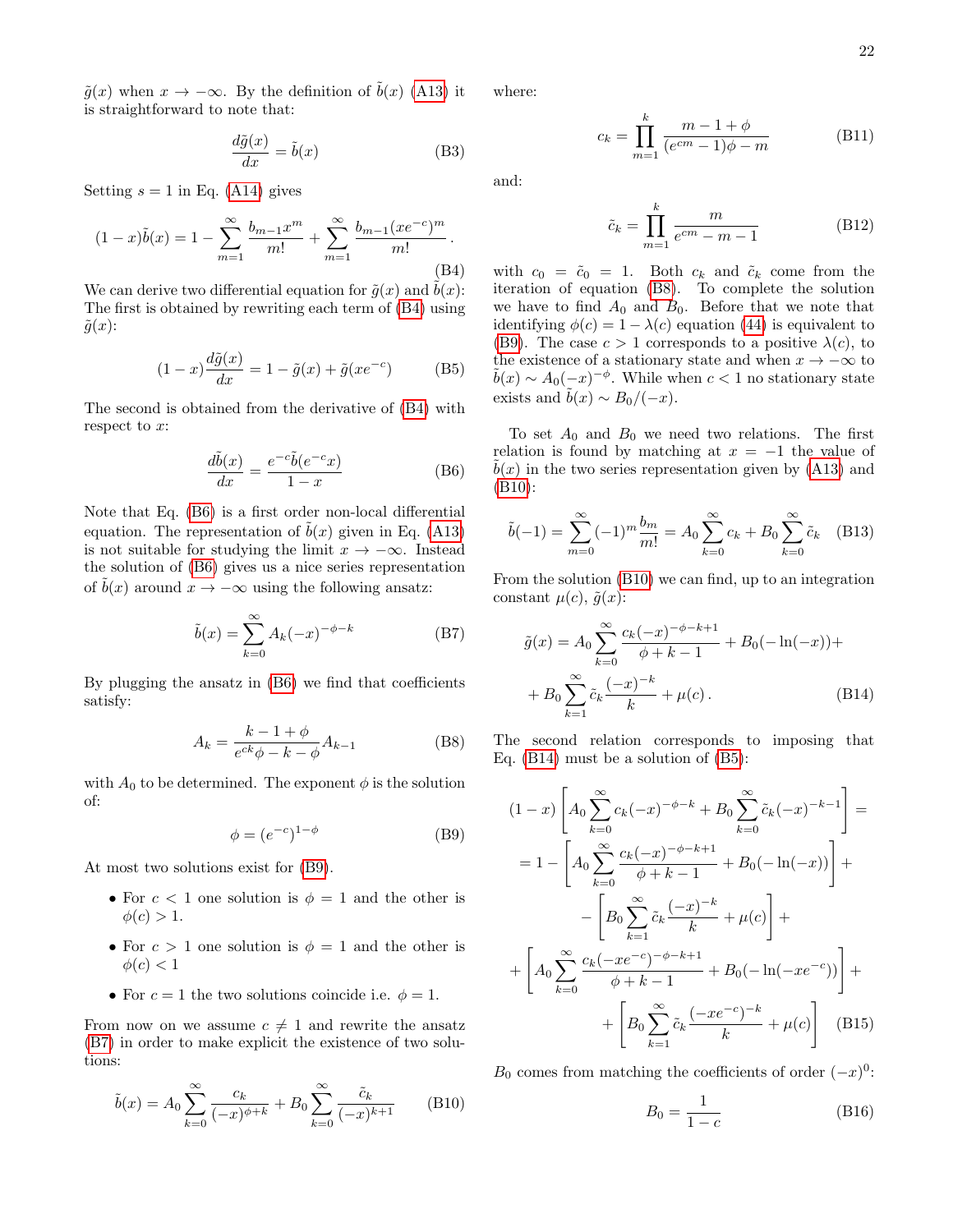By matching coefficients  $(-x)^{-k}$  and  $(-x)^{-\phi-k}$  one confirms the solution [\(B10\)](#page-21-5).  $A_0$  is determined using Eq. [\(B13\)](#page-21-8):

<span id="page-22-0"></span>
$$
A_0 = \frac{\sum_{m=0}^{\infty} (-1)^m \frac{b_m}{m!} - \frac{1}{1-c} \sum_{k=0}^{\infty} \tilde{c}_k}{\sum_{k=0}^{\infty} c_k}
$$
(B17)

Finally we can write  $\tilde{q}(x)$ :

$$
\tilde{g}(x) = A_0 \sum_{k=0}^{\infty} \frac{c_k(-x)^{-\phi - k + 1}}{\phi + k - 1} + \frac{1}{1 - c} \left[ -\ln(-x) \right] + \frac{1}{1 - c} \sum_{k=1}^{\infty} \tilde{c}_k \frac{(-x)^{-k}}{k} + \mu(c) \quad (B18)
$$

The constant  $\mu(c)$  is up to now undetermined and must be found by matching  $\tilde{g}(x)$  at  $x = -1$  with the power series representation in [\(B2\)](#page-20-5)

$$
A_0 \sum_{k=0}^{\infty} \frac{c_k}{\phi + k - 1} + \frac{1}{1 - c} \sum_{k=1}^{\infty} \frac{\tilde{c}_k}{k} + \mu(c) = \qquad (B19)
$$

$$
= \sum_{m=0}^{\infty} \frac{b_m (-1)^{m+1}}{(m+1)!}
$$

Having now a representation for  $\tilde{q}(x)$  we can invert  $M(z)$ by making use of Eq. [\(B1\)](#page-20-6). For  $z \to 1$  it is useful approximate the series of the generating function with a Laplace transform by setting  $z = 1 - s$  in the limit  $s \to 0$ :

$$
\sum_{N=1}^{\infty} \langle M \rangle_N z^N \approx \int dN \langle M \rangle_N e^{-sN}
$$
 (B20)

Using equation [\(B1\)](#page-20-6):

$$
\mathcal{L}_s \left[ \langle M \rangle_N \right] = \int dN \langle M \rangle_N e^{-sN} \approx -\frac{1}{s} \tilde{g} \left( -\frac{1}{s} \right) \quad \text{(B21)}
$$

We now make use of two well known inverse Laplace transforms:

$$
\mathcal{L}_s^{-1} \left[ \frac{1}{s^{\alpha}} \right] = \frac{1}{\Gamma(\alpha)} N^{\alpha - 1}
$$
 (B22)

$$
\mathcal{L}_s^{-1}\left[-\frac{\ln(s)}{s}\right] = \ln(N) \tag{B23}
$$

For  $c > 1$  we find:

$$
\langle M \rangle_N \approx \frac{A_0}{(1 - \phi)\Gamma(2 - \phi)} N^{1 - \phi} + \frac{1}{1 - c} \ln N + O(\ln N)
$$
\n(B24)

For  $c < 1$  we find:

$$
\langle M \rangle_N \approx \frac{1}{1 - c} \ln N - \mu(c) \tag{B25}
$$

The particular values for  $A_0(c)$  and  $\mu(c)$  used in the main text were found with Mathematica.

What is left now is the  $c = 1$  case. Since the two solutions for  $\phi$  from [\(B9\)](#page-21-2) coincide at  $c = 1$ , we need to solve for  $\tilde{b}(x)$  using a different 'degenerate' ansatz. In this case Eq. [\(B6\)](#page-21-1) becomes:

$$
\frac{d\tilde{b}(x)}{dx} = \frac{1}{1-x} \frac{1}{e} \tilde{b}\left(\frac{x}{e}\right)
$$
 (B26)

We use the following ansatz:

<span id="page-22-2"></span>
$$
\tilde{b}(x) = \ln(-x) \sum_{k=1}^{\infty} A_k (-x)^{-k} + \sum_{k=1}^{\infty} B_k (-x)^{-k} \quad (B27)
$$

The coefficients  $A_k$  satify:

$$
A_k = \frac{k-1}{e^{k-1} - k} A_{k-1}
$$
 (B28)

with  $A_1$  undetermined. The expression of the coefficients  $B_k$  is more involved:

$$
A_k(e^{k-1}-1) - B_k(e^{k-1}-1) = A_{k-1} - (k-1)B_{k-1}
$$
 (B29)

with  $B_1$  undetermined. The function  $\tilde{g}(x)$  is obtained integrating [\(B27\)](#page-22-2). We report only the first terms:

$$
\tilde{g}(x) = \mu(c) - \frac{A_1}{2} \ln^2(-x) + \dots
$$
 (B30)

By using equations [\(B4\)](#page-21-0) and [\(B5\)](#page-21-7) we can find the undetermined coefficients as we did for the  $c \neq 1$  case. By inverting the Laplace transform we thus finally obtain the leading asymptotic behavior for large N:

$$
\langle M \rangle_N \approx \ln^2(N) \quad c = 1. \tag{B31}
$$

### <span id="page-22-1"></span>Appendix C: Exponential case: Record correlations

By using Eqs. [\(30\)](#page-8-3) and [\(17\)](#page-5-2) we can find the correlation between two subsequent records at the stationary state. We denote by  $R'$  the record and its successive by R. First of all we compute the conditional average of R given R'. It is straightforward since we we know  $q(R|R)$ from equation [\(30\)](#page-8-3):

$$
\mathbb{E}[R|R'] = 1 + (R' - c)\theta(R' - c)
$$
 (C1)

The expected value of  $RR'$  is thus given by:

$$
\mathbb{E}[RR'] = \int dR'q(R')R'\mathbb{E}[R|R'] \tag{C2}
$$

By substituting  $q(R') = \lambda e^{-\lambda R'}$ :

$$
\mathbb{E}[RR'] = \frac{1}{\lambda} + \frac{(1-\lambda)}{\lambda^2} (2 - \ln(1-\lambda))
$$
 (C3)

By subtracting  $\mathbb{E}[R]\mathbb{E}[R'] = \lambda^{-2}$  we obtain the covariance between  $R$  and  $R'$ :

$$
Cov[RR'] = \frac{1 - \lambda}{\lambda^2} (1 - \ln(1 - \lambda))
$$
 (C4)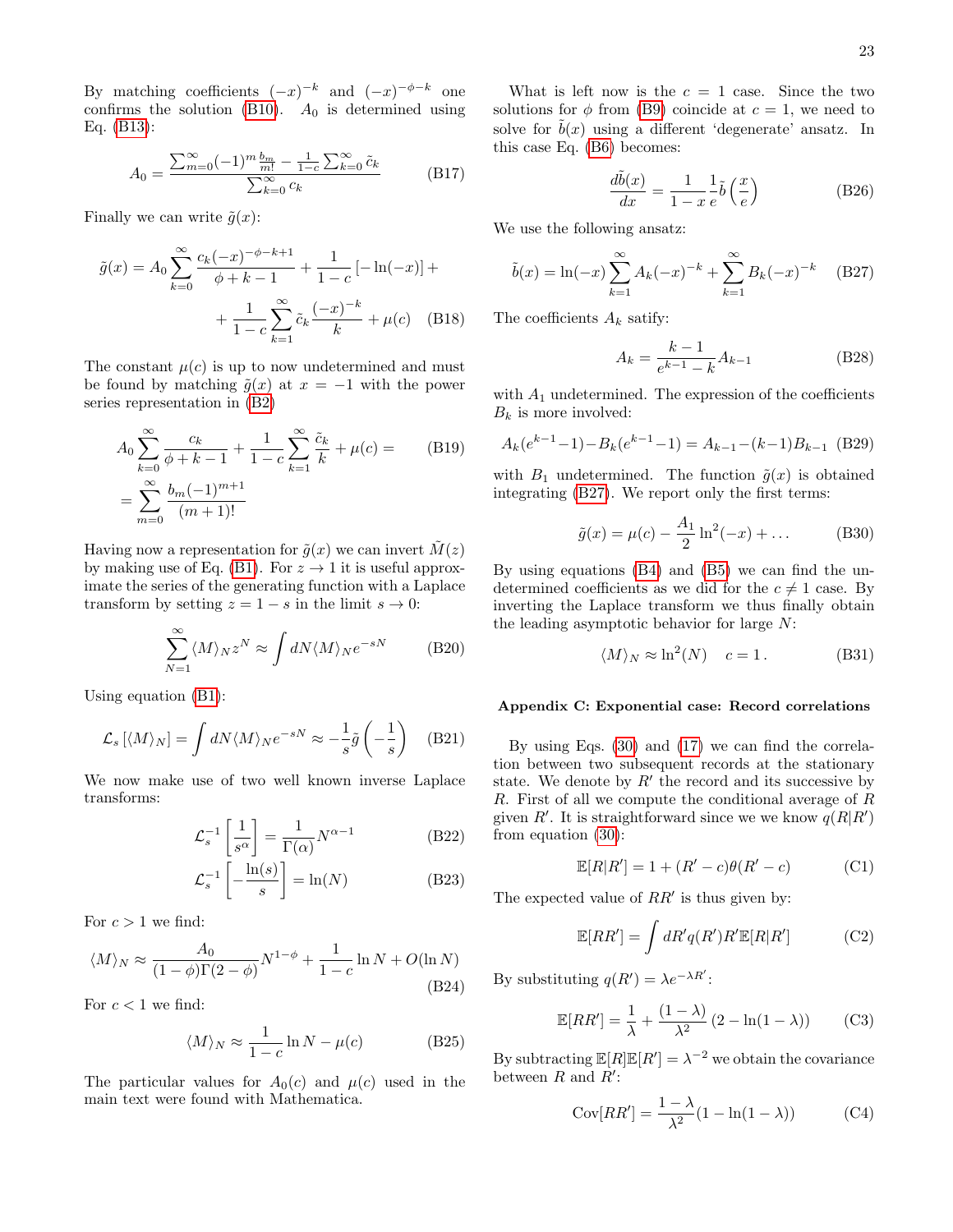Finally the Pearson correlation coefficient takes a simple form:

$$
\rho(\lambda) = \frac{\text{Cov}[RR']}{\text{Var}[R']} = (1 - \lambda)(1 - \ln(1 - \lambda))
$$
 (C5)

As  $\lambda \to 1$  (or  $c \to 1$ )  $\rho(\lambda)$  diverges and we recover the long range correlation of the classical record process. On the other hand if  $\lambda \to 1$  (i.e.  $c \to \infty$ )  $\rho(\lambda) \to 0$  and all records become uncorrelated.

## <span id="page-23-0"></span>Appendix D: Bounded case:  $P_N(M, R)$

We restrict to the case of bounded distribution in  $[0, 1]$ and  $c \geq 1/2$ . For  $c \leq R \leq 1$ :

$$
\tilde{Q}(R) = \frac{zs(1+H)\nu(1-R)^{\nu-1}}{1 - z(1 - (1+c-R)^{\nu})}
$$
(D1)

where we denote by  $H = \int_0^1 \tilde{Q}(R') dR'$ . For  $1-c \le R \le c$ :

$$
\tilde{Q}(R) = zs(1 + H)\nu(1 - R)^{\nu - 1}
$$
 (D2)

For  $0 \leq R \leq 1 - c$ :

$$
\tilde{Q}(R) = zs \left( 1 + \int_0^{R+c} dR' \tilde{Q}(R') \right) =
$$
  
=  $zs(1 + K) + zs \int_c^{R+c} dR' \tilde{Q}(R')$  (D3)

where  $K = \int_0^c \tilde{Q}(R') dR'$ . Finally:

$$
\tilde{Q}(R) = zs(1 + K) ++ zs \int_{c}^{R+c} \frac{zs(1 + H)\nu(1 - R')^{\nu - 1}}{1 - z(1 - (1 + c - R')^{\nu})} dR' \quad (D4)
$$

 $\tilde{Q}(R)$  has a simple expression in the case of uniform distribution i.e.  $\nu = 1$ . In this case:

$$
\tilde{Q}(R) = zs(1 + K) - zs^{2}(1 + H) \ln(1 - zR)
$$
 (D5)

Now we need to impose self-consistently that

$$
H = \int_0^1 \tilde{Q}(R)dR
$$
 (D6)

We get:

$$
\frac{H}{1+H} = s(s-1)\ln(1-(1-c)z) + sz((1-c)s + s)
$$
 (D7)

The generating function of  $P_N(M)$  is precisely H. The generating function of  $\langle M \rangle_N$ , namely:

$$
\tilde{M}(z) = \sum_{N=1} \langle M \rangle_N z^N \tag{D8}
$$

is obtained by deriving H by s in  $s = 1$ . It is easy to show that:

$$
\tilde{M}(z) = \frac{2 - c + \ln(c)}{(1 - z)^2} + \frac{z(2 - c)}{(1 - z)^2}
$$
 (D9)

By expanding around  $z = 0$  we recover equation [\(72\)](#page-15-0).

#### Appendix E: Classical records distribution

In the case of classical record statistics of i.i.d. continuous random variables it is straightforward to compute the distribution of the k-th record value in the limit of an infinite sequence. Equation [\(31\)](#page-8-4) at  $c = 0$  becomes a local equation with a simple solution:

<span id="page-23-2"></span>
$$
q_k(R) = \frac{\left[-\ln(1 - F(R))\right]^{k-1}}{(k-1)!} f(R)
$$
 (E1)

As a reference, equation [\(E1\)](#page-23-2) has been used in [\[13\]](#page-18-28) for modelling record temperatures in the cases of exponential and Gaussian distributions.

As an explicit example, in the case of a Weibull distribution,  $q_k(R)$  has a simple expression:

$$
q_k(R) = \frac{\gamma}{(k-1)!} R^{\gamma k - 1} e^{-R^{\gamma}}
$$
 (E2)

The average record  $\langle R_k \rangle_{\gamma}$  can be exactly computed:

$$
\langle R_k \rangle_{\gamma} = \frac{\Gamma(k + \frac{1}{\gamma})}{(k - 1)!} \to k^{1/\gamma} \quad k \to \infty \tag{E3}
$$

As expected,  $\langle R_k \rangle_\gamma$  grows unboundendly as  $k \to \infty$ .

### <span id="page-23-1"></span>Appendix F: Average record

In this section we lay down a qualitative argument for estimating the average record  $\bar{x}$  as  $c \to 0^+$ . The equation satisfied by  $q(x)$  is:

$$
q(x) = f(x) \int_0^c q(y) dy + f(x) \int_c^{x+c} \frac{q(y)}{1 - F(y - c)} dy
$$
\n(F1)

We want to extract the average value. Multiply both sides by x and integrate by x from 0 to  $\infty$ :

<span id="page-23-3"></span>
$$
\bar{x} = \int_0^\infty x f(x) \int_0^c q(y) dy + \int_0^\infty x f(x) \int_c^{x+c} \frac{q(y)}{1 - F(y - c)} dy
$$
\n(F2)

We are interested in the limit  $c \to 0^+$  and we know that in this limit the typical records become large are narrow distributed. We then try to solve equation [\(F2\)](#page-23-3) using the ansatz  $q(x) = \delta(x - \bar{x})$  with  $\bar{x} \gg c \to 0^+$ .

$$
\bar{x} = \frac{1}{1 - F(\bar{x} - c)} \int_{\bar{x} - c}^{\infty} x f(x) dx
$$
 (F3)

Here we used that  $\int_0^c q(y) dy = 0$  since  $\bar{x} > c$ . We now take a derivative with respect to  $\bar{x}$  and rearranging the terms:

<span id="page-23-4"></span>
$$
\frac{f(\bar{x} - c)}{1 - F(\bar{x} - c)} = \frac{1}{c}
$$
 (F4)

Equation [\(F4\)](#page-23-4) is an implicit equation for  $\bar{x}$  in the limit  $c \rightarrow 0^+$ .